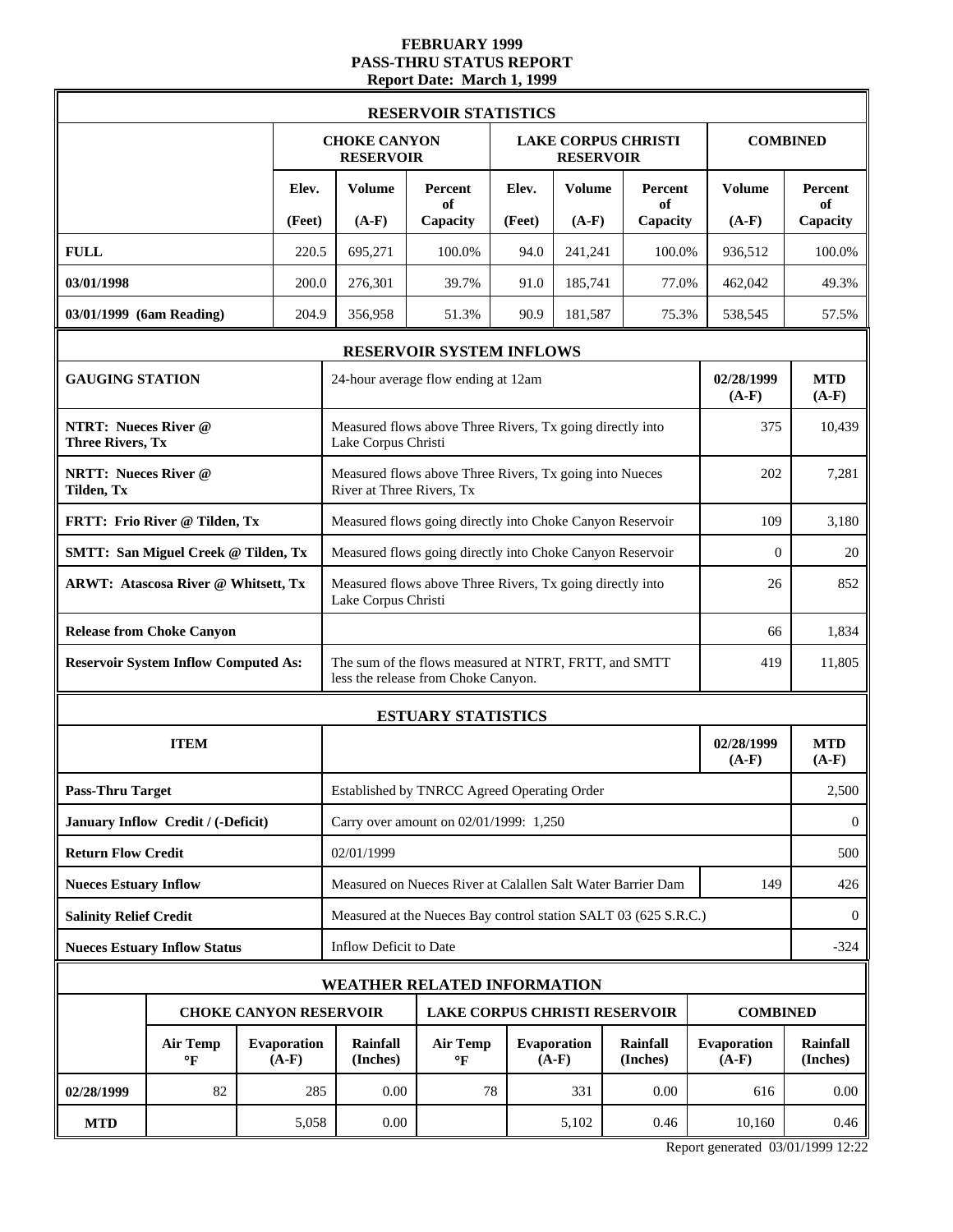# **MARCH 1999 PASS-THRU STATUS REPORT Report Date: March 2, 1999**

|                                                        |                                                           |  |        |                                                                  | <b>RESERVOIR STATISTICS</b>                                                                  |          |                                                |                             |                        |                       |  |
|--------------------------------------------------------|-----------------------------------------------------------|--|--------|------------------------------------------------------------------|----------------------------------------------------------------------------------------------|----------|------------------------------------------------|-----------------------------|------------------------|-----------------------|--|
|                                                        |                                                           |  |        | <b>CHOKE CANYON</b><br><b>RESERVOIR</b>                          |                                                                                              |          | <b>LAKE CORPUS CHRISTI</b><br><b>RESERVOIR</b> |                             |                        | <b>COMBINED</b>       |  |
|                                                        |                                                           |  | Elev.  | <b>Volume</b>                                                    | Percent<br>of                                                                                | Elev.    | <b>Volume</b>                                  | Percent<br>of               | <b>Volume</b>          | Percent<br>of         |  |
|                                                        |                                                           |  | (Feet) | $(A-F)$                                                          | Capacity                                                                                     | (Feet)   | $(A-F)$                                        | Capacity                    | $(A-F)$                | Capacity              |  |
| <b>FULL</b>                                            |                                                           |  | 220.5  | 695,271                                                          | 100.0%                                                                                       | 94.0     | 241,241                                        | 100.0%                      | 936,512                | 100.0%                |  |
| 03/02/1998                                             |                                                           |  | 199.9  | 276,151                                                          | 39.7%                                                                                        | 91.0     | 185,394                                        | 76.9%                       | 461,545                | 49.3%                 |  |
| 03/02/1999 (6am Reading)                               |                                                           |  | 204.9  | 356,958                                                          | 51.3%                                                                                        | 90.7     | 181,243                                        | 75.1%                       | 538,201                | 57.5%                 |  |
|                                                        |                                                           |  |        |                                                                  | <b>RESERVOIR SYSTEM INFLOWS</b>                                                              |          |                                                |                             |                        |                       |  |
| <b>GAUGING STATION</b>                                 |                                                           |  |        |                                                                  | 24-hour average flow ending at 12am                                                          |          |                                                |                             | 03/01/1999<br>$(A-F)$  | <b>MTD</b><br>$(A-F)$ |  |
| <b>NTRT: Nueces River @</b><br><b>Three Rivers, Tx</b> |                                                           |  |        | Lake Corpus Christi                                              | Measured flows above Three Rivers, Tx going directly into                                    |          |                                                |                             | 347                    | 347                   |  |
| <b>NRTT: Nueces River @</b><br>Tilden, Tx              |                                                           |  |        | River at Three Rivers, Tx                                        | Measured flows above Three Rivers, Tx going into Nueces                                      |          |                                                |                             | 202                    | 202                   |  |
|                                                        | FRTT: Frio River @ Tilden, Tx                             |  |        | Measured flows going directly into Choke Canyon Reservoir<br>111 |                                                                                              |          |                                                |                             |                        |                       |  |
|                                                        | <b>SMTT: San Miguel Creek @ Tilden, Tx</b>                |  |        | Measured flows going directly into Choke Canyon Reservoir        | $\overline{0}$                                                                               | $\theta$ |                                                |                             |                        |                       |  |
|                                                        | <b>ARWT: Atascosa River @ Whitsett, Tx</b>                |  |        | Lake Corpus Christi                                              | Measured flows above Three Rivers, Tx going directly into                                    |          |                                                |                             | 22                     | 22                    |  |
|                                                        | <b>Release from Choke Canyon</b>                          |  |        |                                                                  |                                                                                              |          |                                                |                             |                        | 66                    |  |
|                                                        | <b>Reservoir System Inflow Computed As:</b>               |  |        |                                                                  | The sum of the flows measured at NTRT, FRTT, and SMTT<br>less the release from Choke Canyon. |          |                                                |                             | 393                    | 393                   |  |
|                                                        |                                                           |  |        |                                                                  | <b>ESTUARY STATISTICS</b>                                                                    |          |                                                |                             |                        |                       |  |
|                                                        | <b>ITEM</b>                                               |  |        |                                                                  |                                                                                              |          |                                                |                             | 03/01/1999<br>$(A-F)$  | <b>MTD</b><br>$(A-F)$ |  |
| <b>Pass-Thru Target</b>                                |                                                           |  |        |                                                                  | Established by TNRCC Agreed Operating Order                                                  |          |                                                |                             |                        | 3,500                 |  |
|                                                        | February Inflow Credit / (-Deficit)                       |  |        |                                                                  | Carry over amount on 03/01/1999: -324                                                        |          |                                                |                             |                        | $-139$                |  |
| <b>Return Flow Credit</b>                              |                                                           |  |        |                                                                  |                                                                                              |          |                                                |                             |                        | $\theta$              |  |
| <b>Nueces Estuary Inflow</b>                           |                                                           |  |        |                                                                  | Measured on Nueces River at Calallen Salt Water Barrier Dam                                  |          |                                                |                             | 185                    | 185                   |  |
| <b>Salinity Relief Credit</b>                          |                                                           |  |        |                                                                  | Measured at the Nueces Bay control station SALT 03                                           |          |                                                |                             |                        | $\bf{0}$              |  |
|                                                        | <b>Nueces Estuary Inflow Status</b>                       |  |        | Inflow Deficit to Date                                           |                                                                                              |          |                                                |                             |                        | $-533$                |  |
|                                                        |                                                           |  |        |                                                                  | <b>WEATHER RELATED INFORMATION</b>                                                           |          |                                                |                             |                        |                       |  |
|                                                        |                                                           |  |        | <b>CHOKE CANYON RESERVOIR</b>                                    | LAKE CORPUS CHRISTI RESERVOIR                                                                |          |                                                |                             | <b>COMBINED</b>        |                       |  |
|                                                        | <b>Air Temp</b><br>Evaporation<br>$(A-F)$<br>$\mathbf{P}$ |  |        |                                                                  | <b>Air Temp</b><br>$\mathbf{P}$                                                              |          | Evaporation<br>$(A-F)$                         | <b>Rainfall</b><br>(Inches) | Evaporation<br>$(A-F)$ | Rainfall<br>(Inches)  |  |
| 03/01/1999                                             | 89                                                        |  | 183    | 0.00                                                             | 86                                                                                           |          | 181                                            | 0.00                        | 364                    | 0.00                  |  |
| <b>MTD</b>                                             |                                                           |  | 183    | 0.00                                                             |                                                                                              |          | 181                                            | 0.00                        | 364                    | 0.00                  |  |

Report generated 03/02/1999 11:45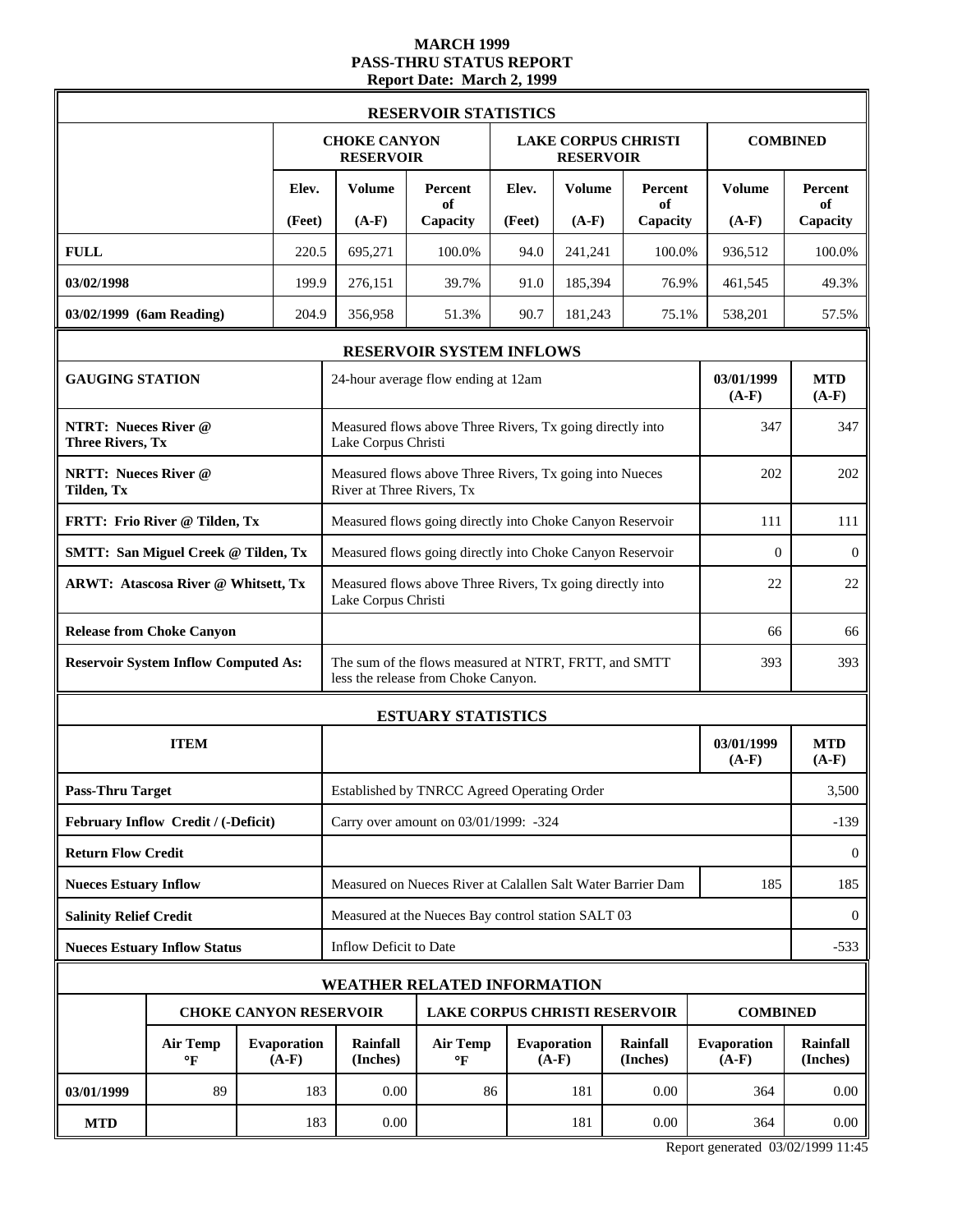# **MARCH 1999 PASS-THRU STATUS REPORT Report Date: March 3, 1999**

|                                                        |                                             |                               |                                                           | <b>RESERVOIR STATISTICS</b>                                                                  |        |                        |                             |                               |                       |
|--------------------------------------------------------|---------------------------------------------|-------------------------------|-----------------------------------------------------------|----------------------------------------------------------------------------------------------|--------|------------------------|-----------------------------|-------------------------------|-----------------------|
|                                                        |                                             |                               | <b>CHOKE CANYON</b><br><b>RESERVOIR</b>                   |                                                                                              |        | <b>RESERVOIR</b>       | <b>LAKE CORPUS CHRISTI</b>  |                               | <b>COMBINED</b>       |
|                                                        |                                             | Elev.                         | <b>Volume</b>                                             | Percent<br>of                                                                                | Elev.  | <b>Volume</b>          | Percent<br>of               | <b>Volume</b>                 | Percent<br>of         |
|                                                        |                                             | (Feet)                        | $(A-F)$                                                   | Capacity                                                                                     | (Feet) | $(A-F)$                | Capacity                    | $(A-F)$                       | Capacity              |
| <b>FULL</b>                                            |                                             | 220.5                         | 695,271                                                   | 100.0%                                                                                       | 94.0   | 241,241                | 100.0%                      | 936,512                       | 100.0%                |
| 03/03/1998                                             |                                             | 199.9                         | 276,000                                                   | 39.7%                                                                                        | 90.9   | 184,873                | 76.6%                       | 460,873                       | 49.2%                 |
| 03/03/1999 (6am Reading)                               |                                             | 204.9                         | 356,609                                                   | 51.3%                                                                                        | 90.7   | 180,898                | 75.0%                       | 537,507                       | 57.4%                 |
|                                                        |                                             |                               |                                                           | RESERVOIR SYSTEM INFLOWS                                                                     |        |                        |                             |                               |                       |
| <b>GAUGING STATION</b>                                 |                                             |                               |                                                           | 24-hour average flow ending at 12am                                                          |        |                        |                             | 03/02/1999<br>$(A-F)$         | <b>MTD</b><br>$(A-F)$ |
| <b>NTRT: Nueces River @</b><br><b>Three Rivers, Tx</b> |                                             |                               | Lake Corpus Christi                                       | Measured flows above Three Rivers, Tx going directly into                                    |        |                        |                             | 347                           | 695                   |
| <b>NRTT: Nueces River @</b><br>Tilden, Tx              |                                             |                               | River at Three Rivers, Tx                                 | Measured flows above Three Rivers, Tx going into Nueces                                      |        |                        |                             | 208                           | 411                   |
|                                                        | FRTT: Frio River @ Tilden, Tx               |                               | Measured flows going directly into Choke Canyon Reservoir | 218                                                                                          |        |                        |                             |                               |                       |
|                                                        | <b>SMTT: San Miguel Creek @ Tilden, Tx</b>  |                               | Measured flows going directly into Choke Canyon Reservoir | $\overline{0}$                                                                               |        |                        |                             |                               |                       |
|                                                        | <b>ARWT: Atascosa River @ Whitsett, Tx</b>  |                               | Lake Corpus Christi                                       | Measured flows above Three Rivers, Tx going directly into                                    |        |                        |                             | 19                            | 41                    |
|                                                        | <b>Release from Choke Canyon</b>            |                               | 66                                                        |                                                                                              |        |                        |                             |                               | 131                   |
|                                                        | <b>Reservoir System Inflow Computed As:</b> |                               |                                                           | The sum of the flows measured at NTRT, FRTT, and SMTT<br>less the release from Choke Canyon. |        |                        |                             | 389                           | 782                   |
|                                                        |                                             |                               |                                                           | <b>ESTUARY STATISTICS</b>                                                                    |        |                        |                             |                               |                       |
|                                                        | <b>ITEM</b>                                 |                               |                                                           |                                                                                              |        |                        |                             | 03/02/1999<br>$(A-F)$         | <b>MTD</b><br>$(A-F)$ |
| <b>Pass-Thru Target</b>                                |                                             |                               |                                                           | Established by TNRCC Agreed Operating Order                                                  |        |                        |                             |                               | 3,500                 |
|                                                        | February Inflow Credit / (-Deficit)         |                               |                                                           | Carry over amount on 03/01/1999: -324                                                        |        |                        |                             |                               | $-34$                 |
| <b>Return Flow Credit</b>                              |                                             |                               |                                                           |                                                                                              |        |                        |                             |                               | $\mathbf{0}$          |
| <b>Nueces Estuary Inflow</b>                           |                                             |                               |                                                           | Measured on Nueces River at Calallen Salt Water Barrier Dam                                  |        |                        |                             | 105                           | 290                   |
| <b>Salinity Relief Credit</b>                          |                                             |                               |                                                           | Measured at the Nueces Bay control station SALT 03                                           |        |                        |                             |                               | $\bf{0}$              |
|                                                        | <b>Nueces Estuary Inflow Status</b>         |                               | Inflow Deficit to Date                                    |                                                                                              |        |                        |                             |                               | $-816$                |
|                                                        |                                             |                               | WEATHER RELATED INFORMATION                               |                                                                                              |        |                        |                             |                               |                       |
|                                                        |                                             |                               | <b>CHOKE CANYON RESERVOIR</b>                             | <b>LAKE CORPUS CHRISTI RESERVOIR</b>                                                         |        |                        |                             | <b>COMBINED</b>               |                       |
|                                                        | <b>Air Temp</b><br>$\mathbf{P}$             | <b>Evaporation</b><br>$(A-F)$ | <b>Rainfall</b><br>(Inches)                               | <b>Air Temp</b><br>$\mathbf{P}$                                                              |        | Evaporation<br>$(A-F)$ | <b>Rainfall</b><br>(Inches) | <b>Evaporation</b><br>$(A-F)$ | Rainfall<br>(Inches)  |
| 03/02/1999                                             | 90                                          | 438                           | 0.00                                                      | 91                                                                                           |        | 381                    | 0.00                        | 819                           | 0.00                  |
| <b>MTD</b>                                             |                                             | 621                           | 0.00                                                      |                                                                                              |        | 562                    | 0.00                        | 1,183                         | 0.00                  |

Report generated 03/05/1999 12:27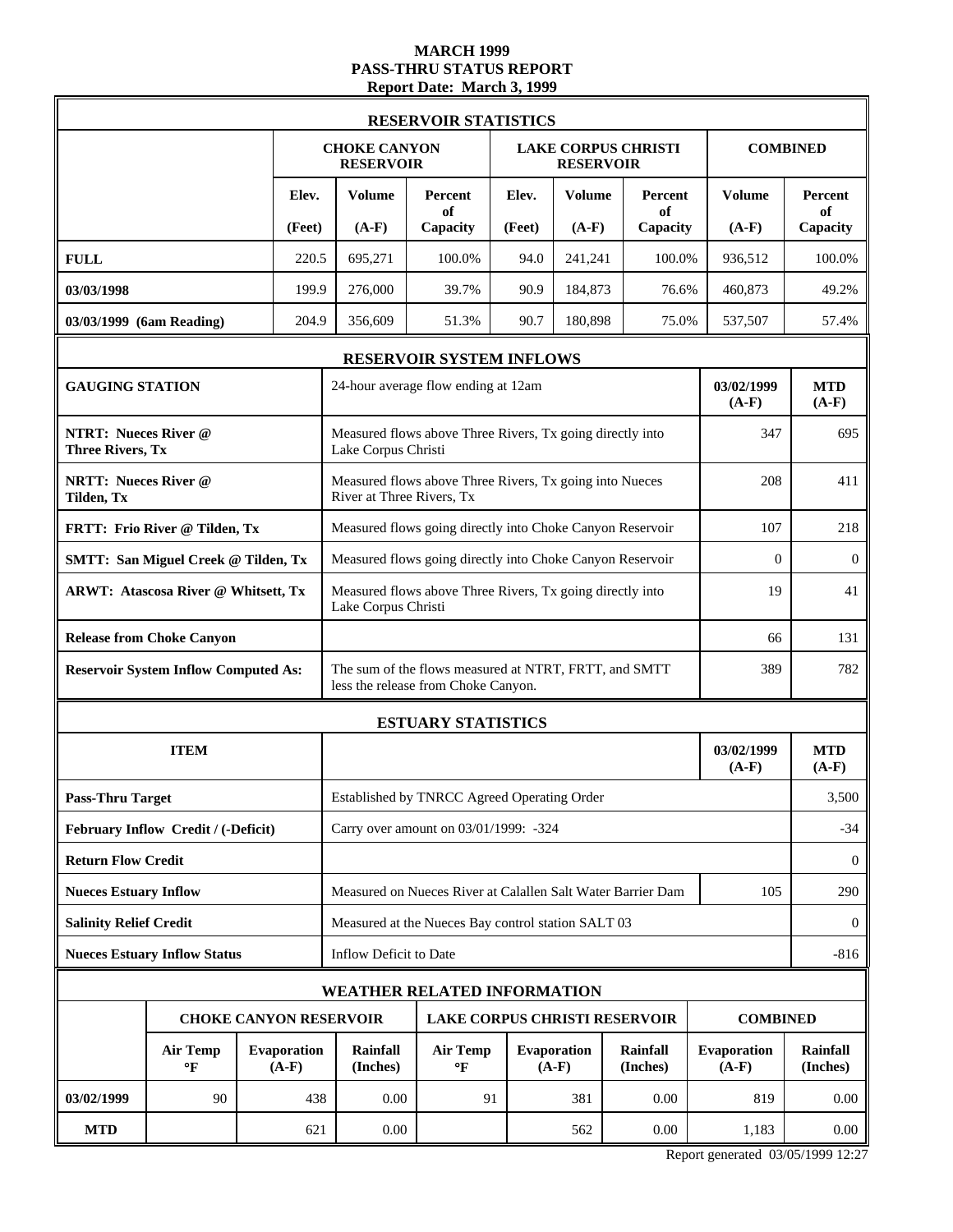### **MARCH 1999 PASS-THRU STATUS REPORT Report Date: March 4, 1999**

|                                                        |                                             |                               |                                                           | <b>RESERVOIR STATISTICS</b>                                                                  |        |                        |                             |                               |                       |  |
|--------------------------------------------------------|---------------------------------------------|-------------------------------|-----------------------------------------------------------|----------------------------------------------------------------------------------------------|--------|------------------------|-----------------------------|-------------------------------|-----------------------|--|
|                                                        |                                             |                               | <b>CHOKE CANYON</b><br><b>RESERVOIR</b>                   |                                                                                              |        | <b>RESERVOIR</b>       | <b>LAKE CORPUS CHRISTI</b>  |                               | <b>COMBINED</b>       |  |
|                                                        |                                             | Elev.                         | <b>Volume</b>                                             | Percent<br>of                                                                                | Elev.  | <b>Volume</b>          | Percent<br>of               | <b>Volume</b>                 | Percent<br>of         |  |
|                                                        |                                             | (Feet)                        | $(A-F)$                                                   | Capacity                                                                                     | (Feet) | $(A-F)$                | Capacity                    | $(A-F)$                       | Capacity              |  |
| <b>FULL</b>                                            |                                             | 220.5                         | 695.271                                                   | 100.0%                                                                                       | 94.0   | 241,241                | 100.0%                      | 936,512                       | 100.0%                |  |
| 03/04/1998                                             |                                             | 199.9                         | 275,850                                                   | 39.7%                                                                                        | 90.9   | 184,526                | 76.5%                       | 460,376                       | 49.2%                 |  |
| 03/04/1999 (6am Reading)                               |                                             | 204.8                         | 355,910                                                   | 51.2%                                                                                        | 90.7   | 180,382                | 74.8%                       | 536,292                       | 57.3%                 |  |
|                                                        |                                             |                               |                                                           | RESERVOIR SYSTEM INFLOWS                                                                     |        |                        |                             |                               |                       |  |
| <b>GAUGING STATION</b>                                 |                                             |                               |                                                           | 24-hour average flow ending at 12am                                                          |        |                        |                             | 03/03/1999<br>$(A-F)$         | <b>MTD</b><br>$(A-F)$ |  |
| <b>NTRT: Nueces River @</b><br><b>Three Rivers, Tx</b> |                                             |                               | Lake Corpus Christi                                       | Measured flows above Three Rivers, Tx going directly into                                    |        |                        |                             | 363                           | 1,058                 |  |
| <b>NRTT: Nueces River @</b><br>Tilden, Tx              |                                             |                               | River at Three Rivers, Tx                                 | Measured flows above Three Rivers, Tx going into Nueces                                      |        |                        |                             | 208                           | 619                   |  |
|                                                        | FRTT: Frio River @ Tilden, Tx               |                               | Measured flows going directly into Choke Canyon Reservoir | 101                                                                                          | 320    |                        |                             |                               |                       |  |
|                                                        | <b>SMTT: San Miguel Creek @ Tilden, Tx</b>  |                               |                                                           | Measured flows going directly into Choke Canyon Reservoir                                    |        |                        |                             |                               |                       |  |
|                                                        | <b>ARWT: Atascosa River @ Whitsett, Tx</b>  |                               | Lake Corpus Christi                                       | Measured flows above Three Rivers, Tx going directly into                                    |        |                        |                             | 18                            | 59                    |  |
|                                                        | <b>Release from Choke Canyon</b>            |                               |                                                           |                                                                                              |        |                        |                             |                               | 197                   |  |
|                                                        | <b>Reservoir System Inflow Computed As:</b> |                               |                                                           | The sum of the flows measured at NTRT, FRTT, and SMTT<br>less the release from Choke Canyon. |        |                        |                             | 399                           | 1,181                 |  |
|                                                        |                                             |                               |                                                           | <b>ESTUARY STATISTICS</b>                                                                    |        |                        |                             |                               |                       |  |
|                                                        | <b>ITEM</b>                                 |                               |                                                           |                                                                                              |        |                        |                             | 03/03/1999<br>$(A-F)$         | <b>MTD</b><br>$(A-F)$ |  |
| <b>Pass-Thru Target</b>                                |                                             |                               |                                                           | Established by TNRCC Agreed Operating Order                                                  |        |                        |                             |                               | 3,500                 |  |
|                                                        | February Inflow Credit / (-Deficit)         |                               |                                                           | Carry over amount on 03/01/1999: -324                                                        |        |                        |                             |                               | $-32$                 |  |
| <b>Return Flow Credit</b>                              |                                             |                               |                                                           |                                                                                              |        |                        |                             |                               | $\mathbf{0}$          |  |
| <b>Nueces Estuary Inflow</b>                           |                                             |                               |                                                           | Measured on Nueces River at Calallen Salt Water Barrier Dam                                  |        |                        |                             | $\overline{2}$                | 292                   |  |
| <b>Salinity Relief Credit</b>                          |                                             |                               |                                                           | Measured at the Nueces Bay control station SALT 03                                           |        |                        |                             |                               | $\theta$              |  |
|                                                        | <b>Nueces Estuary Inflow Status</b>         |                               | Inflow Deficit to Date                                    |                                                                                              |        |                        |                             |                               | $-1,213$              |  |
|                                                        |                                             |                               |                                                           | WEATHER RELATED INFORMATION                                                                  |        |                        |                             |                               |                       |  |
|                                                        |                                             |                               | <b>CHOKE CANYON RESERVOIR</b>                             | <b>LAKE CORPUS CHRISTI RESERVOIR</b>                                                         |        |                        |                             | <b>COMBINED</b>               |                       |  |
|                                                        | <b>Air Temp</b><br>$\mathbf{P}$             | <b>Evaporation</b><br>$(A-F)$ | <b>Rainfall</b><br>(Inches)                               | <b>Air Temp</b><br>$\mathbf{P}$                                                              |        | Evaporation<br>$(A-F)$ | <b>Rainfall</b><br>(Inches) | <b>Evaporation</b><br>$(A-F)$ | Rainfall<br>(Inches)  |  |
| 03/03/1999                                             | 90                                          | 264                           | 0.00                                                      | 71                                                                                           |        | 270                    | 0.00                        | 534                           | 0.00                  |  |
| <b>MTD</b>                                             |                                             | 885                           | 0.00                                                      |                                                                                              |        | 832                    | 0.00                        | 1,717                         | 0.00                  |  |

Report generated 03/05/1999 12:31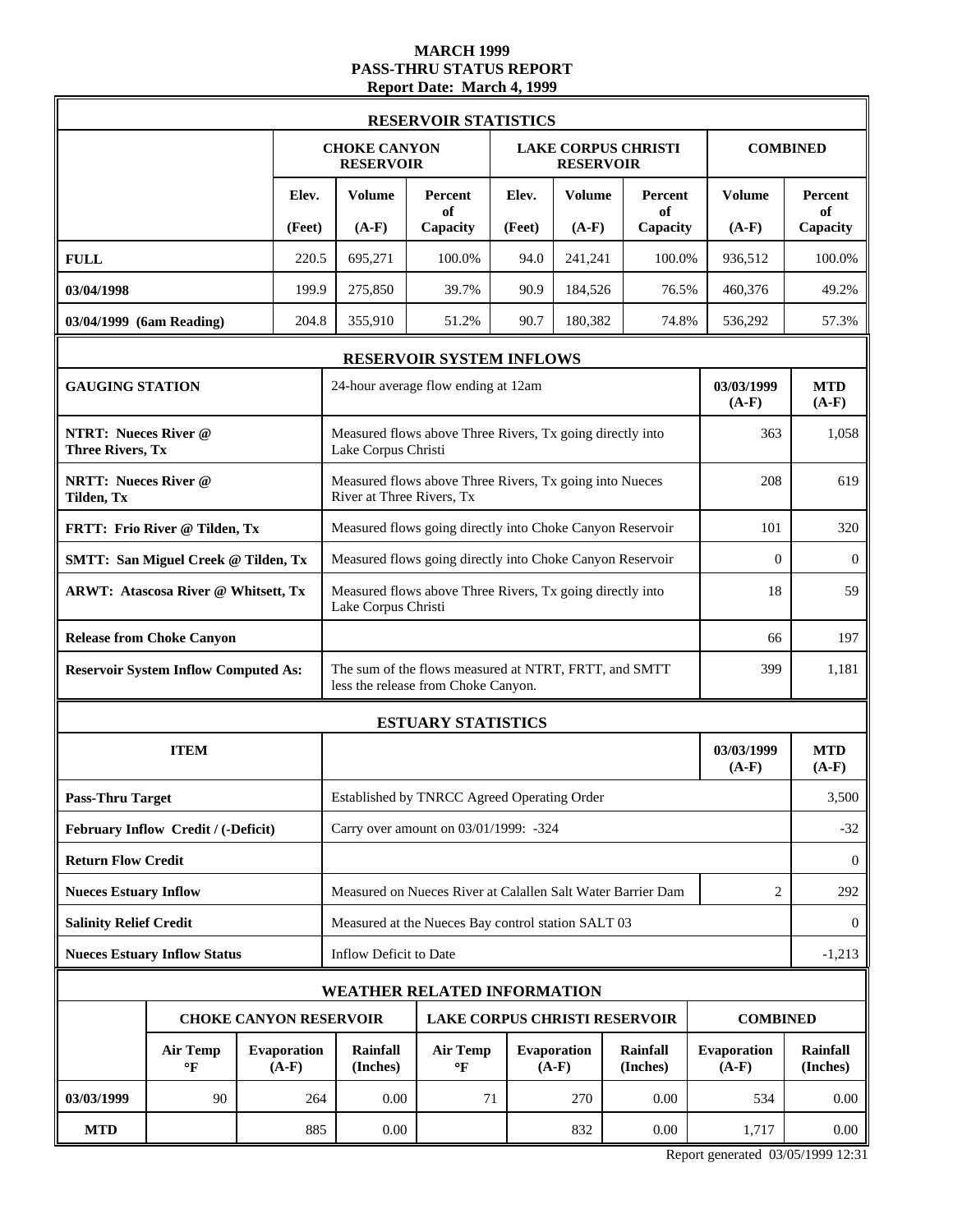# **MARCH 1999 PASS-THRU STATUS REPORT Report Date: March 5, 1999**

|                                                        |                                             |                               |                                                           | <b>RESERVOIR STATISTICS</b>                                                                  |          |                        |                             |                               |                       |
|--------------------------------------------------------|---------------------------------------------|-------------------------------|-----------------------------------------------------------|----------------------------------------------------------------------------------------------|----------|------------------------|-----------------------------|-------------------------------|-----------------------|
|                                                        |                                             |                               | <b>CHOKE CANYON</b><br><b>RESERVOIR</b>                   |                                                                                              |          | <b>RESERVOIR</b>       | <b>LAKE CORPUS CHRISTI</b>  |                               | <b>COMBINED</b>       |
|                                                        |                                             | Elev.                         | <b>Volume</b>                                             | Percent<br>of                                                                                | Elev.    | <b>Volume</b>          | Percent<br>of               | <b>Volume</b>                 | Percent<br>of         |
|                                                        |                                             | (Feet)                        | $(A-F)$                                                   | Capacity                                                                                     | (Feet)   | $(A-F)$                | Capacity                    | $(A-F)$                       | Capacity              |
| <b>FULL</b>                                            |                                             | 220.5                         | 695.271                                                   | 100.0%                                                                                       | 94.0     | 241,241                | 100.0%                      | 936,512                       | 100.0%                |
| 03/05/1998                                             |                                             | 199.9                         | 275,699                                                   | 39.7%                                                                                        | 90.9     | 184,179                | 76.3%                       | 459,878                       | 49.1%                 |
| 03/05/1999 (6am Reading)                               |                                             | 204.8                         | 355,561                                                   | 51.1%                                                                                        | 90.6     | 180,039                | 74.6%                       | 535,600                       | 57.2%                 |
|                                                        |                                             |                               |                                                           | RESERVOIR SYSTEM INFLOWS                                                                     |          |                        |                             |                               |                       |
| <b>GAUGING STATION</b>                                 |                                             |                               |                                                           | 24-hour average flow ending at 12am                                                          |          |                        |                             | 03/04/1999<br>$(A-F)$         | <b>MTD</b><br>$(A-F)$ |
| <b>NTRT: Nueces River @</b><br><b>Three Rivers, Tx</b> |                                             |                               | Lake Corpus Christi                                       | Measured flows above Three Rivers, Tx going directly into                                    |          |                        |                             | 363                           | 1,421                 |
| <b>NRTT: Nueces River @</b><br>Tilden, Tx              |                                             |                               | River at Three Rivers, Tx                                 | Measured flows above Three Rivers, Tx going into Nueces                                      |          |                        |                             | 200                           | 820                   |
|                                                        | FRTT: Frio River @ Tilden, Tx               |                               | Measured flows going directly into Choke Canyon Reservoir | 99                                                                                           | 419      |                        |                             |                               |                       |
|                                                        | <b>SMTT: San Miguel Creek @ Tilden, Tx</b>  |                               | Measured flows going directly into Choke Canyon Reservoir | $\overline{0}$                                                                               | $\theta$ |                        |                             |                               |                       |
|                                                        | <b>ARWT: Atascosa River @ Whitsett, Tx</b>  |                               |                                                           | Measured flows above Three Rivers, Tx going directly into<br>17<br>Lake Corpus Christi       |          |                        |                             |                               |                       |
|                                                        | <b>Release from Choke Canyon</b>            |                               | 66                                                        |                                                                                              |          |                        |                             |                               | 262                   |
|                                                        | <b>Reservoir System Inflow Computed As:</b> |                               |                                                           | The sum of the flows measured at NTRT, FRTT, and SMTT<br>less the release from Choke Canyon. |          |                        |                             | 397                           | 1,578                 |
|                                                        |                                             |                               | <b>ESTUARY STATISTICS</b>                                 |                                                                                              |          |                        |                             |                               |                       |
|                                                        | <b>ITEM</b>                                 |                               |                                                           |                                                                                              |          |                        |                             | 03/04/1999<br>$(A-F)$         | <b>MTD</b><br>$(A-F)$ |
| <b>Pass-Thru Target</b>                                |                                             |                               |                                                           | Established by TNRCC Agreed Operating Order                                                  |          |                        |                             |                               | 3,500                 |
|                                                        | February Inflow Credit / (-Deficit)         |                               |                                                           | Carry over amount on 03/01/1999: -324                                                        |          |                        |                             |                               | $-32$                 |
| <b>Return Flow Credit</b>                              |                                             |                               |                                                           |                                                                                              |          |                        |                             |                               | $\mathbf{0}$          |
| <b>Nueces Estuary Inflow</b>                           |                                             |                               |                                                           | Measured on Nueces River at Calallen Salt Water Barrier Dam                                  |          |                        |                             | $\overline{0}$                | 292                   |
| <b>Salinity Relief Credit</b>                          |                                             |                               |                                                           | Measured at the Nueces Bay control station SALT 03                                           |          |                        |                             |                               | $\theta$              |
|                                                        | <b>Nueces Estuary Inflow Status</b>         |                               | Inflow Deficit to Date                                    |                                                                                              |          |                        |                             |                               | $-1,610$              |
|                                                        |                                             |                               |                                                           | WEATHER RELATED INFORMATION                                                                  |          |                        |                             |                               |                       |
|                                                        |                                             |                               | <b>CHOKE CANYON RESERVOIR</b>                             | <b>LAKE CORPUS CHRISTI RESERVOIR</b>                                                         |          |                        |                             | <b>COMBINED</b>               |                       |
|                                                        | <b>Air Temp</b><br>$\mathbf{P}$             | <b>Evaporation</b><br>$(A-F)$ | <b>Rainfall</b><br>(Inches)                               | <b>Air Temp</b><br>$\mathbf{P}$                                                              |          | Evaporation<br>$(A-F)$ | <b>Rainfall</b><br>(Inches) | <b>Evaporation</b><br>$(A-F)$ | Rainfall<br>(Inches)  |
| 03/04/1999                                             | 74                                          | 122                           | 0.00                                                      | 74                                                                                           |          | 140                    | 0.00                        | 262                           | 0.00                  |
| <b>MTD</b>                                             |                                             | 1,007                         | 0.00                                                      |                                                                                              |          | 972                    | 0.00                        | 1,979                         | $0.00\,$              |

Report generated 03/05/1999 10:39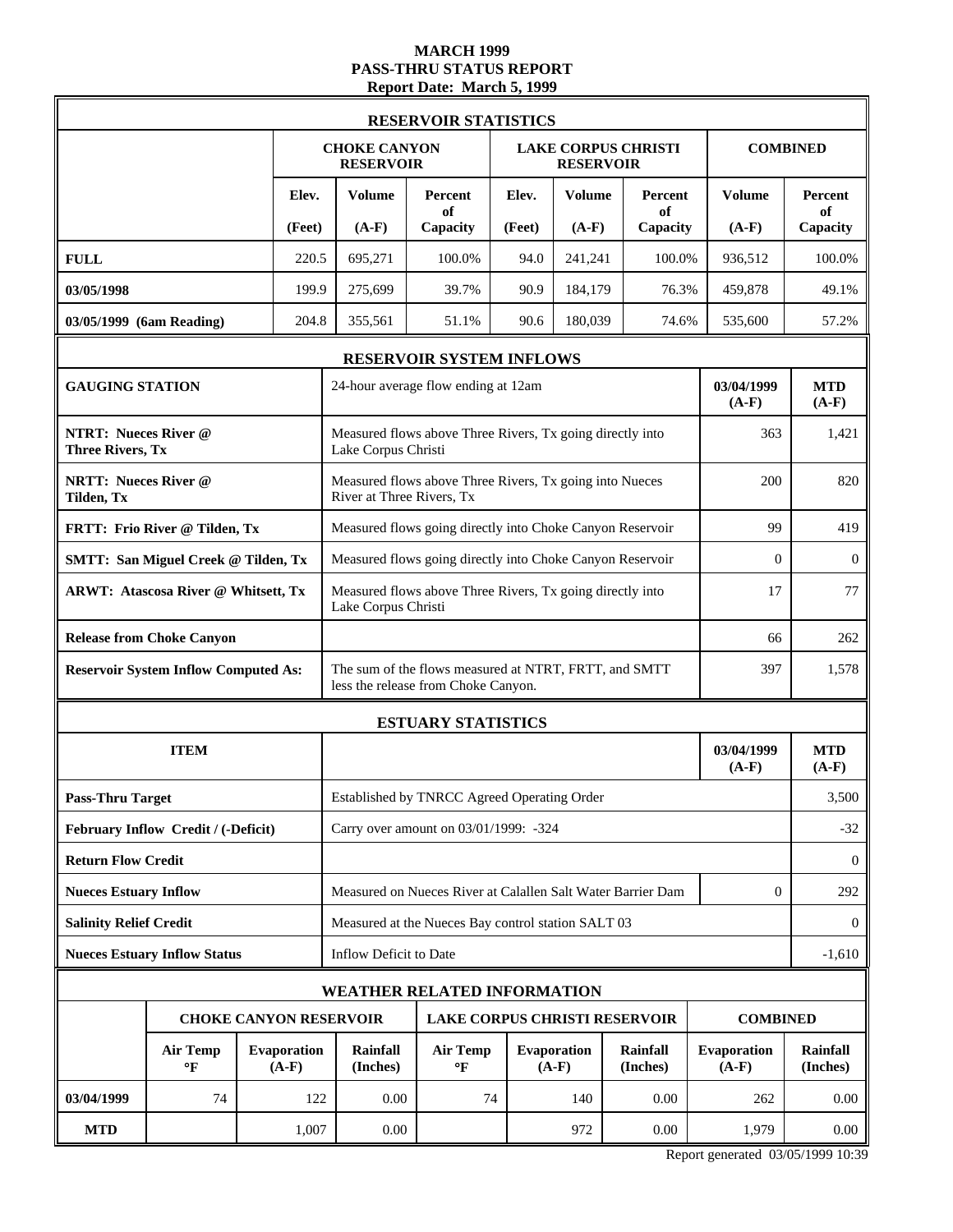# **MARCH 1999 PASS-THRU STATUS REPORT Report Date: March 6, 1999**

|                                                        |                                             |                               |                                                                                        | <b>RESERVOIR STATISTICS</b>                                                                  |        |                        |                             |                               |                       |
|--------------------------------------------------------|---------------------------------------------|-------------------------------|----------------------------------------------------------------------------------------|----------------------------------------------------------------------------------------------|--------|------------------------|-----------------------------|-------------------------------|-----------------------|
|                                                        |                                             |                               | <b>CHOKE CANYON</b><br><b>RESERVOIR</b>                                                |                                                                                              |        | <b>RESERVOIR</b>       | <b>LAKE CORPUS CHRISTI</b>  |                               | <b>COMBINED</b>       |
|                                                        |                                             | Elev.                         | <b>Volume</b>                                                                          | Percent<br>of                                                                                | Elev.  | <b>Volume</b>          | Percent<br>of               | <b>Volume</b>                 | Percent<br>of         |
|                                                        |                                             | (Feet)                        | $(A-F)$                                                                                | Capacity                                                                                     | (Feet) | $(A-F)$                | Capacity                    | $(A-F)$                       | Capacity              |
| <b>FULL</b>                                            |                                             | 220.5                         | 695,271                                                                                | 100.0%                                                                                       | 94.0   | 241,241                | 100.0%                      | 936,512                       | 100.0%                |
| 03/06/1998                                             |                                             | 199.9                         | 275,549                                                                                | 39.6%                                                                                        | 90.9   | 184,179                | 76.3%                       | 459,728                       | 49.1%                 |
| 03/06/1999 (6am Reading)                               |                                             | 204.8                         | 355,561                                                                                | 51.1%                                                                                        | 90.6   | 179,523                | 74.4%                       | 535,084                       | 57.1%                 |
|                                                        |                                             |                               |                                                                                        | RESERVOIR SYSTEM INFLOWS                                                                     |        |                        |                             |                               |                       |
| <b>GAUGING STATION</b>                                 |                                             |                               |                                                                                        | 24-hour average flow ending at 12am                                                          |        |                        |                             | 03/05/1999<br>$(A-F)$         | <b>MTD</b><br>$(A-F)$ |
| <b>NTRT: Nueces River @</b><br><b>Three Rivers, Tx</b> |                                             |                               | Lake Corpus Christi                                                                    | Measured flows above Three Rivers, Tx going directly into                                    |        |                        |                             | 363                           | 1,785                 |
| <b>NRTT: Nueces River @</b><br>Tilden, Tx              |                                             |                               | River at Three Rivers, Tx                                                              | Measured flows above Three Rivers, Tx going into Nueces                                      |        |                        |                             | 191                           | 1,010                 |
|                                                        | FRTT: Frio River @ Tilden, Tx               |                               | Measured flows going directly into Choke Canyon Reservoir                              | 518                                                                                          |        |                        |                             |                               |                       |
|                                                        | <b>SMTT: San Miguel Creek @ Tilden, Tx</b>  |                               | Measured flows going directly into Choke Canyon Reservoir                              | $\overline{2}$                                                                               | 2      |                        |                             |                               |                       |
|                                                        | <b>ARWT: Atascosa River @ Whitsett, Tx</b>  |                               | Measured flows above Three Rivers, Tx going directly into<br>17<br>Lake Corpus Christi |                                                                                              |        |                        |                             |                               | 94                    |
|                                                        | <b>Release from Choke Canyon</b>            |                               | 66                                                                                     |                                                                                              |        |                        |                             |                               | 328                   |
|                                                        | <b>Reservoir System Inflow Computed As:</b> |                               |                                                                                        | The sum of the flows measured at NTRT, FRTT, and SMTT<br>less the release from Choke Canyon. |        |                        |                             | 399                           | 1,977                 |
|                                                        |                                             |                               |                                                                                        | <b>ESTUARY STATISTICS</b>                                                                    |        |                        |                             |                               |                       |
|                                                        | <b>ITEM</b>                                 |                               |                                                                                        |                                                                                              |        |                        |                             |                               | <b>MTD</b><br>$(A-F)$ |
| <b>Pass-Thru Target</b>                                |                                             |                               |                                                                                        | Established by TNRCC Agreed Operating Order                                                  |        |                        |                             |                               | 3,500                 |
|                                                        | February Inflow Credit / (-Deficit)         |                               |                                                                                        | Carry over amount on 03/01/1999: -324                                                        |        |                        |                             |                               | $-32$                 |
| <b>Return Flow Credit</b>                              |                                             |                               |                                                                                        |                                                                                              |        |                        |                             |                               | $\mathbf{0}$          |
| <b>Nueces Estuary Inflow</b>                           |                                             |                               |                                                                                        | Measured on Nueces River at Calallen Salt Water Barrier Dam                                  |        |                        |                             | $\overline{0}$                | 292                   |
| <b>Salinity Relief Credit</b>                          |                                             |                               |                                                                                        | Measured at the Nueces Bay control station SALT 03                                           |        |                        |                             |                               | $\theta$              |
|                                                        | <b>Nueces Estuary Inflow Status</b>         |                               | Inflow Deficit to Date                                                                 |                                                                                              |        |                        |                             |                               | $-2,009$              |
|                                                        |                                             |                               |                                                                                        | WEATHER RELATED INFORMATION                                                                  |        |                        |                             |                               |                       |
|                                                        |                                             |                               | <b>CHOKE CANYON RESERVOIR</b>                                                          | <b>LAKE CORPUS CHRISTI RESERVOIR</b>                                                         |        |                        |                             | <b>COMBINED</b>               |                       |
|                                                        | <b>Air Temp</b><br>$\mathbf{P}$             | <b>Evaporation</b><br>$(A-F)$ | <b>Rainfall</b><br>(Inches)                                                            | <b>Air Temp</b><br>$\mathbf{P}$                                                              |        | Evaporation<br>$(A-F)$ | <b>Rainfall</b><br>(Inches) | <b>Evaporation</b><br>$(A-F)$ | Rainfall<br>(Inches)  |
| 03/05/1999                                             | 83                                          | 112                           | 0.00                                                                                   | 82                                                                                           |        | 130                    | 0.00                        | 242                           | 0.00                  |
| <b>MTD</b>                                             |                                             | 1,119                         | 0.00                                                                                   |                                                                                              |        | 1,102                  | 0.00                        | 2,221                         | 0.00                  |

Report generated 03/06/1999 08:29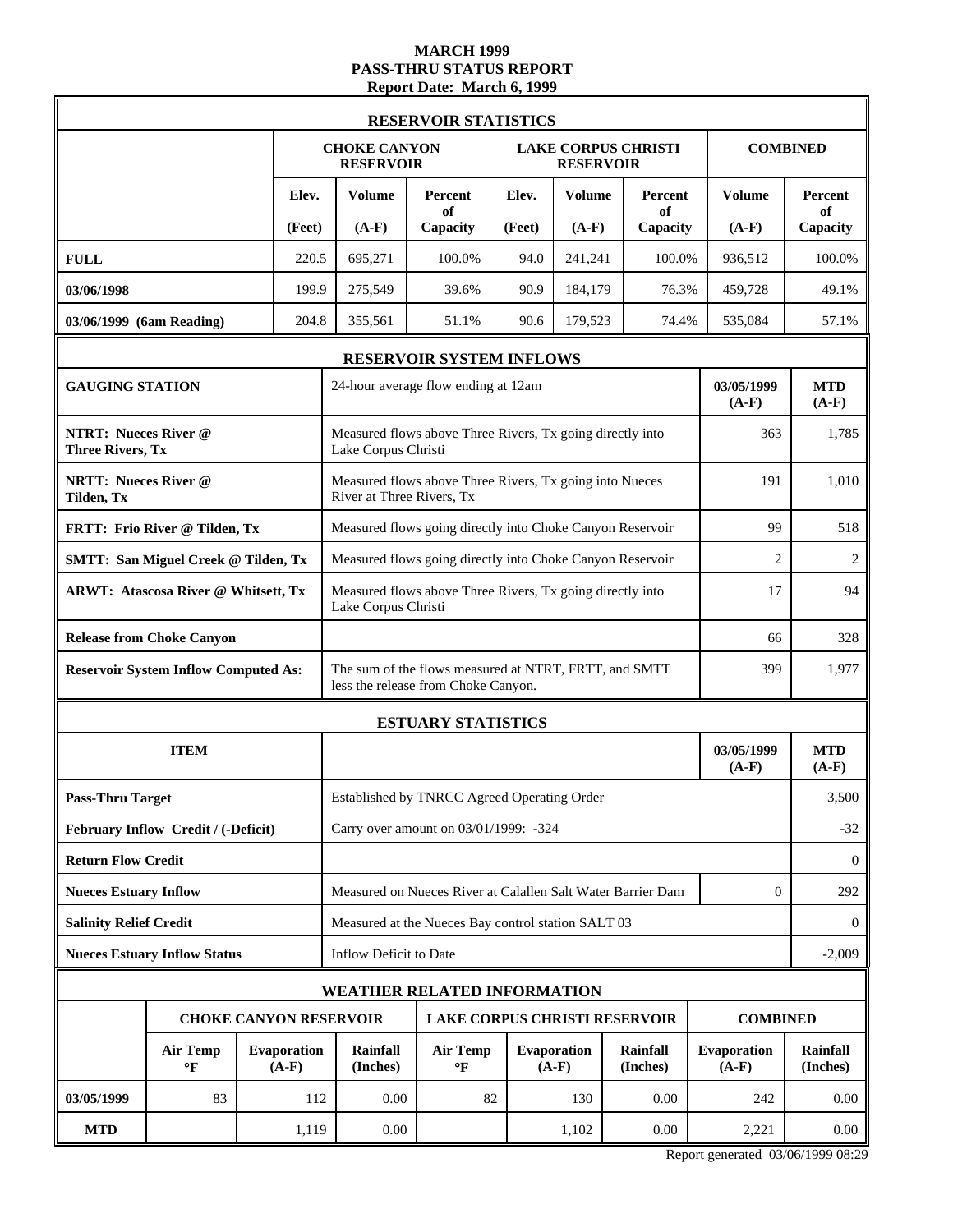# **MARCH 1999 PASS-THRU STATUS REPORT Report Date: March 7, 1999**

|                                                        |                                             |                               |                             |                                         | <b>RESERVOIR STATISTICS</b>                                                                  |                        |                             |                               |                       |                       |  |
|--------------------------------------------------------|---------------------------------------------|-------------------------------|-----------------------------|-----------------------------------------|----------------------------------------------------------------------------------------------|------------------------|-----------------------------|-------------------------------|-----------------------|-----------------------|--|
|                                                        |                                             |                               |                             | <b>CHOKE CANYON</b><br><b>RESERVOIR</b> |                                                                                              |                        | <b>RESERVOIR</b>            | <b>LAKE CORPUS CHRISTI</b>    |                       | <b>COMBINED</b>       |  |
|                                                        |                                             |                               | Elev.                       | <b>Volume</b>                           | Percent<br>of                                                                                | Elev.                  | <b>Volume</b>               | Percent<br>of                 | <b>Volume</b>         | Percent<br>of         |  |
|                                                        |                                             |                               | (Feet)                      | $(A-F)$                                 | Capacity                                                                                     | (Feet)                 | $(A-F)$                     | Capacity                      | $(A-F)$               | Capacity              |  |
| <b>FULL</b>                                            |                                             |                               | 220.5                       | 695,271                                 | 100.0%                                                                                       | 94.0                   | 241,241                     | 100.0%                        | 936,512               | 100.0%                |  |
| 03/07/1998                                             |                                             |                               | 199.9                       | 275,398                                 | 39.6%                                                                                        | 90.9                   | 183,833                     | 76.2%                         | 459,231               | 49.0%                 |  |
| 03/07/1999 (6am Reading)                               |                                             |                               | 204.8                       | 355,561                                 | 51.1%                                                                                        | 90.6                   | 179,180                     | 74.3%                         | 534,741               | 57.1%                 |  |
|                                                        |                                             |                               |                             |                                         | RESERVOIR SYSTEM INFLOWS                                                                     |                        |                             |                               |                       |                       |  |
| <b>GAUGING STATION</b>                                 |                                             |                               |                             |                                         | 24-hour average flow ending at 12am                                                          |                        |                             |                               | 03/06/1999<br>$(A-F)$ | <b>MTD</b><br>$(A-F)$ |  |
| <b>NTRT: Nueces River @</b><br><b>Three Rivers, Tx</b> |                                             |                               |                             | Lake Corpus Christi                     | Measured flows above Three Rivers, Tx going directly into                                    |                        |                             |                               | 357                   | 2,142                 |  |
| <b>NRTT: Nueces River @</b><br>Tilden, Tx              |                                             |                               |                             | River at Three Rivers, Tx               | Measured flows above Three Rivers, Tx going into Nueces                                      |                        |                             |                               | 181                   | 1,191                 |  |
|                                                        | FRTT: Frio River @ Tilden, Tx               |                               |                             |                                         | Measured flows going directly into Choke Canyon Reservoir                                    |                        |                             |                               | 99                    | 617                   |  |
|                                                        | <b>SMTT: San Miguel Creek @ Tilden, Tx</b>  |                               |                             |                                         | Measured flows going directly into Choke Canyon Reservoir                                    |                        |                             |                               |                       |                       |  |
|                                                        | <b>ARWT: Atascosa River @ Whitsett, Tx</b>  |                               |                             | Lake Corpus Christi                     | Measured flows above Three Rivers, Tx going directly into                                    |                        |                             |                               | 17                    | 111                   |  |
|                                                        | <b>Release from Choke Canyon</b>            |                               |                             |                                         |                                                                                              |                        |                             |                               |                       | 393                   |  |
|                                                        | <b>Reservoir System Inflow Computed As:</b> |                               |                             |                                         | The sum of the flows measured at NTRT, FRTT, and SMTT<br>less the release from Choke Canyon. |                        |                             |                               | 402                   | 2,379                 |  |
|                                                        |                                             |                               |                             |                                         | <b>ESTUARY STATISTICS</b>                                                                    |                        |                             |                               |                       |                       |  |
|                                                        | <b>ITEM</b>                                 |                               |                             |                                         |                                                                                              |                        |                             |                               | 03/06/1999<br>$(A-F)$ | <b>MTD</b><br>$(A-F)$ |  |
| <b>Pass-Thru Target</b>                                |                                             |                               |                             |                                         | Established by TNRCC Agreed Operating Order                                                  |                        |                             |                               |                       | 3,500                 |  |
|                                                        | February Inflow Credit / (-Deficit)         |                               |                             |                                         | Carry over amount on 03/01/1999: -324                                                        |                        |                             |                               |                       | $-31$                 |  |
| <b>Return Flow Credit</b>                              |                                             |                               |                             |                                         |                                                                                              |                        |                             |                               |                       | $\mathbf{0}$          |  |
| <b>Nueces Estuary Inflow</b>                           |                                             |                               |                             |                                         | Measured on Nueces River at Calallen Salt Water Barrier Dam                                  |                        |                             |                               | 1                     | 293                   |  |
| <b>Salinity Relief Credit</b>                          |                                             |                               |                             |                                         | Measured at the Nueces Bay control station SALT 03                                           |                        |                             |                               |                       | $\theta$              |  |
|                                                        | <b>Nueces Estuary Inflow Status</b>         |                               |                             | Inflow Deficit to Date                  |                                                                                              |                        |                             |                               |                       | $-2,410$              |  |
|                                                        |                                             |                               |                             | WEATHER RELATED INFORMATION             |                                                                                              |                        |                             |                               |                       |                       |  |
|                                                        |                                             |                               |                             | <b>CHOKE CANYON RESERVOIR</b>           | <b>LAKE CORPUS CHRISTI RESERVOIR</b>                                                         |                        |                             |                               | <b>COMBINED</b>       |                       |  |
|                                                        | <b>Air Temp</b><br>$\mathbf{P}$             | <b>Evaporation</b><br>$(A-F)$ | <b>Rainfall</b><br>(Inches) | <b>Air Temp</b><br>$\mathbf{P}$         |                                                                                              | Evaporation<br>$(A-F)$ | <b>Rainfall</b><br>(Inches) | <b>Evaporation</b><br>$(A-F)$ | Rainfall<br>(Inches)  |                       |  |
| 03/06/1999                                             | 86                                          |                               | 254                         | 0.00                                    | 83                                                                                           |                        | 220                         | 0.09                          | 474                   | 0.09                  |  |
| <b>MTD</b>                                             |                                             |                               | 1,373                       | 0.00                                    |                                                                                              |                        | 1,322                       | 0.09                          | 2,695                 | 0.09                  |  |

Report generated 03/07/1999 08:46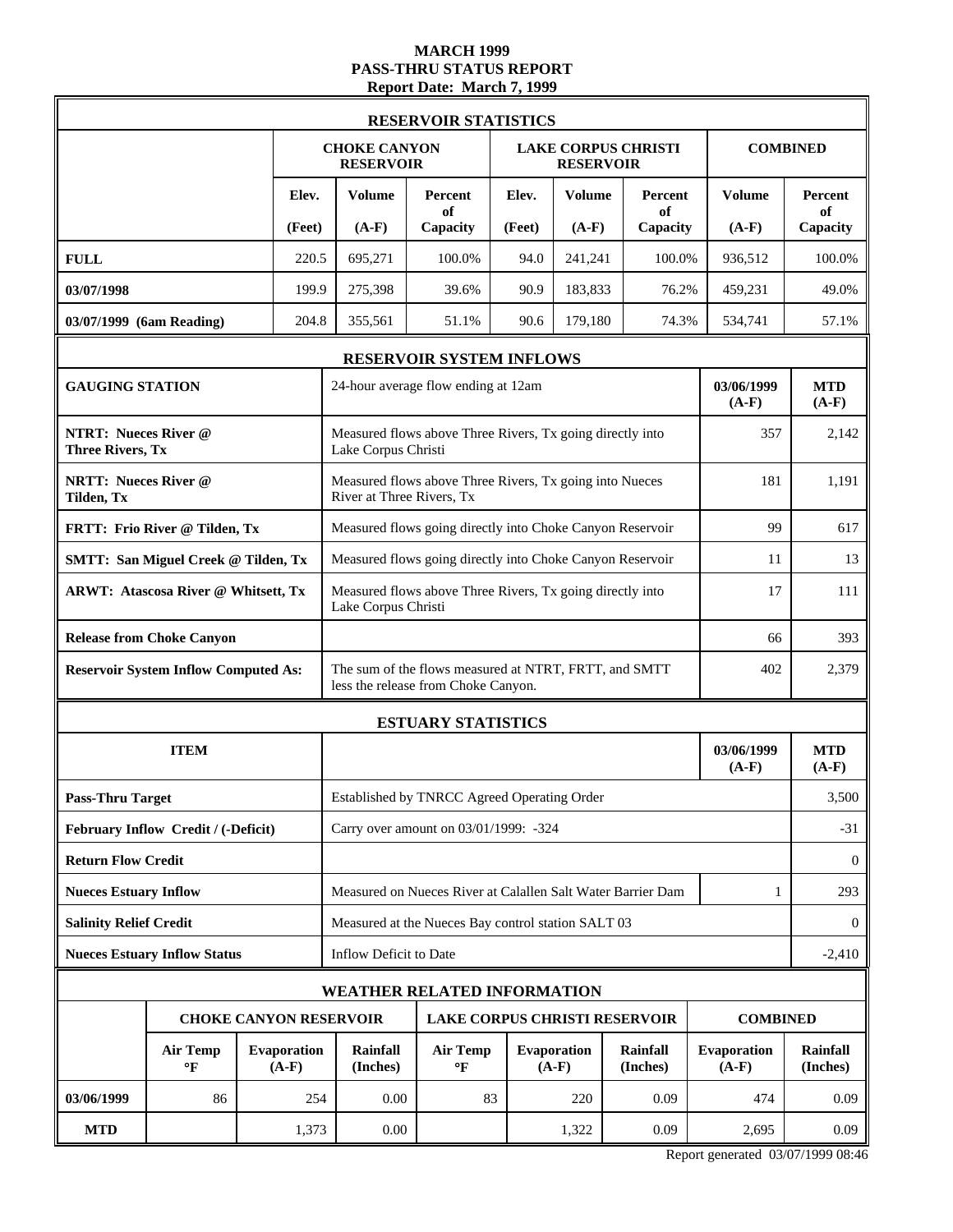# **MARCH 1999 PASS-THRU STATUS REPORT Report Date: March 8, 1999**

|                                                        |                                                                  |  |        |                                         | <b>RESERVOIR STATISTICS</b>                                                                  |        |                        |                             |                               |                       |  |
|--------------------------------------------------------|------------------------------------------------------------------|--|--------|-----------------------------------------|----------------------------------------------------------------------------------------------|--------|------------------------|-----------------------------|-------------------------------|-----------------------|--|
|                                                        |                                                                  |  |        | <b>CHOKE CANYON</b><br><b>RESERVOIR</b> |                                                                                              |        | <b>RESERVOIR</b>       | <b>LAKE CORPUS CHRISTI</b>  |                               | <b>COMBINED</b>       |  |
|                                                        |                                                                  |  | Elev.  | <b>Volume</b>                           | Percent<br>of                                                                                | Elev.  | <b>Volume</b>          | Percent<br>of               | <b>Volume</b>                 | Percent<br>of         |  |
|                                                        |                                                                  |  | (Feet) | $(A-F)$                                 | Capacity                                                                                     | (Feet) | $(A-F)$                | Capacity                    | $(A-F)$                       | Capacity              |  |
| <b>FULL</b>                                            |                                                                  |  | 220.5  | 695.271                                 | 100.0%                                                                                       | 94.0   | 241,241                | 100.0%                      | 936,512                       | 100.0%                |  |
| 03/08/1998                                             |                                                                  |  | 199.9  | 275,248                                 | 39.6%                                                                                        | 90.8   | 183,487                | 76.1%                       | 458,735                       | 49.0%                 |  |
| 03/08/1999 (6am Reading)                               |                                                                  |  | 204.8  | 355,212                                 | 51.1%                                                                                        | 90.6   | 178,838                | 74.1%                       | 534,050                       | 57.0%                 |  |
|                                                        |                                                                  |  |        |                                         | RESERVOIR SYSTEM INFLOWS                                                                     |        |                        |                             |                               |                       |  |
| <b>GAUGING STATION</b>                                 |                                                                  |  |        |                                         | 24-hour average flow ending at 12am                                                          |        |                        |                             | 03/07/1999<br>$(A-F)$         | <b>MTD</b><br>$(A-F)$ |  |
| <b>NTRT: Nueces River @</b><br><b>Three Rivers, Tx</b> |                                                                  |  |        | Lake Corpus Christi                     | Measured flows above Three Rivers, Tx going directly into                                    |        |                        |                             | 347                           | 2,489                 |  |
| <b>NRTT: Nueces River @</b><br>Tilden, Tx              |                                                                  |  |        | River at Three Rivers, Tx               | Measured flows above Three Rivers, Tx going into Nueces                                      |        |                        |                             | 173                           | 1,364                 |  |
|                                                        | FRTT: Frio River @ Tilden, Tx                                    |  |        |                                         | Measured flows going directly into Choke Canyon Reservoir                                    |        |                        |                             | 101                           | 719                   |  |
|                                                        | <b>SMTT: San Miguel Creek @ Tilden, Tx</b>                       |  |        |                                         | Measured flows going directly into Choke Canyon Reservoir                                    |        |                        |                             | 11                            | 24                    |  |
|                                                        | <b>ARWT: Atascosa River @ Whitsett, Tx</b>                       |  |        |                                         | Measured flows above Three Rivers, Tx going directly into<br>Lake Corpus Christi             |        |                        |                             |                               |                       |  |
|                                                        | <b>Release from Choke Canyon</b>                                 |  |        |                                         |                                                                                              |        |                        |                             |                               | 459                   |  |
|                                                        | <b>Reservoir System Inflow Computed As:</b>                      |  |        |                                         | The sum of the flows measured at NTRT, FRTT, and SMTT<br>less the release from Choke Canyon. |        |                        |                             | 394                           | 2,773                 |  |
|                                                        |                                                                  |  |        |                                         | <b>ESTUARY STATISTICS</b>                                                                    |        |                        |                             |                               |                       |  |
|                                                        | <b>ITEM</b>                                                      |  |        |                                         |                                                                                              |        |                        |                             | 03/07/1999<br>$(A-F)$         | <b>MTD</b><br>$(A-F)$ |  |
| <b>Pass-Thru Target</b>                                |                                                                  |  |        |                                         | Established by TNRCC Agreed Operating Order                                                  |        |                        |                             |                               | 3,500                 |  |
|                                                        | February Inflow Credit / (-Deficit)                              |  |        |                                         | Carry over amount on 03/01/1999: -324                                                        |        |                        |                             |                               | $\theta$              |  |
| <b>Return Flow Credit</b>                              |                                                                  |  |        | 03/07/1999                              |                                                                                              |        |                        |                             |                               | 500                   |  |
| <b>Nueces Estuary Inflow</b>                           |                                                                  |  |        |                                         | Measured on Nueces River at Calallen Salt Water Barrier Dam                                  |        |                        |                             | 42                            | 334                   |  |
| <b>Salinity Relief Credit</b>                          |                                                                  |  |        |                                         | Measured at the Nueces Bay control station SALT 03                                           |        |                        |                             |                               | $\theta$              |  |
|                                                        | <b>Nueces Estuary Inflow Status</b>                              |  |        | Inflow Deficit to Date                  |                                                                                              |        |                        |                             |                               | $-2,263$              |  |
|                                                        |                                                                  |  |        | WEATHER RELATED INFORMATION             |                                                                                              |        |                        |                             |                               |                       |  |
|                                                        |                                                                  |  |        | <b>CHOKE CANYON RESERVOIR</b>           | <b>LAKE CORPUS CHRISTI RESERVOIR</b>                                                         |        |                        |                             | <b>COMBINED</b>               |                       |  |
|                                                        | <b>Air Temp</b><br><b>Evaporation</b><br>$(A-F)$<br>$\mathbf{P}$ |  |        |                                         | <b>Air Temp</b><br>$\mathbf{P}$                                                              |        | Evaporation<br>$(A-F)$ | <b>Rainfall</b><br>(Inches) | <b>Evaporation</b><br>$(A-F)$ | Rainfall<br>(Inches)  |  |
| 03/07/1999                                             | 86                                                               |  | 102    | 0.00                                    | 71                                                                                           |        | 70                     | 0.02                        | 172                           | 0.02                  |  |
| <b>MTD</b>                                             |                                                                  |  | 1,475  | 0.00                                    |                                                                                              |        | 1,392                  | 0.11                        | 2,867                         | 0.11                  |  |

Report generated 03/08/1999 08:50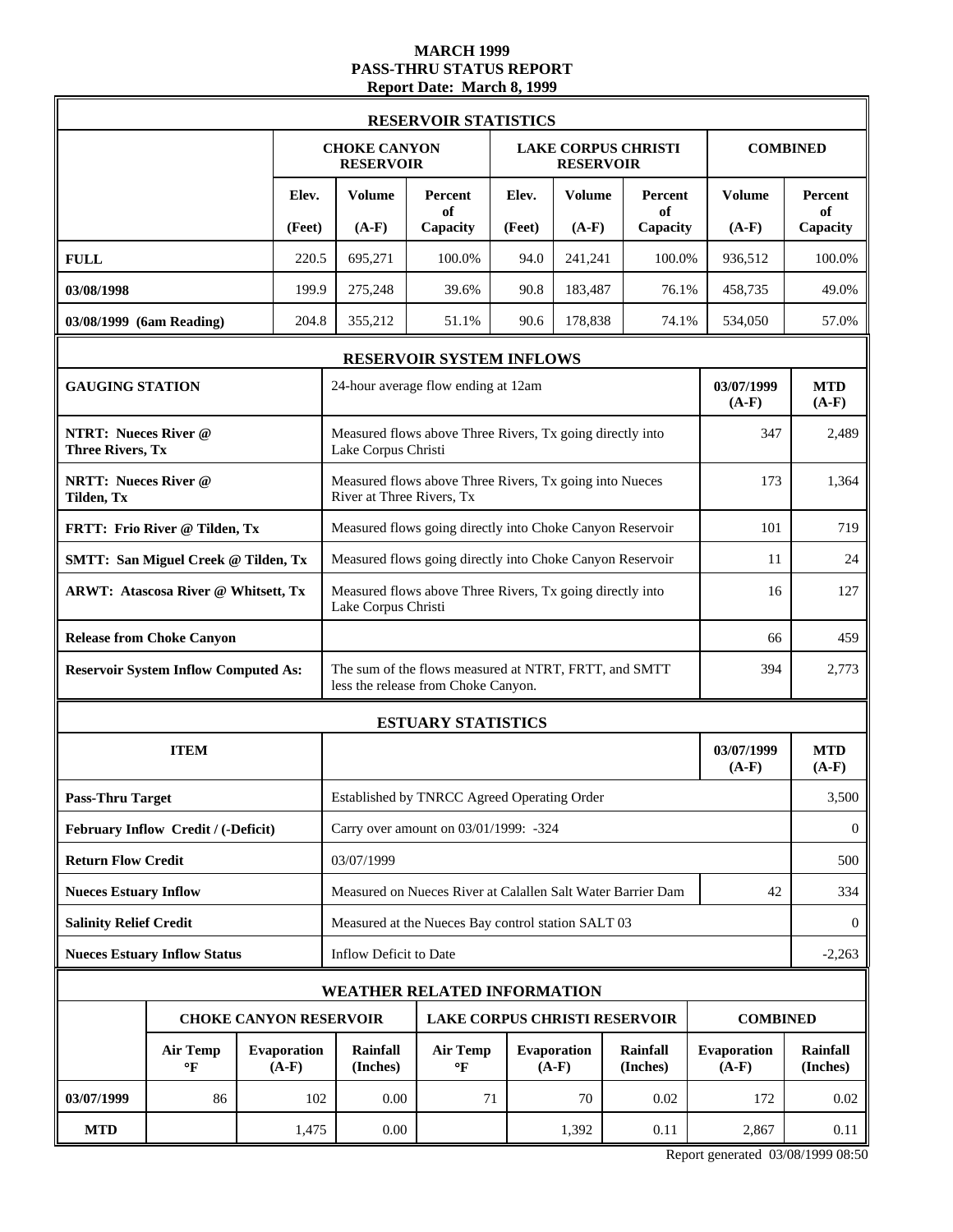# **MARCH 1999 PASS-THRU STATUS REPORT Report Date: March 9, 1999**

|                                                        |                                             |                               |                                                           | <b>RESERVOIR STATISTICS</b>                                                                  |              |                               |                            |                               |                       |  |  |
|--------------------------------------------------------|---------------------------------------------|-------------------------------|-----------------------------------------------------------|----------------------------------------------------------------------------------------------|--------------|-------------------------------|----------------------------|-------------------------------|-----------------------|--|--|
|                                                        |                                             |                               | <b>CHOKE CANYON</b><br><b>RESERVOIR</b>                   |                                                                                              |              | <b>RESERVOIR</b>              | <b>LAKE CORPUS CHRISTI</b> |                               | <b>COMBINED</b>       |  |  |
|                                                        |                                             | Elev.                         | <b>Volume</b>                                             | Percent<br>of                                                                                | Elev.        | <b>Volume</b>                 | Percent<br>of              | <b>Volume</b>                 | Percent<br>of         |  |  |
|                                                        |                                             | (Feet)                        | $(A-F)$                                                   | Capacity                                                                                     | (Feet)       | $(A-F)$                       | Capacity                   | $(A-F)$                       | Capacity              |  |  |
| <b>FULL</b><br>03/09/1998                              |                                             | 220.5<br>199.9                | 695,271<br>274,948                                        | 100.0%<br>39.5%                                                                              | 94.0<br>90.8 | 241,241<br>182,968            | 100.0%<br>75.8%            | 936,512<br>457,916            | 100.0%<br>48.9%       |  |  |
| 03/09/1999 (6am Reading)                               |                                             | 204.8                         | 355,212                                                   | 51.1%                                                                                        | 90.6         | 178,666                       | 74.1%                      | 533,878                       | 57.0%                 |  |  |
|                                                        |                                             |                               |                                                           |                                                                                              |              |                               |                            |                               |                       |  |  |
| <b>GAUGING STATION</b>                                 |                                             |                               |                                                           | RESERVOIR SYSTEM INFLOWS<br>24-hour average flow ending at 12am                              |              |                               |                            | 03/08/1999<br>$(A-F)$         | <b>MTD</b><br>$(A-F)$ |  |  |
| <b>NTRT: Nueces River @</b><br><b>Three Rivers, Tx</b> |                                             |                               | Lake Corpus Christi                                       | Measured flows above Three Rivers, Tx going directly into                                    |              |                               |                            | 339                           | 2,829                 |  |  |
| <b>NRTT: Nueces River @</b><br>Tilden, Tx              |                                             |                               | River at Three Rivers, Tx                                 | Measured flows above Three Rivers, Tx going into Nueces                                      |              |                               |                            | 167                           | 1,530                 |  |  |
|                                                        | FRTT: Frio River @ Tilden, Tx               |                               |                                                           | Measured flows going directly into Choke Canyon Reservoir<br>101                             |              |                               |                            |                               |                       |  |  |
|                                                        | <b>SMTT: San Miguel Creek @ Tilden, Tx</b>  |                               | Measured flows going directly into Choke Canyon Reservoir | 8                                                                                            | 32           |                               |                            |                               |                       |  |  |
|                                                        | <b>ARWT: Atascosa River @ Whitsett, Tx</b>  |                               | Lake Corpus Christi                                       | Measured flows above Three Rivers, Tx going directly into                                    |              |                               |                            | 16                            | 143                   |  |  |
|                                                        | <b>Release from Choke Canyon</b>            |                               |                                                           |                                                                                              |              |                               |                            |                               | 524                   |  |  |
|                                                        | <b>Reservoir System Inflow Computed As:</b> |                               |                                                           | The sum of the flows measured at NTRT, FRTT, and SMTT<br>less the release from Choke Canyon. |              |                               |                            | 383                           | 3,156                 |  |  |
|                                                        |                                             |                               |                                                           | <b>ESTUARY STATISTICS</b>                                                                    |              |                               |                            |                               |                       |  |  |
|                                                        | <b>ITEM</b>                                 |                               |                                                           |                                                                                              |              |                               |                            | 03/08/1999<br>$(A-F)$         | <b>MTD</b><br>$(A-F)$ |  |  |
| <b>Pass-Thru Target</b>                                |                                             |                               |                                                           | Established by TNRCC Agreed Operating Order                                                  |              |                               |                            |                               | 3,500                 |  |  |
|                                                        | February Inflow Credit / (-Deficit)         |                               |                                                           | Carry over amount on 03/01/1999: -324                                                        |              |                               |                            |                               | $\theta$              |  |  |
| <b>Return Flow Credit</b>                              |                                             |                               | 03/07/1999                                                |                                                                                              |              |                               |                            |                               | 500                   |  |  |
| <b>Nueces Estuary Inflow</b>                           |                                             |                               |                                                           | Measured on Nueces River at Calallen Salt Water Barrier Dam                                  |              |                               |                            | 50                            | 384                   |  |  |
| <b>Salinity Relief Credit</b>                          |                                             |                               |                                                           | Measured at the Nueces Bay control station SALT 03                                           |              |                               |                            |                               | $\theta$              |  |  |
|                                                        | <b>Nueces Estuary Inflow Status</b>         |                               | Inflow Deficit to Date                                    |                                                                                              |              |                               |                            |                               | $-2,596$              |  |  |
|                                                        |                                             |                               |                                                           | <b>WEATHER RELATED INFORMATION</b>                                                           |              |                               |                            |                               |                       |  |  |
|                                                        |                                             |                               | <b>CHOKE CANYON RESERVOIR</b>                             | <b>LAKE CORPUS CHRISTI RESERVOIR</b>                                                         |              |                               |                            | <b>COMBINED</b>               |                       |  |  |
|                                                        | <b>Air Temp</b><br>$\mathbf{P}$             | <b>Evaporation</b><br>$(A-F)$ | Rainfall<br>(Inches)                                      | <b>Air Temp</b><br>$\mathbf{P}$                                                              |              | <b>Evaporation</b><br>$(A-F)$ | Rainfall<br>(Inches)       | <b>Evaporation</b><br>$(A-F)$ | Rainfall<br>(Inches)  |  |  |
| 03/08/1999                                             | 90                                          | 285                           | 0.00                                                      | 90                                                                                           |              | 239                           | 0.00                       | 524                           | 0.00                  |  |  |
| <b>MTD</b>                                             |                                             | 1,760                         | 0.00                                                      |                                                                                              |              | 1,631                         | 0.11                       | 3,391                         | 0.11                  |  |  |

Report generated 03/09/1999 08:48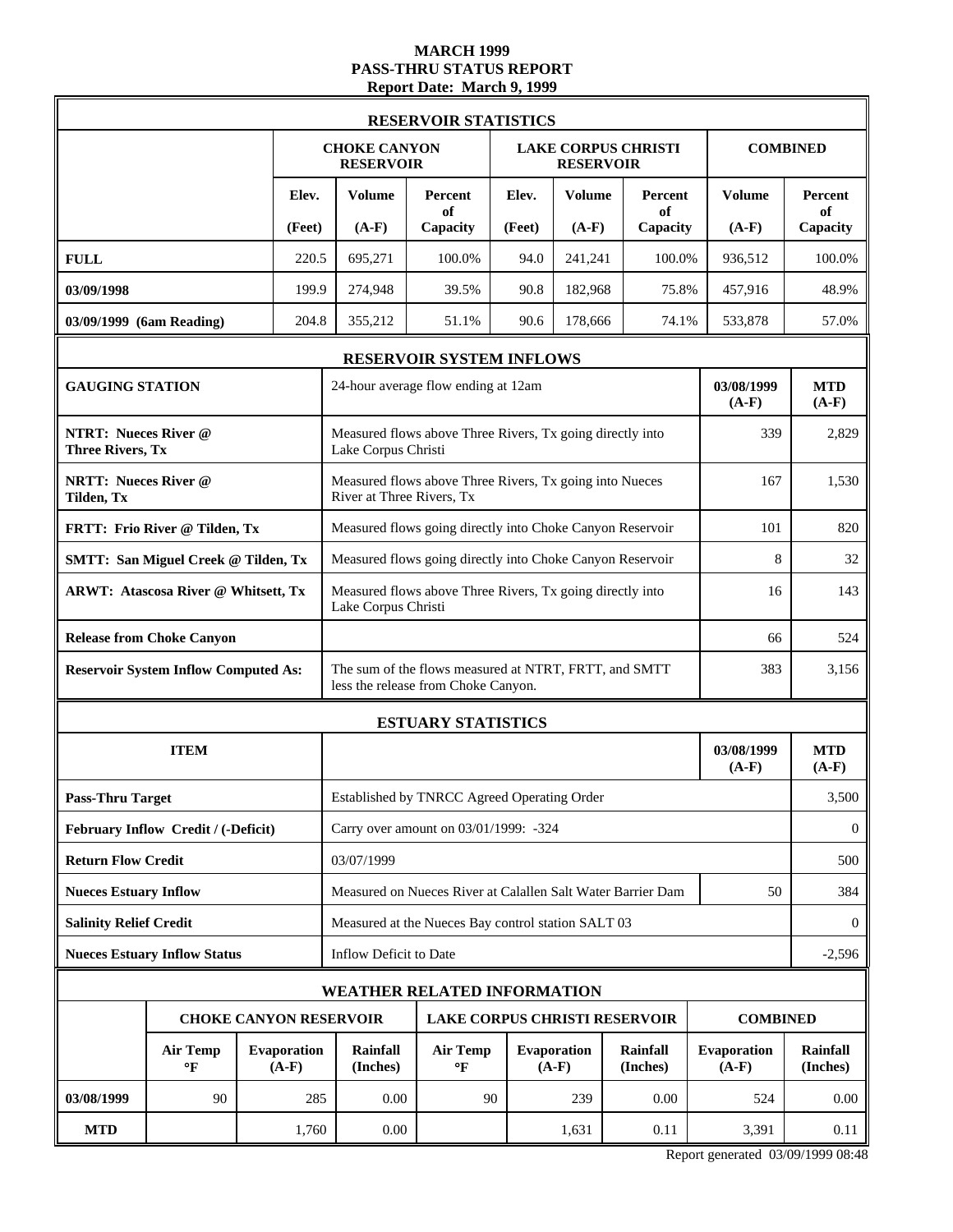# **MARCH 1999 PASS-THRU STATUS REPORT Report Date: March 10, 1999**

|                                                        |                                             |                               |                                                                                              | <b>RESERVOIR STATISTICS</b>                                 |        |                                                |                      |                        |                             |
|--------------------------------------------------------|---------------------------------------------|-------------------------------|----------------------------------------------------------------------------------------------|-------------------------------------------------------------|--------|------------------------------------------------|----------------------|------------------------|-----------------------------|
|                                                        |                                             |                               | <b>CHOKE CANYON</b><br><b>RESERVOIR</b>                                                      |                                                             |        | <b>LAKE CORPUS CHRISTI</b><br><b>RESERVOIR</b> |                      |                        | <b>COMBINED</b>             |
|                                                        |                                             | Elev.                         | Volume                                                                                       | Percent<br>of                                               | Elev.  | <b>Volume</b>                                  | <b>Percent</b><br>of | Volume                 | <b>Percent</b><br>of        |
|                                                        |                                             | (Feet)                        | $(A-F)$                                                                                      | Capacity                                                    | (Feet) | $(A-F)$                                        | Capacity             | $(A-F)$                | Capacity                    |
| <b>FULL</b>                                            |                                             | 220.5                         | 695,271                                                                                      | 100.0%                                                      | 94.0   | 241,241                                        | 100.0%               | 936,512                | 100.0%                      |
| 03/10/1998                                             |                                             | 199.8                         | 274,647                                                                                      | 39.5%                                                       | 90.8   | 182,450                                        | 75.6%                | 457,097                | 48.8%                       |
| 03/10/1999 (6am Reading)                               |                                             | 204.8                         | 355,037                                                                                      | 51.1%                                                       | 90.6   | 178,495                                        | 74.0%                | 533,532                | 57.0%                       |
|                                                        |                                             |                               |                                                                                              | RESERVOIR SYSTEM INFLOWS                                    |        |                                                |                      |                        |                             |
| <b>GAUGING STATION</b>                                 |                                             |                               |                                                                                              | 24-hour average flow ending at 12am                         |        |                                                |                      | 03/09/1999<br>$(A-F)$  | <b>MTD</b><br>$(A-F)$       |
| <b>NTRT: Nueces River @</b><br><b>Three Rivers, Tx</b> |                                             |                               | Measured flows above Three Rivers, Tx going directly into<br>Lake Corpus Christi             | 331                                                         | 3,160  |                                                |                      |                        |                             |
| <b>NRTT: Nueces River @</b><br>Tilden, Tx              |                                             |                               | Measured flows above Three Rivers, Tx going into Nueces<br>River at Three Rivers, Tx         | 163                                                         | 1,693  |                                                |                      |                        |                             |
|                                                        | FRTT: Frio River @ Tilden, Tx               |                               |                                                                                              | Measured flows going directly into Choke Canyon Reservoir   |        |                                                |                      | 99                     | 919                         |
|                                                        | <b>SMTT: San Miguel Creek @ Tilden, Tx</b>  |                               | Measured flows going directly into Choke Canyon Reservoir                                    | 9                                                           | 40     |                                                |                      |                        |                             |
|                                                        | <b>ARWT: Atascosa River @ Whitsett, Tx</b>  |                               | Lake Corpus Christi                                                                          | Measured flows above Three Rivers, Tx going directly into   |        |                                                |                      | 16                     | 159                         |
|                                                        | <b>Release from Choke Canyon</b>            |                               | 66                                                                                           |                                                             |        |                                                |                      |                        | 590                         |
|                                                        | <b>Reservoir System Inflow Computed As:</b> |                               | The sum of the flows measured at NTRT, FRTT, and SMTT<br>less the release from Choke Canyon. |                                                             |        |                                                |                      |                        | 3,530                       |
|                                                        |                                             |                               |                                                                                              | <b>ESTUARY STATISTICS</b>                                   |        |                                                |                      |                        |                             |
|                                                        | <b>ITEM</b>                                 |                               |                                                                                              |                                                             |        |                                                |                      | 03/09/1999<br>$(A-F)$  | <b>MTD</b><br>$(A-F)$       |
| <b>Pass-Thru Target</b>                                |                                             |                               |                                                                                              | Established by TNRCC Agreed Operating Order                 |        |                                                |                      |                        | 3,500                       |
|                                                        | February Inflow Credit / (-Deficit)         |                               |                                                                                              | Carry over amount on 03/01/1999: -324                       |        |                                                |                      |                        | $\mathbf{0}$                |
| <b>Return Flow Credit</b>                              |                                             |                               | 03/07/1999                                                                                   |                                                             |        |                                                |                      |                        | 500                         |
| <b>Nueces Estuary Inflow</b>                           |                                             |                               |                                                                                              | Measured on Nueces River at Calallen Salt Water Barrier Dam |        |                                                |                      | 12                     | 396                         |
| <b>Salinity Relief Credit</b>                          |                                             |                               |                                                                                              | Measured at the Nueces Bay control station SALT 03          |        |                                                |                      |                        | $\overline{0}$              |
|                                                        | <b>Nueces Estuary Inflow Status</b>         |                               | Inflow Deficit to Date                                                                       |                                                             |        |                                                |                      |                        | $-2,928$                    |
|                                                        |                                             |                               | WEATHER RELATED INFORMATION                                                                  |                                                             |        |                                                |                      |                        |                             |
|                                                        |                                             |                               | <b>CHOKE CANYON RESERVOIR</b>                                                                | <b>LAKE CORPUS CHRISTI RESERVOIR</b>                        |        |                                                |                      | <b>COMBINED</b>        |                             |
|                                                        | <b>Air Temp</b><br>$\mathbf{P}$             | <b>Evaporation</b><br>$(A-F)$ | Rainfall<br>(Inches)                                                                         | <b>Air Temp</b><br>$\mathbf{P}$                             |        | Evaporation<br>$(A-F)$                         | Rainfall<br>(Inches) | Evaporation<br>$(A-F)$ | <b>Rainfall</b><br>(Inches) |
| 03/09/1999                                             | 90                                          | 102                           | 0.00                                                                                         | 84                                                          |        | 259                                            | 0.00                 | 361                    | 0.00                        |
| <b>MTD</b>                                             |                                             | 1,862                         | 0.00                                                                                         |                                                             |        | 1,890                                          | 0.11                 | 3,752                  | 0.11                        |

Report generated 03/10/1999 08:43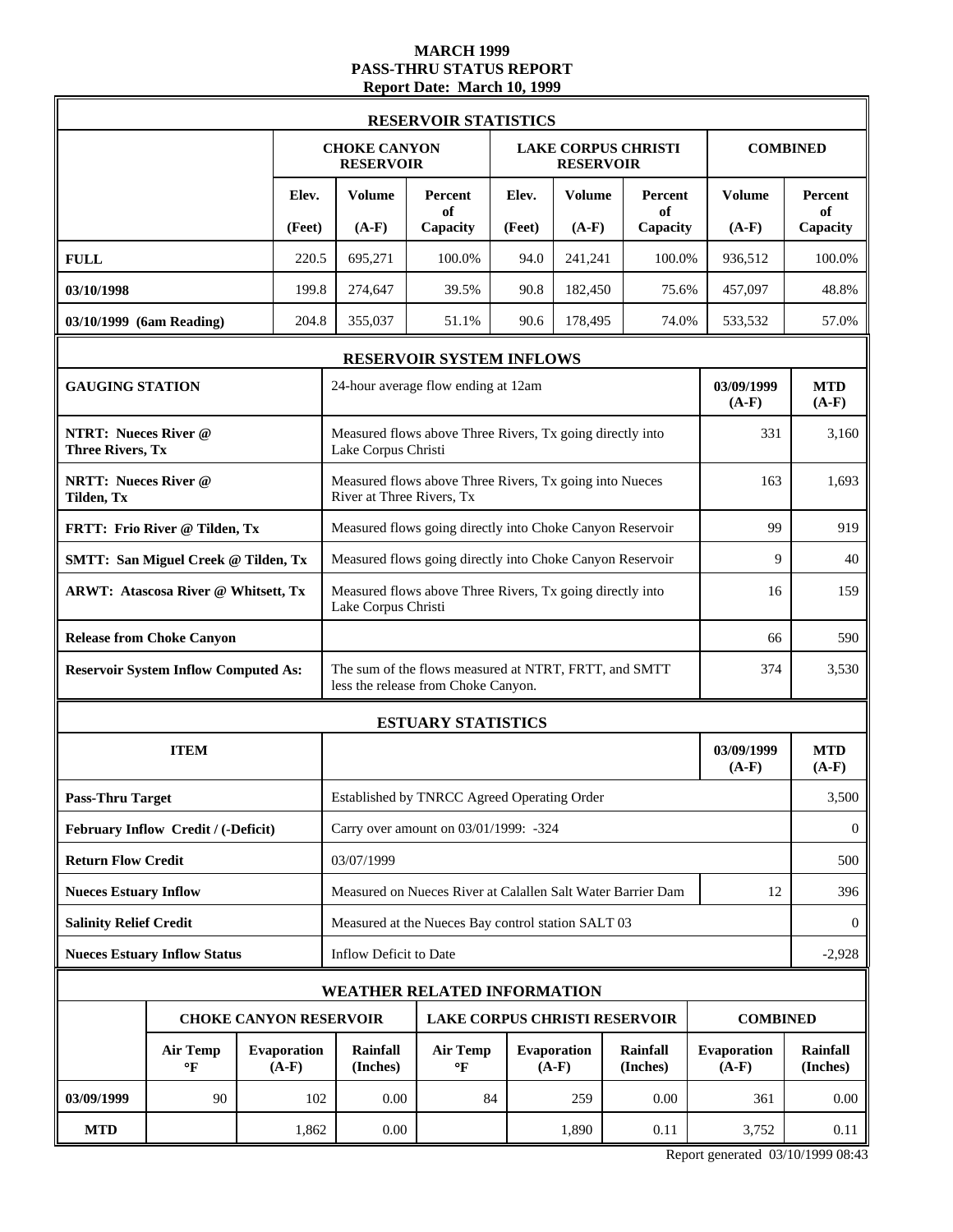### **MARCH 1999 PASS-THRU STATUS REPORT Report Date: March 11, 1999**

|                                                        |                                             |                               |                                                                                        | <b>RESERVOIR STATISTICS</b>                                                                  |        |                                                |                      |                               |                             |
|--------------------------------------------------------|---------------------------------------------|-------------------------------|----------------------------------------------------------------------------------------|----------------------------------------------------------------------------------------------|--------|------------------------------------------------|----------------------|-------------------------------|-----------------------------|
|                                                        |                                             |                               | <b>CHOKE CANYON</b><br><b>RESERVOIR</b>                                                |                                                                                              |        | <b>LAKE CORPUS CHRISTI</b><br><b>RESERVOIR</b> |                      |                               | <b>COMBINED</b>             |
|                                                        |                                             | Elev.                         | <b>Volume</b>                                                                          | Percent<br>of                                                                                | Elev.  | <b>Volume</b>                                  | Percent<br>of        | <b>Volume</b>                 | <b>Percent</b><br>of        |
|                                                        |                                             | (Feet)                        | $(A-F)$                                                                                | Capacity                                                                                     | (Feet) | $(A-F)$                                        | Capacity             | $(A-F)$                       | Capacity                    |
| <b>FULL</b>                                            |                                             | 220.5                         | 695,271                                                                                | 100.0%                                                                                       | 94.0   | 241,241                                        | 100.0%               | 936,512                       | 100.0%                      |
| 03/11/1998                                             |                                             | 199.8                         | 274,348                                                                                | 39.5%                                                                                        | 90.8   | 181,932                                        | 75.4%                | 456,280                       | 48.7%                       |
| 03/11/1999 (6am Reading)                               |                                             | 204.8                         | 355,037                                                                                | 51.1%                                                                                        | 90.5   | 178,324                                        | 73.9%                | 533,361                       | 57.0%                       |
|                                                        |                                             |                               |                                                                                        | RESERVOIR SYSTEM INFLOWS                                                                     |        |                                                |                      |                               |                             |
| <b>GAUGING STATION</b>                                 |                                             |                               |                                                                                        | 24-hour average flow ending at 12am                                                          |        |                                                |                      | 03/10/1999<br>$(A-F)$         | <b>MTD</b><br>$(A-F)$       |
| <b>NTRT: Nueces River @</b><br><b>Three Rivers, Tx</b> |                                             |                               | Lake Corpus Christi                                                                    | Measured flows above Three Rivers, Tx going directly into                                    |        |                                                |                      | 328                           | 3,488                       |
| <b>NRTT: Nueces River @</b><br>Tilden, Tx              |                                             |                               | River at Three Rivers, Tx                                                              | Measured flows above Three Rivers, Tx going into Nueces                                      |        |                                                |                      | 161                           | 1,854                       |
|                                                        | FRTT: Frio River @ Tilden, Tx               |                               | Measured flows going directly into Choke Canyon Reservoir                              | 1,014                                                                                        |        |                                                |                      |                               |                             |
|                                                        | <b>SMTT: San Miguel Creek @ Tilden, Tx</b>  |                               | Measured flows going directly into Choke Canyon Reservoir                              |                                                                                              |        |                                                |                      |                               | 47                          |
|                                                        | <b>ARWT: Atascosa River @ Whitsett, Tx</b>  |                               | Measured flows above Three Rivers, Tx going directly into<br>15<br>Lake Corpus Christi |                                                                                              |        |                                                |                      |                               | 174                         |
|                                                        | <b>Release from Choke Canyon</b>            |                               | 66                                                                                     |                                                                                              |        |                                                |                      |                               | 655                         |
|                                                        | <b>Reservoir System Inflow Computed As:</b> |                               |                                                                                        | The sum of the flows measured at NTRT, FRTT, and SMTT<br>less the release from Choke Canyon. |        |                                                |                      | 364                           | 3,894                       |
|                                                        |                                             |                               |                                                                                        | <b>ESTUARY STATISTICS</b>                                                                    |        |                                                |                      |                               |                             |
|                                                        | <b>ITEM</b>                                 |                               |                                                                                        |                                                                                              |        |                                                |                      | 03/10/1999<br>$(A-F)$         | <b>MTD</b><br>$(A-F)$       |
| <b>Pass-Thru Target</b>                                |                                             |                               |                                                                                        | Established by TNRCC Agreed Operating Order                                                  |        |                                                |                      |                               | 3,500                       |
|                                                        | February Inflow Credit / (-Deficit)         |                               |                                                                                        | Carry over amount on 03/01/1999: -324                                                        |        |                                                |                      |                               | $\mathbf{0}$                |
| <b>Return Flow Credit</b>                              |                                             |                               | 03/07/1999                                                                             |                                                                                              |        |                                                |                      |                               | 500                         |
| <b>Nueces Estuary Inflow</b>                           |                                             |                               |                                                                                        | Measured on Nueces River at Calallen Salt Water Barrier Dam                                  |        |                                                |                      | $\mathbf{0}$                  | 396                         |
| <b>Salinity Relief Credit</b>                          |                                             |                               |                                                                                        | Measured at the Nueces Bay control station SALT 03 03/11/1999                                |        |                                                |                      |                               | 875                         |
|                                                        | <b>Nueces Estuary Inflow Status</b>         |                               | Inflow Deficit to Date                                                                 |                                                                                              |        |                                                |                      |                               | $-2,053$                    |
|                                                        |                                             |                               | <b>WEATHER RELATED INFORMATION</b>                                                     |                                                                                              |        |                                                |                      |                               |                             |
|                                                        |                                             |                               | <b>CHOKE CANYON RESERVOIR</b>                                                          | <b>LAKE CORPUS CHRISTI RESERVOIR</b>                                                         |        |                                                |                      | <b>COMBINED</b>               |                             |
|                                                        | <b>Air Temp</b><br>$\mathbf{P}$             | <b>Evaporation</b><br>$(A-F)$ | Rainfall<br>(Inches)                                                                   | <b>Air Temp</b><br>$\mathbf{P}$                                                              |        | <b>Evaporation</b><br>$(A-F)$                  | Rainfall<br>(Inches) | <b>Evaporation</b><br>$(A-F)$ | <b>Rainfall</b><br>(Inches) |
| 03/10/1999                                             | 84                                          | 305                           | 0.00                                                                                   | 81                                                                                           |        | 209                                            | 0.02                 | 514                           | 0.02                        |
| <b>MTD</b>                                             |                                             | 2,167                         | 0.00                                                                                   |                                                                                              |        | 2,099                                          | 0.13                 | 4,266                         | 0.13                        |

Report generated 03/11/1999 10:04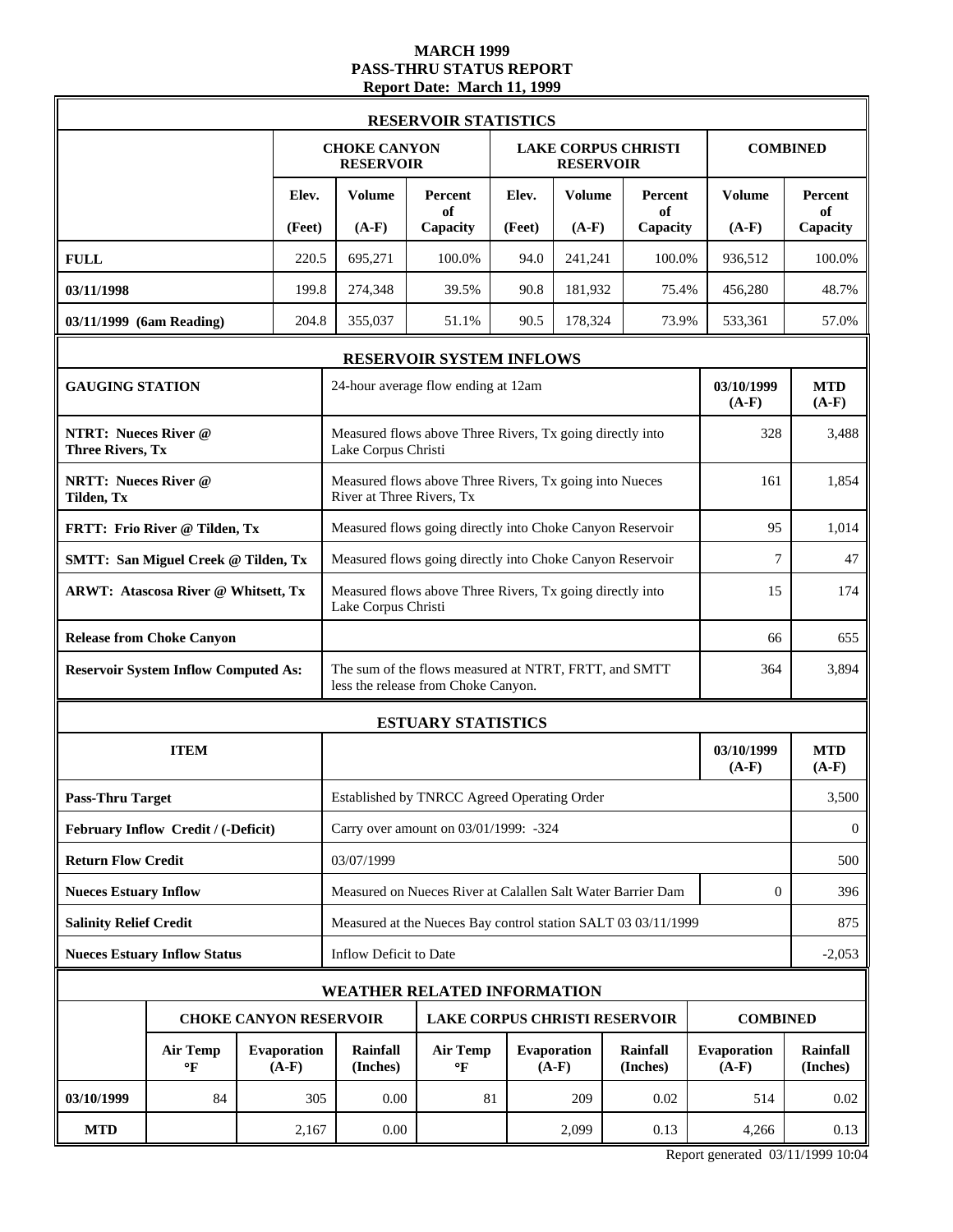### **MARCH 1999 PASS-THRU STATUS REPORT Report Date: March 12, 1999**

|                                                        |                                                 |  |        |                                                                                  | <b>RESERVOIR STATISTICS</b>                                                                  |        |                               |                             |                        |                       |
|--------------------------------------------------------|-------------------------------------------------|--|--------|----------------------------------------------------------------------------------|----------------------------------------------------------------------------------------------|--------|-------------------------------|-----------------------------|------------------------|-----------------------|
|                                                        |                                                 |  |        | <b>CHOKE CANYON</b><br><b>RESERVOIR</b>                                          |                                                                                              |        | <b>RESERVOIR</b>              | <b>LAKE CORPUS CHRISTI</b>  |                        | <b>COMBINED</b>       |
|                                                        |                                                 |  | Elev.  | <b>Volume</b>                                                                    | Percent<br>of                                                                                | Elev.  | <b>Volume</b>                 | Percent<br>of               | <b>Volume</b>          | Percent<br>of         |
|                                                        |                                                 |  | (Feet) | $(A-F)$                                                                          | Capacity                                                                                     | (Feet) | $(A-F)$                       | Capacity                    | $(A-F)$                | Capacity              |
| <b>FULL</b>                                            |                                                 |  | 220.5  | 695.271                                                                          | 100.0%                                                                                       | 94.0   | 241,241                       | 100.0%                      | 936,512                | 100.0%                |
| 03/12/1998                                             |                                                 |  | 199.8  | 274,048                                                                          | 39.4%                                                                                        | 90.7   | 181,243                       | 75.1%                       | 455,291                | 48.6%                 |
| 03/12/1999 (6am Reading)                               |                                                 |  | 204.8  | 355,037                                                                          | 51.1%                                                                                        | 90.5   | 177,982                       | 73.8%                       | 533,019                | 56.9%                 |
|                                                        |                                                 |  |        |                                                                                  | RESERVOIR SYSTEM INFLOWS                                                                     |        |                               |                             |                        |                       |
| <b>GAUGING STATION</b>                                 |                                                 |  |        |                                                                                  | 24-hour average flow ending at 12am                                                          |        |                               |                             | 03/11/1999<br>$(A-F)$  | <b>MTD</b><br>$(A-F)$ |
| <b>NTRT: Nueces River @</b><br><b>Three Rivers, Tx</b> |                                                 |  |        | Lake Corpus Christi                                                              | Measured flows above Three Rivers, Tx going directly into                                    |        |                               |                             | 324                    | 3,811                 |
| <b>NRTT: Nueces River @</b><br>Tilden, Tx              |                                                 |  |        | River at Three Rivers, Tx                                                        | Measured flows above Three Rivers, Tx going into Nueces                                      |        |                               |                             | 159                    | 2.013                 |
|                                                        | FRTT: Frio River @ Tilden, Tx                   |  |        |                                                                                  | Measured flows going directly into Choke Canyon Reservoir                                    |        |                               |                             | 95                     | 1,110                 |
|                                                        | <b>SMTT: San Miguel Creek @ Tilden, Tx</b>      |  |        | Measured flows going directly into Choke Canyon Reservoir                        | 6                                                                                            | 53     |                               |                             |                        |                       |
|                                                        | <b>ARWT: Atascosa River @ Whitsett, Tx</b>      |  |        | Measured flows above Three Rivers, Tx going directly into<br>Lake Corpus Christi | 14                                                                                           | 188    |                               |                             |                        |                       |
|                                                        | <b>Release from Choke Canyon</b>                |  |        |                                                                                  | 66                                                                                           |        |                               |                             |                        |                       |
|                                                        | <b>Reservoir System Inflow Computed As:</b>     |  |        |                                                                                  | The sum of the flows measured at NTRT, FRTT, and SMTT<br>less the release from Choke Canyon. |        |                               |                             | 359                    | 4,253                 |
|                                                        |                                                 |  |        |                                                                                  | <b>ESTUARY STATISTICS</b>                                                                    |        |                               |                             |                        |                       |
|                                                        | <b>ITEM</b>                                     |  |        |                                                                                  |                                                                                              |        |                               |                             | 03/11/1999<br>$(A-F)$  | <b>MTD</b><br>$(A-F)$ |
| <b>Pass-Thru Target</b>                                |                                                 |  |        |                                                                                  | Established by TNRCC Agreed Operating Order                                                  |        |                               |                             |                        | 3,500                 |
|                                                        | February Inflow Credit / (-Deficit)             |  |        |                                                                                  | Carry over amount on 03/01/1999: -324                                                        |        |                               |                             |                        | $\mathbf{0}$          |
| <b>Return Flow Credit</b>                              |                                                 |  |        | 03/07/1999                                                                       |                                                                                              |        |                               |                             |                        | 500                   |
| <b>Nueces Estuary Inflow</b>                           |                                                 |  |        |                                                                                  | Measured on Nueces River at Calallen Salt Water Barrier Dam                                  |        |                               |                             | $\mathbf{0}$           | 396                   |
| <b>Salinity Relief Credit</b>                          |                                                 |  |        |                                                                                  | Measured at the Nueces Bay control station SALT 03 03/11/1999                                |        |                               |                             |                        | 875                   |
|                                                        | <b>Nueces Estuary Inflow Status</b>             |  |        | Inflow Deficit to Date                                                           |                                                                                              |        |                               |                             |                        | $-2,053$              |
|                                                        |                                                 |  |        | <b>WEATHER RELATED INFORMATION</b>                                               |                                                                                              |        |                               |                             |                        |                       |
|                                                        |                                                 |  |        | <b>CHOKE CANYON RESERVOIR</b>                                                    | <b>LAKE CORPUS CHRISTI RESERVOIR</b>                                                         |        |                               |                             | <b>COMBINED</b>        |                       |
|                                                        | <b>Evaporation</b><br>Air Temp<br>$(A-F)$<br>°F |  |        |                                                                                  | <b>Air Temp</b><br>$\mathbf{P}$                                                              |        | <b>Evaporation</b><br>$(A-F)$ | <b>Rainfall</b><br>(Inches) | Evaporation<br>$(A-F)$ | Rainfall<br>(Inches)  |
| 03/11/1999                                             | 84                                              |  | 183    | 0.00                                                                             | 79                                                                                           |        | 130                           | 0.01                        | 313                    | 0.01                  |
| <b>MTD</b>                                             |                                                 |  | 2,350  | 0.00                                                                             |                                                                                              |        | 2,229                         | 0.14                        | 4,579                  | 0.14                  |

Report generated 03/12/1999 08:32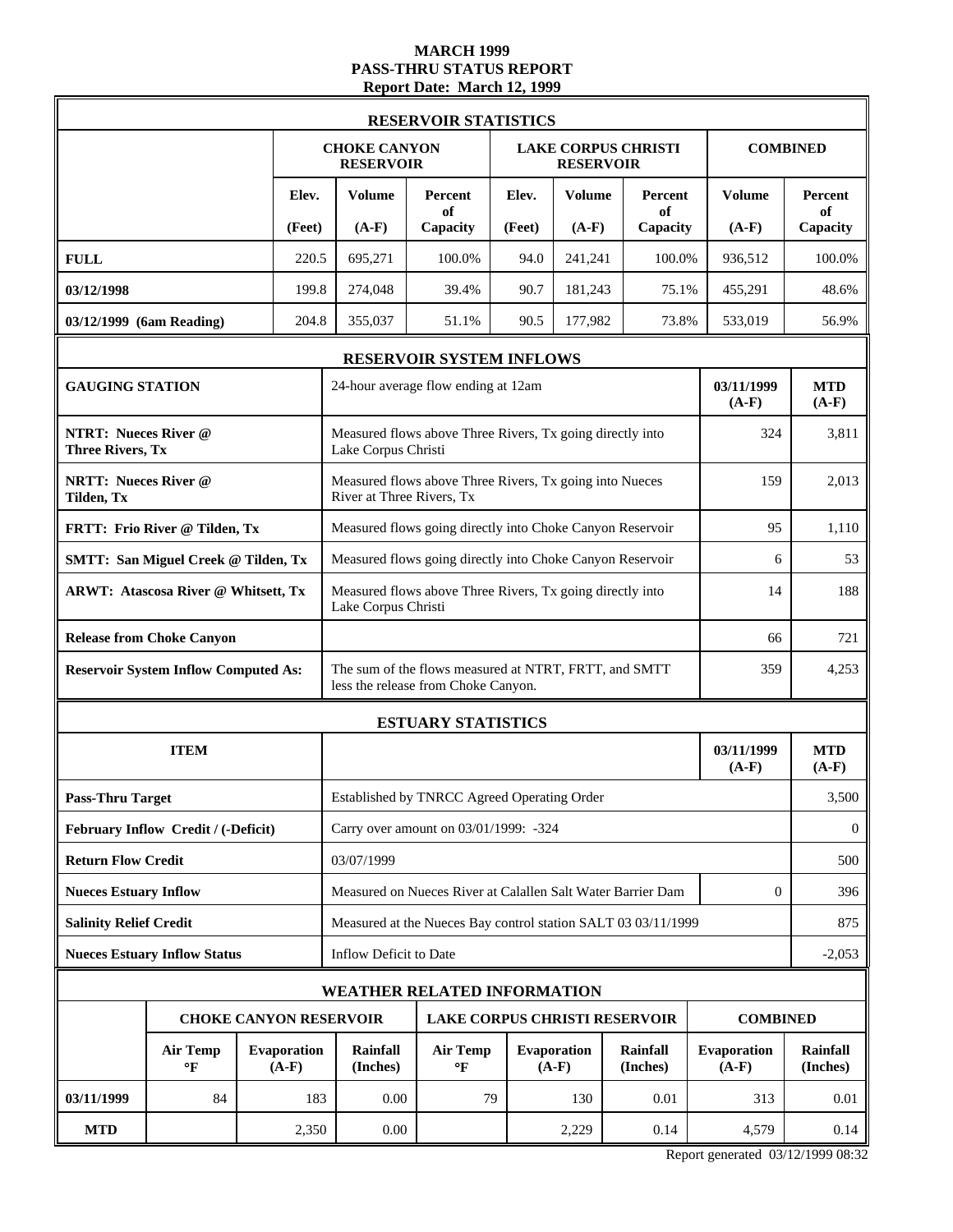# **MARCH 1999 PASS-THRU STATUS REPORT Report Date: March 13, 1999**

|                                                        | <b>RESERVOIR STATISTICS</b>                                      |  |        |                                                                                                     |                                                                                      |        |                        |                             |                        |                             |  |
|--------------------------------------------------------|------------------------------------------------------------------|--|--------|-----------------------------------------------------------------------------------------------------|--------------------------------------------------------------------------------------|--------|------------------------|-----------------------------|------------------------|-----------------------------|--|
|                                                        |                                                                  |  |        | <b>CHOKE CANYON</b><br><b>RESERVOIR</b>                                                             |                                                                                      |        | <b>RESERVOIR</b>       | <b>LAKE CORPUS CHRISTI</b>  |                        | <b>COMBINED</b>             |  |
|                                                        |                                                                  |  | Elev.  | <b>Volume</b>                                                                                       | Percent<br>of                                                                        | Elev.  | <b>Volume</b>          | Percent<br>of               | <b>Volume</b>          | Percent<br>of               |  |
|                                                        |                                                                  |  | (Feet) | $(A-F)$                                                                                             | Capacity                                                                             | (Feet) | $(A-F)$                | Capacity                    | $(A-F)$                | Capacity                    |  |
| <b>FULL</b>                                            |                                                                  |  | 220.5  | 695,271                                                                                             | 100.0%                                                                               | 94.0   | 241,241                | 100.0%                      | 936,512                | 100.0%                      |  |
| 03/13/1998                                             |                                                                  |  | 199.8  | 273,748                                                                                             | 39.4%                                                                                | 90.7   | 180,554                | 74.8%                       | 454,302                | 48.5%                       |  |
| 03/13/1999 (6am Reading)                               |                                                                  |  | 204.8  | 355,561                                                                                             | 51.1%                                                                                | 90.5   | 177,640                | 73.6%                       | 533,201                | 56.9%                       |  |
|                                                        |                                                                  |  |        |                                                                                                     | <b>RESERVOIR SYSTEM INFLOWS</b>                                                      |        |                        |                             |                        |                             |  |
| <b>GAUGING STATION</b>                                 |                                                                  |  |        |                                                                                                     | 24-hour average flow ending at 12am                                                  |        |                        |                             | 03/12/1999<br>$(A-F)$  | <b>MTD</b><br>$(A-F)$       |  |
| <b>NTRT: Nueces River @</b><br><b>Three Rivers, Tx</b> |                                                                  |  |        | Measured flows above Three Rivers, Tx going directly into<br>Lake Corpus Christi                    |                                                                                      |        |                        |                             |                        | 4,133                       |  |
| Tilden, Tx                                             | <b>NRTT: Nueces River @</b>                                      |  |        |                                                                                                     | Measured flows above Three Rivers, Tx going into Nueces<br>River at Three Rivers, Tx |        |                        |                             | 159                    | 2,172                       |  |
|                                                        | FRTT: Frio River @ Tilden, Tx                                    |  |        |                                                                                                     | Measured flows going directly into Choke Canyon Reservoir                            |        |                        |                             | 99                     | 1,209                       |  |
|                                                        | <b>SMTT: San Miguel Creek @ Tilden, Tx</b>                       |  |        |                                                                                                     | Measured flows going directly into Choke Canyon Reservoir                            |        |                        |                             | 5                      | 58                          |  |
|                                                        | <b>ARWT: Atascosa River @ Whitsett, Tx</b>                       |  |        | Measured flows above Three Rivers, Tx going directly into<br>Lake Corpus Christi                    | 14                                                                                   | 203    |                        |                             |                        |                             |  |
|                                                        | <b>Release from Choke Canyon</b>                                 |  |        | 66                                                                                                  |                                                                                      |        |                        |                             |                        |                             |  |
|                                                        | <b>Reservoir System Inflow Computed As:</b>                      |  |        | The sum of the flows measured at NTRT, FRTT, and SMTT<br>360<br>less the release from Choke Canyon. |                                                                                      |        |                        |                             |                        |                             |  |
|                                                        |                                                                  |  |        | <b>ESTUARY STATISTICS</b>                                                                           |                                                                                      |        |                        |                             |                        |                             |  |
|                                                        | <b>ITEM</b>                                                      |  |        |                                                                                                     |                                                                                      |        |                        |                             | 03/12/1999<br>$(A-F)$  | <b>MTD</b><br>$(A-F)$       |  |
| <b>Pass-Thru Target</b>                                |                                                                  |  |        |                                                                                                     | Established by TNRCC Agreed Operating Order                                          |        |                        |                             |                        | 3,500                       |  |
|                                                        | February Inflow Credit / (-Deficit)                              |  |        |                                                                                                     | Carry over amount on 03/01/1999: -324                                                |        |                        |                             |                        | $\mathbf{0}$                |  |
| <b>Return Flow Credit</b>                              |                                                                  |  |        | 03/07/1999                                                                                          |                                                                                      |        |                        |                             |                        | 500                         |  |
| <b>Nueces Estuary Inflow</b>                           |                                                                  |  |        |                                                                                                     | Measured on Nueces River at Calallen Salt Water Barrier Dam                          |        |                        |                             | 3                      | 399                         |  |
| <b>Salinity Relief Credit</b>                          |                                                                  |  |        |                                                                                                     | Measured at the Nueces Bay control station SALT 03 03/11/1999                        |        |                        |                             |                        | 875                         |  |
|                                                        | <b>Nueces Estuary Inflow Status</b>                              |  |        | Inflow Deficit to Date                                                                              |                                                                                      |        |                        |                             |                        | $-2,050$                    |  |
|                                                        |                                                                  |  |        |                                                                                                     | <b>WEATHER RELATED INFORMATION</b>                                                   |        |                        |                             |                        |                             |  |
|                                                        | <b>CHOKE CANYON RESERVOIR</b>                                    |  |        |                                                                                                     | <b>LAKE CORPUS CHRISTI RESERVOIR</b>                                                 |        |                        |                             | <b>COMBINED</b>        |                             |  |
|                                                        | <b>Air Temp</b><br><b>Evaporation</b><br>$(A-F)$<br>$\mathbf{P}$ |  |        | Rainfall<br>(Inches)                                                                                | <b>Air Temp</b><br>$\mathbf{P}$                                                      |        | Evaporation<br>$(A-F)$ | <b>Rainfall</b><br>(Inches) | Evaporation<br>$(A-F)$ | <b>Rainfall</b><br>(Inches) |  |
| 03/12/1999                                             | 81                                                               |  | 142    | 0.20                                                                                                | 80                                                                                   |        | 199                    | 0.27                        | 341                    | 0.47                        |  |
| <b>MTD</b>                                             |                                                                  |  | 2,492  | 0.20                                                                                                |                                                                                      |        | 2,428                  | 0.41                        | 4,920                  | 0.61                        |  |

Report generated 03/13/1999 09:03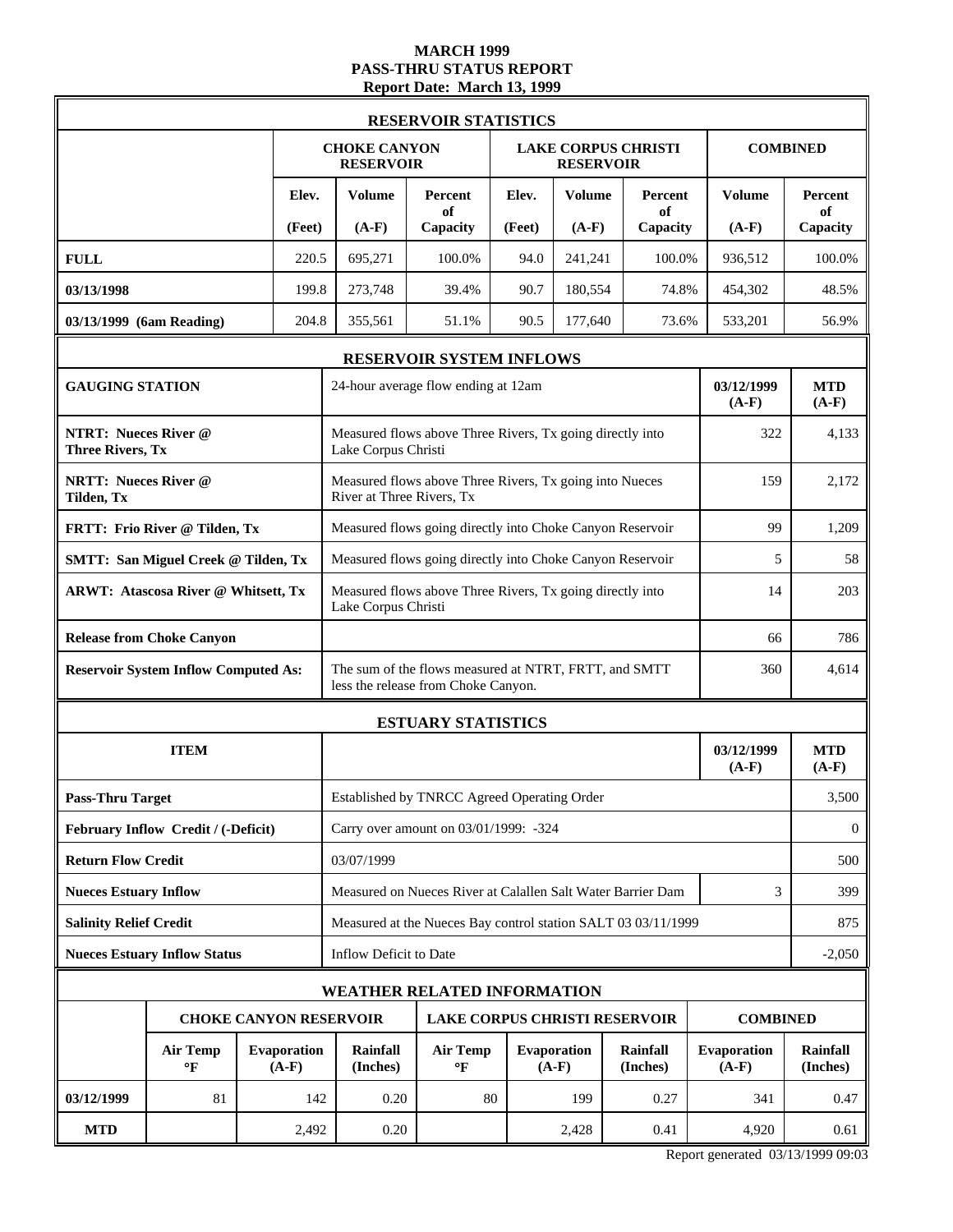### **MARCH 1999 PASS-THRU STATUS REPORT Report Date: March 14, 1999**

|                                                        |                                             | <b>RESERVOIR STATISTICS</b> |                               |                                                                                              |                                                                                  |        |                                                |                      |                               |                             |
|--------------------------------------------------------|---------------------------------------------|-----------------------------|-------------------------------|----------------------------------------------------------------------------------------------|----------------------------------------------------------------------------------|--------|------------------------------------------------|----------------------|-------------------------------|-----------------------------|
|                                                        |                                             |                             |                               | <b>CHOKE CANYON</b><br><b>RESERVOIR</b>                                                      |                                                                                  |        | <b>LAKE CORPUS CHRISTI</b><br><b>RESERVOIR</b> |                      |                               | <b>COMBINED</b>             |
|                                                        |                                             |                             | Elev.                         | <b>Volume</b>                                                                                | Percent<br>of                                                                    | Elev.  | <b>Volume</b>                                  | Percent<br>of        | <b>Volume</b>                 | <b>Percent</b><br>of        |
|                                                        |                                             |                             | (Feet)                        | $(A-F)$                                                                                      | Capacity                                                                         | (Feet) | $(A-F)$                                        | Capacity             | $(A-F)$                       | Capacity                    |
| <b>FULL</b>                                            |                                             |                             | 220.5                         | 695,271                                                                                      | 100.0%                                                                           | 94.0   | 241,241                                        | 100.0%               | 936,512                       | 100.0%                      |
| 03/14/1998                                             |                                             |                             | 199.8                         | 274,048                                                                                      | 39.4%                                                                            | 90.6   | 180,210                                        | 74.7%                | 454,258                       | 48.5%                       |
| 03/14/1999 (6am Reading)                               |                                             |                             | 204.8                         | 355,735                                                                                      | 51.2%                                                                            | 90.5   | 177,469                                        | 73.6%                | 533,204                       | 56.9%                       |
|                                                        |                                             |                             |                               |                                                                                              | RESERVOIR SYSTEM INFLOWS                                                         |        |                                                |                      |                               |                             |
| <b>GAUGING STATION</b>                                 |                                             |                             |                               |                                                                                              | 24-hour average flow ending at 12am                                              |        |                                                |                      | 03/13/1999<br>$(A-F)$         | <b>MTD</b><br>$(A-F)$       |
| <b>NTRT: Nueces River @</b><br><b>Three Rivers, Tx</b> |                                             |                             |                               |                                                                                              | Measured flows above Three Rivers, Tx going directly into<br>Lake Corpus Christi |        |                                                |                      |                               |                             |
| <b>NRTT: Nueces River @</b><br>Tilden, Tx              |                                             |                             | River at Three Rivers, Tx     | Measured flows above Three Rivers, Tx going into Nueces                                      |                                                                                  |        |                                                | 165                  | 2,336                         |                             |
|                                                        | FRTT: Frio River @ Tilden, Tx               |                             |                               | Measured flows going directly into Choke Canyon Reservoir                                    |                                                                                  |        |                                                | 107                  | 1,316                         |                             |
|                                                        | <b>SMTT: San Miguel Creek @ Tilden, Tx</b>  |                             |                               |                                                                                              | Measured flows going directly into Choke Canyon Reservoir                        |        |                                                |                      | 17                            | 75                          |
| <b>ARWT: Atascosa River @ Whitsett, Tx</b>             |                                             |                             |                               | Measured flows above Three Rivers, Tx going directly into<br>Lake Corpus Christi             | 14                                                                               | 217    |                                                |                      |                               |                             |
|                                                        | <b>Release from Choke Canyon</b>            |                             |                               |                                                                                              |                                                                                  |        |                                                |                      | 66                            | 852                         |
|                                                        | <b>Reservoir System Inflow Computed As:</b> |                             |                               | The sum of the flows measured at NTRT, FRTT, and SMTT<br>less the release from Choke Canyon. | 5,004                                                                            |        |                                                |                      |                               |                             |
|                                                        |                                             |                             |                               | <b>ESTUARY STATISTICS</b>                                                                    |                                                                                  |        |                                                |                      |                               |                             |
|                                                        | <b>ITEM</b>                                 |                             |                               |                                                                                              |                                                                                  |        |                                                |                      | 03/13/1999<br>$(A-F)$         | <b>MTD</b><br>$(A-F)$       |
| <b>Pass-Thru Target</b>                                |                                             |                             |                               |                                                                                              | Established by TNRCC Agreed Operating Order                                      |        |                                                |                      |                               | 3,500                       |
|                                                        | February Inflow Credit / (-Deficit)         |                             |                               |                                                                                              | Carry over amount on 03/01/1999: -324                                            |        |                                                |                      |                               | $\mathbf{0}$                |
| <b>Return Flow Credit</b>                              |                                             |                             |                               | 03/07/1999                                                                                   |                                                                                  |        |                                                |                      |                               | 500                         |
| <b>Nueces Estuary Inflow</b>                           |                                             |                             |                               |                                                                                              | Measured on Nueces River at Calallen Salt Water Barrier Dam                      |        |                                                |                      | 38                            | 437                         |
| <b>Salinity Relief Credit</b>                          |                                             |                             |                               |                                                                                              | Measured at the Nueces Bay control station SALT 03 03/11/1999                    |        |                                                |                      |                               | 875                         |
|                                                        | <b>Nueces Estuary Inflow Status</b>         |                             |                               | Inflow Deficit to Date                                                                       |                                                                                  |        |                                                |                      |                               | $-2,012$                    |
|                                                        |                                             |                             |                               | <b>WEATHER RELATED INFORMATION</b>                                                           |                                                                                  |        |                                                |                      |                               |                             |
|                                                        |                                             |                             |                               | <b>CHOKE CANYON RESERVOIR</b>                                                                | <b>LAKE CORPUS CHRISTI RESERVOIR</b>                                             |        |                                                |                      | <b>COMBINED</b>               |                             |
|                                                        | <b>Air Temp</b><br>$\mathbf{P}$             |                             | <b>Evaporation</b><br>$(A-F)$ | Rainfall<br>(Inches)                                                                         | <b>Air Temp</b><br>$\mathbf{P}$                                                  |        | <b>Evaporation</b><br>$(A-F)$                  | Rainfall<br>(Inches) | <b>Evaporation</b><br>$(A-F)$ | <b>Rainfall</b><br>(Inches) |
| 03/13/1999                                             | 68                                          |                             | 295                           | 0.00                                                                                         | 68                                                                               |        | 299                                            | 0.00                 | 594                           | 0.00                        |
| <b>MTD</b>                                             |                                             |                             | 2,787                         | 0.20                                                                                         |                                                                                  |        | 2,727                                          | 0.41                 | 5,514                         | 0.61                        |

Report generated 03/14/1999 08:34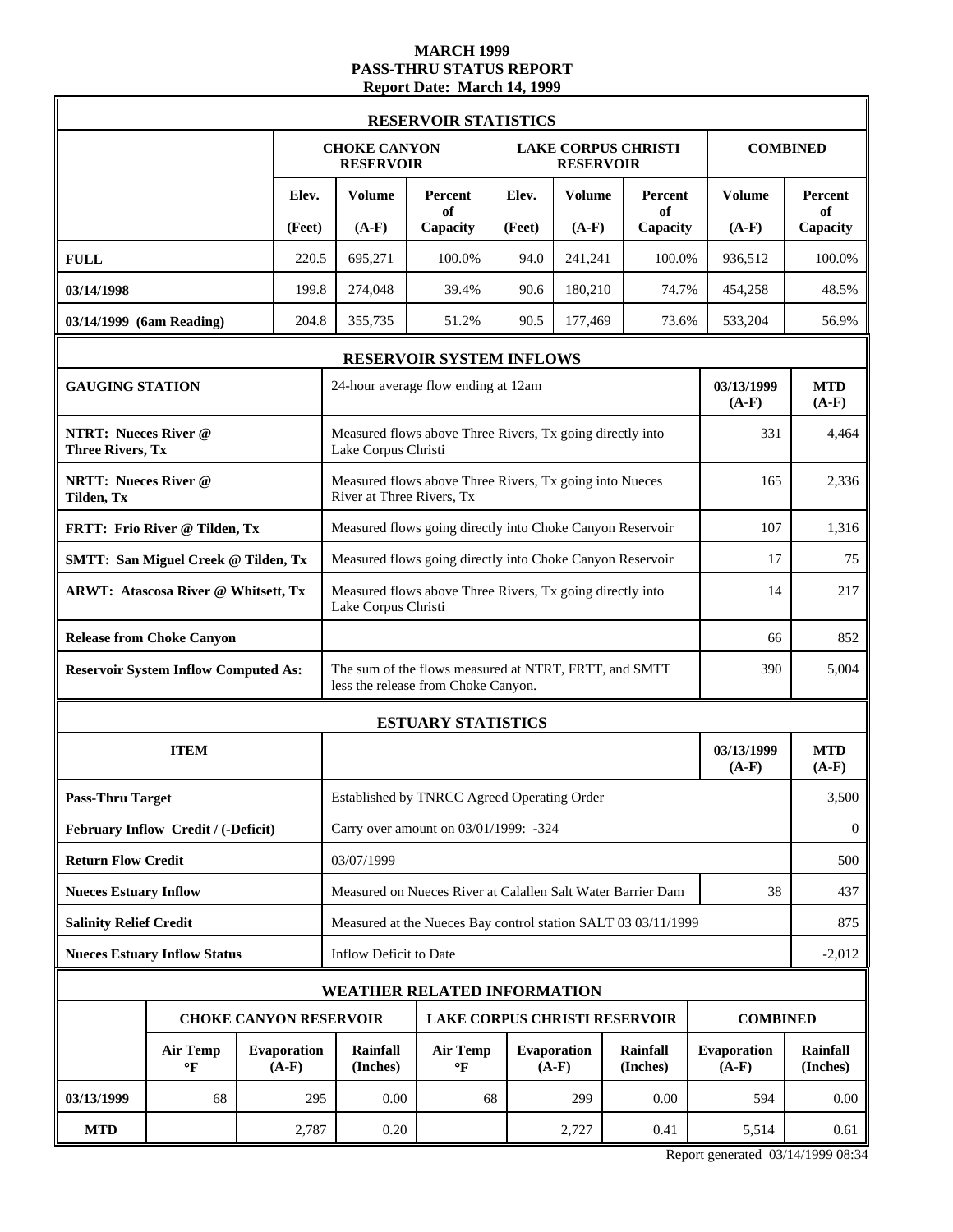### **MARCH 1999 PASS-THRU STATUS REPORT Report Date: March 15, 1999**

|                                                        |                                             | <b>RESERVOIR STATISTICS</b> |                               |                                                                                              |                                                               |        |                                                |                      |                               |                             |
|--------------------------------------------------------|---------------------------------------------|-----------------------------|-------------------------------|----------------------------------------------------------------------------------------------|---------------------------------------------------------------|--------|------------------------------------------------|----------------------|-------------------------------|-----------------------------|
|                                                        |                                             |                             |                               | <b>CHOKE CANYON</b><br><b>RESERVOIR</b>                                                      |                                                               |        | <b>LAKE CORPUS CHRISTI</b><br><b>RESERVOIR</b> |                      |                               | <b>COMBINED</b>             |
|                                                        |                                             |                             | Elev.                         | <b>Volume</b>                                                                                | Percent<br>of                                                 | Elev.  | <b>Volume</b>                                  | Percent<br>of        | <b>Volume</b>                 | <b>Percent</b><br>of        |
|                                                        |                                             |                             | (Feet)                        | $(A-F)$                                                                                      | Capacity                                                      | (Feet) | $(A-F)$                                        | Capacity             | $(A-F)$                       | Capacity                    |
| <b>FULL</b>                                            |                                             |                             | 220.5                         | 695,271                                                                                      | 100.0%                                                        | 94.0   | 241,241                                        | 100.0%               | 936,512                       | 100.0%                      |
| 03/15/1998                                             |                                             |                             | 199.8                         | 274,048                                                                                      | 39.4%                                                         | 90.6   | 179,867                                        | 74.6%                | 453,915                       | 48.5%                       |
| 03/15/1999 (6am Reading)                               |                                             |                             | 204.8                         | 355,212                                                                                      | 51.1%                                                         | 90.5   | 177,127                                        | 73.4%                | 532,339                       | 56.8%                       |
|                                                        |                                             |                             |                               |                                                                                              | RESERVOIR SYSTEM INFLOWS                                      |        |                                                |                      |                               |                             |
| <b>GAUGING STATION</b>                                 |                                             |                             |                               |                                                                                              | 24-hour average flow ending at 12am                           |        |                                                |                      | 03/14/1999<br>$(A-F)$         | <b>MTD</b><br>$(A-F)$       |
| <b>NTRT: Nueces River @</b><br><b>Three Rivers, Tx</b> |                                             |                             |                               | Lake Corpus Christi                                                                          | Measured flows above Three Rivers, Tx going directly into     | 324    | 4,788                                          |                      |                               |                             |
| <b>NRTT: Nueces River @</b><br>Tilden, Tx              |                                             |                             | River at Three Rivers, Tx     | Measured flows above Three Rivers, Tx going into Nueces                                      |                                                               |        |                                                | 163                  | 2,499                         |                             |
|                                                        | FRTT: Frio River @ Tilden, Tx               |                             |                               |                                                                                              | Measured flows going directly into Choke Canyon Reservoir     |        |                                                |                      | 139                           | 1,455                       |
|                                                        | <b>SMTT: San Miguel Creek @ Tilden, Tx</b>  |                             |                               |                                                                                              | Measured flows going directly into Choke Canyon Reservoir     |        |                                                |                      | 24                            | 99                          |
| <b>ARWT: Atascosa River @ Whitsett, Tx</b>             |                                             |                             |                               | Measured flows above Three Rivers, Tx going directly into<br>Lake Corpus Christi             | 14                                                            | 231    |                                                |                      |                               |                             |
|                                                        | <b>Release from Choke Canyon</b>            |                             |                               |                                                                                              |                                                               |        |                                                |                      | 66                            | 917                         |
|                                                        | <b>Reservoir System Inflow Computed As:</b> |                             |                               | The sum of the flows measured at NTRT, FRTT, and SMTT<br>less the release from Choke Canyon. | 5,425                                                         |        |                                                |                      |                               |                             |
|                                                        |                                             |                             |                               | <b>ESTUARY STATISTICS</b>                                                                    |                                                               |        |                                                |                      |                               |                             |
|                                                        | <b>ITEM</b>                                 |                             |                               |                                                                                              |                                                               |        |                                                |                      | 03/14/1999<br>$(A-F)$         | <b>MTD</b><br>$(A-F)$       |
| <b>Pass-Thru Target</b>                                |                                             |                             |                               |                                                                                              | Established by TNRCC Agreed Operating Order                   |        |                                                |                      |                               | 3,500                       |
|                                                        | February Inflow Credit / (-Deficit)         |                             |                               |                                                                                              | Carry over amount on 03/01/1999: -324                         |        |                                                |                      |                               | $\mathbf{0}$                |
| <b>Return Flow Credit</b>                              |                                             |                             |                               | 03/07/1999                                                                                   |                                                               |        |                                                |                      |                               | 500                         |
| <b>Nueces Estuary Inflow</b>                           |                                             |                             |                               |                                                                                              | Measured on Nueces River at Calallen Salt Water Barrier Dam   |        |                                                |                      | 40                            | 476                         |
| <b>Salinity Relief Credit</b>                          |                                             |                             |                               |                                                                                              | Measured at the Nueces Bay control station SALT 03 03/11/1999 |        |                                                |                      |                               | 875                         |
|                                                        | <b>Nueces Estuary Inflow Status</b>         |                             |                               | Inflow Deficit to Date                                                                       |                                                               |        |                                                |                      |                               | $-1,973$                    |
|                                                        |                                             |                             |                               | <b>WEATHER RELATED INFORMATION</b>                                                           |                                                               |        |                                                |                      |                               |                             |
|                                                        |                                             |                             |                               | <b>CHOKE CANYON RESERVOIR</b>                                                                | <b>LAKE CORPUS CHRISTI RESERVOIR</b>                          |        |                                                |                      | <b>COMBINED</b>               |                             |
|                                                        | <b>Air Temp</b><br>$\mathbf{P}$             |                             | <b>Evaporation</b><br>$(A-F)$ | Rainfall<br>(Inches)                                                                         | <b>Air Temp</b><br>$\mathbf{P}$                               |        | <b>Evaporation</b><br>$(A-F)$                  | Rainfall<br>(Inches) | <b>Evaporation</b><br>$(A-F)$ | <b>Rainfall</b><br>(Inches) |
| 03/14/1999                                             | 70                                          |                             | 285                           | 0.00                                                                                         | 67                                                            |        | 308                                            | 0.00                 | 593                           | 0.00                        |
| <b>MTD</b>                                             |                                             |                             | 3,072                         | 0.20                                                                                         |                                                               |        | 3,035                                          | 0.41                 | 6,107                         | 0.61                        |

Report generated 03/15/1999 09:54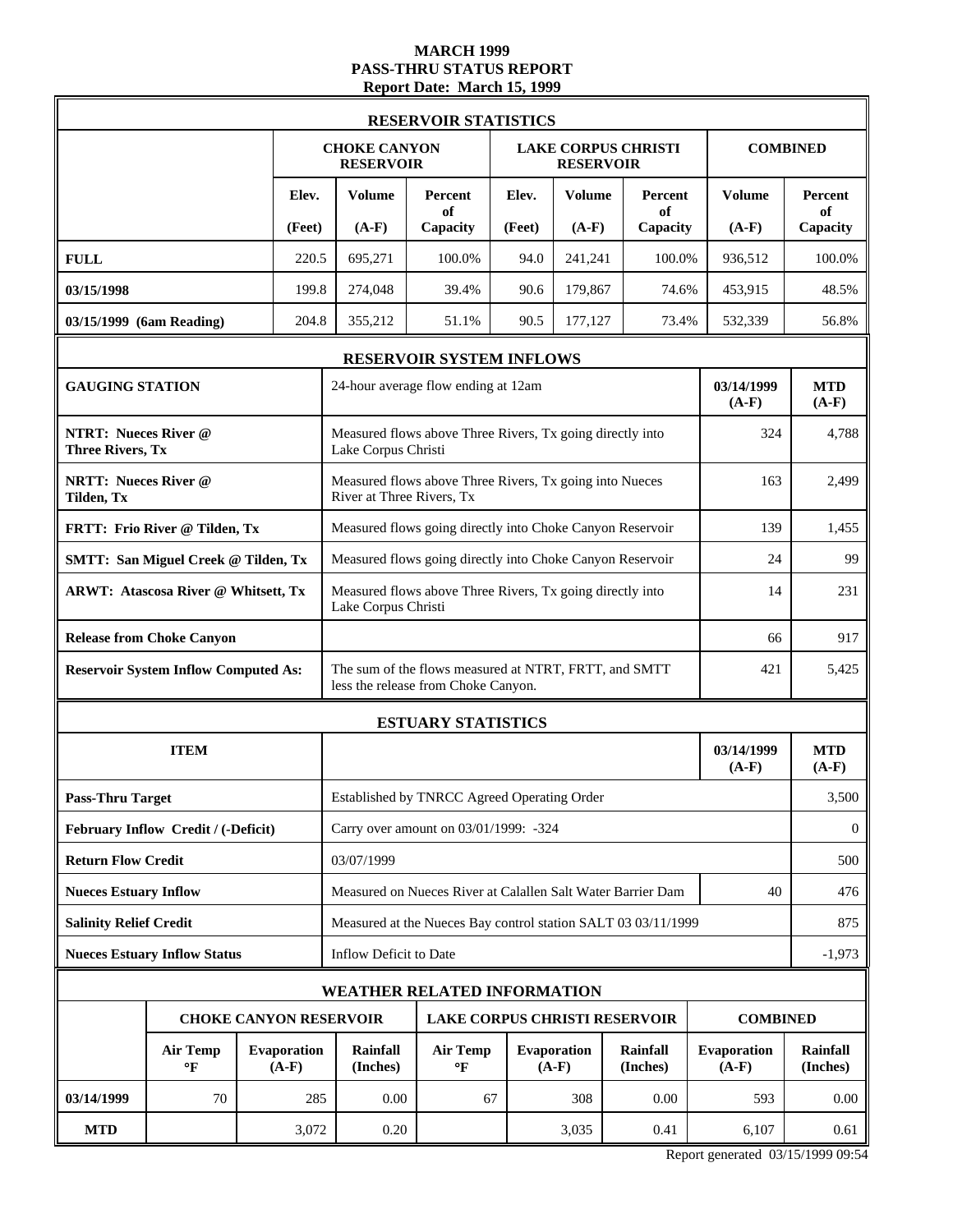### **MARCH 1999 PASS-THRU STATUS REPORT Report Date: March 16, 1999**

|                                                        | <b>RESERVOIR STATISTICS</b>                                      |  |        |                                                                                                     |                                                               |        |                                                |                      |                               |                             |  |
|--------------------------------------------------------|------------------------------------------------------------------|--|--------|-----------------------------------------------------------------------------------------------------|---------------------------------------------------------------|--------|------------------------------------------------|----------------------|-------------------------------|-----------------------------|--|
|                                                        |                                                                  |  |        | <b>CHOKE CANYON</b><br><b>RESERVOIR</b>                                                             |                                                               |        | <b>LAKE CORPUS CHRISTI</b><br><b>RESERVOIR</b> |                      |                               | <b>COMBINED</b>             |  |
|                                                        |                                                                  |  | Elev.  | <b>Volume</b>                                                                                       | Percent<br>of                                                 | Elev.  | <b>Volume</b>                                  | Percent<br>of        | <b>Volume</b>                 | <b>Percent</b><br>of        |  |
|                                                        |                                                                  |  | (Feet) | $(A-F)$                                                                                             | Capacity                                                      | (Feet) | $(A-F)$                                        | Capacity             | $(A-F)$                       | Capacity                    |  |
| <b>FULL</b>                                            |                                                                  |  | 220.5  | 695,271                                                                                             | 100.0%                                                        | 94.0   | 241,241                                        | 100.0%               | 936,512                       | 100.0%                      |  |
| 03/16/1998                                             |                                                                  |  | 199.9  | 275,248                                                                                             | 39.6%                                                         | 90.6   | 179,695                                        | 74.5%                | 454,943                       | 48.6%                       |  |
| 03/16/1999 (6am Reading)                               |                                                                  |  | 204.8  | 354,340                                                                                             | 51.0%                                                         | 90.4   | 176,615                                        | 73.2%                | 530,955                       | 56.7%                       |  |
|                                                        |                                                                  |  |        |                                                                                                     | RESERVOIR SYSTEM INFLOWS                                      |        |                                                |                      |                               |                             |  |
| <b>GAUGING STATION</b>                                 |                                                                  |  |        |                                                                                                     | 24-hour average flow ending at 12am                           |        |                                                |                      | 03/15/1999<br>$(A-F)$         | <b>MTD</b><br>$(A-F)$       |  |
| <b>NTRT: Nueces River @</b><br><b>Three Rivers, Tx</b> |                                                                  |  |        | Measured flows above Three Rivers, Tx going directly into<br>Lake Corpus Christi                    | 322                                                           | 5,109  |                                                |                      |                               |                             |  |
| <b>NRTT: Nueces River @</b><br>Tilden, Tx              |                                                                  |  |        | River at Three Rivers, Tx                                                                           | Measured flows above Three Rivers, Tx going into Nueces       |        |                                                |                      | 167                           | 2.666                       |  |
|                                                        | FRTT: Frio River @ Tilden, Tx                                    |  |        |                                                                                                     | Measured flows going directly into Choke Canyon Reservoir     |        |                                                |                      | 316                           | 1,771                       |  |
|                                                        | <b>SMTT: San Miguel Creek @ Tilden, Tx</b>                       |  |        | Measured flows going directly into Choke Canyon Reservoir<br>9                                      |                                                               |        |                                                |                      |                               |                             |  |
|                                                        | <b>ARWT: Atascosa River @ Whitsett, Tx</b>                       |  |        | Measured flows above Three Rivers, Tx going directly into<br>Lake Corpus Christi                    | 19                                                            | 250    |                                                |                      |                               |                             |  |
|                                                        | <b>Release from Choke Canyon</b>                                 |  |        |                                                                                                     |                                                               |        |                                                |                      | 66                            | 983                         |  |
|                                                        | <b>Reservoir System Inflow Computed As:</b>                      |  |        | The sum of the flows measured at NTRT, FRTT, and SMTT<br>580<br>less the release from Choke Canyon. |                                                               |        |                                                |                      |                               |                             |  |
|                                                        |                                                                  |  |        | <b>ESTUARY STATISTICS</b>                                                                           |                                                               |        |                                                |                      |                               |                             |  |
|                                                        | <b>ITEM</b>                                                      |  |        |                                                                                                     |                                                               |        |                                                |                      | 03/15/1999<br>$(A-F)$         | <b>MTD</b><br>$(A-F)$       |  |
| <b>Pass-Thru Target</b>                                |                                                                  |  |        |                                                                                                     | Established by TNRCC Agreed Operating Order                   |        |                                                |                      |                               | 3,500                       |  |
|                                                        | February Inflow Credit / (-Deficit)                              |  |        |                                                                                                     | Carry over amount on 03/01/1999: -324                         |        |                                                |                      |                               | $\mathbf{0}$                |  |
| <b>Return Flow Credit</b>                              |                                                                  |  |        | 03/07/1999                                                                                          |                                                               |        |                                                |                      |                               | 500                         |  |
| <b>Nueces Estuary Inflow</b>                           |                                                                  |  |        |                                                                                                     | Measured on Nueces River at Calallen Salt Water Barrier Dam   |        |                                                |                      | 9                             | 485                         |  |
| <b>Salinity Relief Credit</b>                          |                                                                  |  |        |                                                                                                     | Measured at the Nueces Bay control station SALT 03 03/11/1999 |        |                                                |                      |                               | 875                         |  |
|                                                        | <b>Nueces Estuary Inflow Status</b>                              |  |        | Inflow Deficit to Date                                                                              |                                                               |        |                                                |                      |                               | $-1,964$                    |  |
|                                                        |                                                                  |  |        |                                                                                                     | <b>WEATHER RELATED INFORMATION</b>                            |        |                                                |                      |                               |                             |  |
|                                                        | <b>CHOKE CANYON RESERVOIR</b>                                    |  |        |                                                                                                     | <b>LAKE CORPUS CHRISTI RESERVOIR</b>                          |        |                                                |                      | <b>COMBINED</b>               |                             |  |
|                                                        | <b>Air Temp</b><br><b>Evaporation</b><br>$\mathbf{P}$<br>$(A-F)$ |  |        | Rainfall<br>(Inches)                                                                                | <b>Air Temp</b><br>$\mathbf{P}$                               |        | <b>Evaporation</b><br>$(A-F)$                  | Rainfall<br>(Inches) | <b>Evaporation</b><br>$(A-F)$ | <b>Rainfall</b><br>(Inches) |  |
| 03/15/1999                                             | 74                                                               |  | 213    | 0.00                                                                                                | 73                                                            |        | 258                                            | 0.00                 | 471                           | 0.00                        |  |
| <b>MTD</b>                                             |                                                                  |  | 3,285  | 0.20                                                                                                |                                                               |        | 3,293                                          | 0.41                 | 6,578                         | 0.61                        |  |

Report generated 03/16/1999 08:39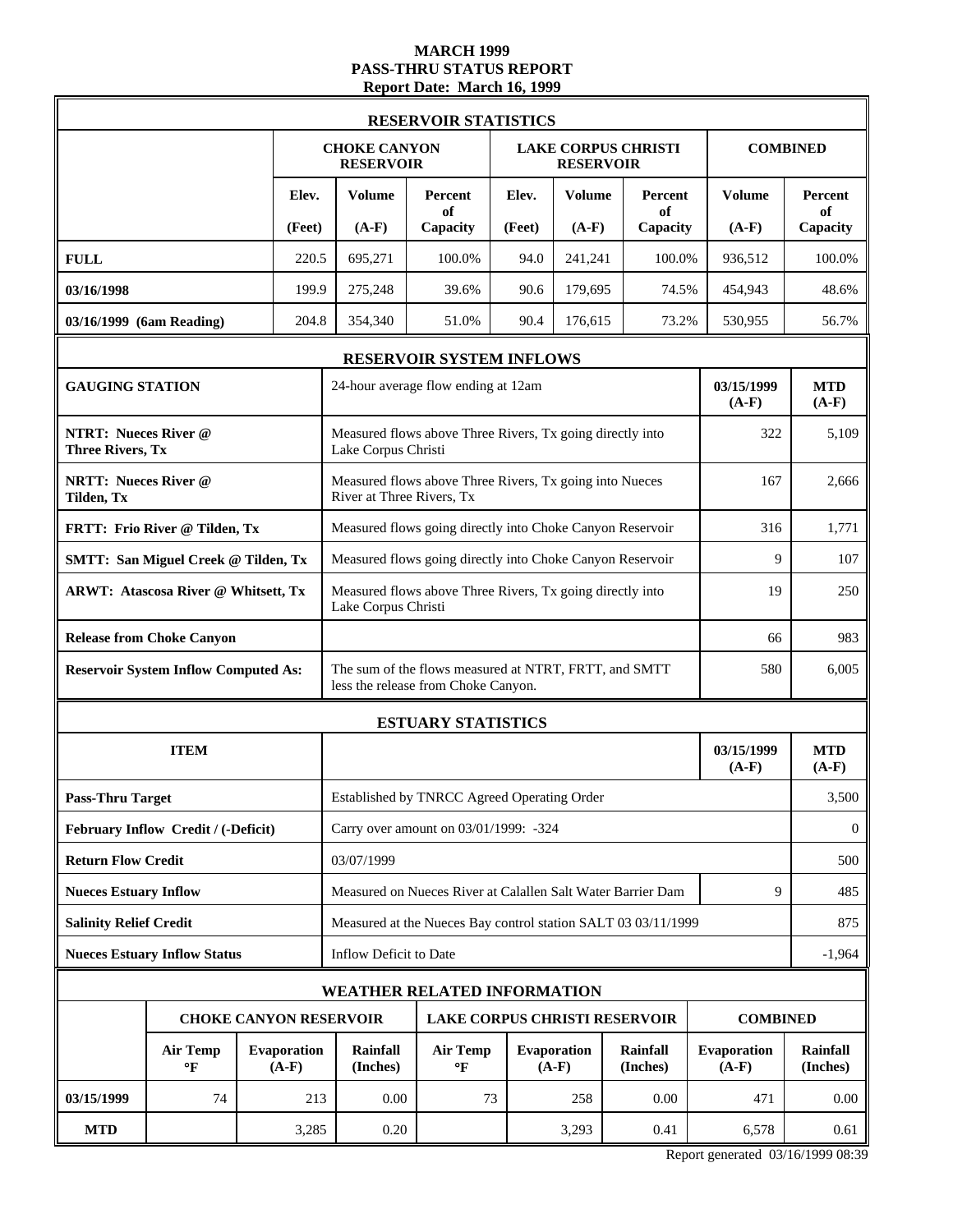#### **MARCH 1999 PASS-THRU STATUS REPORT Report Date: March 17, 1999**

|                                                        | <b>RESERVOIR STATISTICS</b>   |                                                                                                     |                                                               |        |                               |                             |                               |                             |  |
|--------------------------------------------------------|-------------------------------|-----------------------------------------------------------------------------------------------------|---------------------------------------------------------------|--------|-------------------------------|-----------------------------|-------------------------------|-----------------------------|--|
|                                                        |                               | <b>CHOKE CANYON</b><br><b>RESERVOIR</b>                                                             |                                                               |        | <b>RESERVOIR</b>              | <b>LAKE CORPUS CHRISTI</b>  |                               | <b>COMBINED</b>             |  |
|                                                        | Elev.                         | <b>Volume</b>                                                                                       | Percent<br>of                                                 | Elev.  | <b>Volume</b>                 | Percent<br>of               | <b>Volume</b>                 | <b>Percent</b><br>of        |  |
|                                                        | (Feet)                        | $(A-F)$                                                                                             | Capacity                                                      | (Feet) | $(A-F)$                       | Capacity                    | $(A-F)$                       | Capacity                    |  |
| <b>FULL</b>                                            | 220.5                         | 695,271                                                                                             | 100.0%                                                        | 94.0   | 241,241                       | 100.0%                      | 936,512                       | 100.0%                      |  |
| 03/17/1998                                             | 199.9                         | 275,248                                                                                             | 39.6%                                                         | 90.7   | 180,726                       | 74.9%                       | 455,974                       | 48.7%                       |  |
| 03/17/1999 (6am Reading)                               | 204.7                         | 354,166                                                                                             | 50.9%                                                         | 90.4   | 176,104                       | 73.0%                       | 530,270                       | 56.6%                       |  |
|                                                        |                               |                                                                                                     | <b>RESERVOIR SYSTEM INFLOWS</b>                               |        |                               |                             |                               |                             |  |
| <b>GAUGING STATION</b>                                 |                               |                                                                                                     | 24-hour average flow ending at 12am                           |        |                               |                             | 03/16/1999<br>$(A-F)$         | <b>MTD</b><br>$(A-F)$       |  |
| <b>NTRT: Nueces River @</b><br><b>Three Rivers, Tx</b> |                               | Measured flows above Three Rivers, Tx going directly into<br>Lake Corpus Christi                    | 330                                                           | 5,439  |                               |                             |                               |                             |  |
| <b>NRTT: Nueces River @</b><br>Tilden, Tx              |                               | River at Three Rivers, Tx                                                                           | Measured flows above Three Rivers, Tx going into Nueces       |        |                               |                             | 169                           | 2,835                       |  |
| FRTT: Frio River @ Tilden, Tx                          |                               |                                                                                                     | Measured flows going directly into Choke Canyon Reservoir     |        |                               |                             | 197                           | 1,967                       |  |
| <b>SMTT: San Miguel Creek @ Tilden, Tx</b>             |                               |                                                                                                     | Measured flows going directly into Choke Canyon Reservoir     |        |                               |                             | 5                             | 112                         |  |
| <b>ARWT: Atascosa River @ Whitsett, Tx</b>             |                               | Measured flows above Three Rivers, Tx going directly into<br>19<br>Lake Corpus Christi              |                                                               |        |                               |                             |                               |                             |  |
| <b>Release from Choke Canyon</b>                       |                               | 66                                                                                                  |                                                               |        |                               |                             |                               |                             |  |
| <b>Reservoir System Inflow Computed As:</b>            |                               | The sum of the flows measured at NTRT, FRTT, and SMTT<br>465<br>less the release from Choke Canyon. |                                                               |        |                               |                             |                               |                             |  |
|                                                        |                               | <b>ESTUARY STATISTICS</b>                                                                           |                                                               |        |                               |                             |                               |                             |  |
| <b>ITEM</b>                                            |                               |                                                                                                     |                                                               |        |                               |                             | 03/16/1999<br>$(A-F)$         | <b>MTD</b><br>$(A-F)$       |  |
| <b>Pass-Thru Target</b>                                |                               |                                                                                                     | Established by TNRCC Agreed Operating Order                   |        |                               |                             |                               | 3,500                       |  |
| February Inflow Credit / (-Deficit)                    |                               |                                                                                                     | Carry over amount on 03/01/1999: -324                         |        |                               |                             |                               | $\mathbf{0}$                |  |
| <b>Return Flow Credit</b>                              |                               | 03/07/1999                                                                                          |                                                               |        |                               |                             |                               | 500                         |  |
| <b>Nueces Estuary Inflow</b>                           |                               |                                                                                                     | Measured on Nueces River at Calallen Salt Water Barrier Dam   |        |                               |                             | 9                             | 495                         |  |
| <b>Salinity Relief Credit</b>                          |                               |                                                                                                     | Measured at the Nueces Bay control station SALT 03 03/11/1999 |        |                               |                             |                               | 875                         |  |
| <b>Nueces Estuary Inflow Status</b>                    |                               | Inflow Deficit to Date                                                                              |                                                               |        |                               |                             |                               | $-1,954$                    |  |
|                                                        |                               |                                                                                                     | WEATHER RELATED INFORMATION                                   |        |                               |                             |                               |                             |  |
| <b>CHOKE CANYON RESERVOIR</b>                          |                               |                                                                                                     | <b>LAKE CORPUS CHRISTI RESERVOIR</b>                          |        |                               |                             | <b>COMBINED</b>               |                             |  |
| <b>Air Temp</b><br>$\mathbf{P}$                        | <b>Evaporation</b><br>$(A-F)$ | Rainfall<br>(Inches)                                                                                | <b>Air Temp</b><br>°F                                         |        | <b>Evaporation</b><br>$(A-F)$ | <b>Rainfall</b><br>(Inches) | <b>Evaporation</b><br>$(A-F)$ | <b>Rainfall</b><br>(Inches) |  |
| 03/16/1999<br>80                                       | 254                           | 0.00                                                                                                | 79                                                            |        | 248                           | 0.00                        | 502                           | 0.00                        |  |
| <b>MTD</b>                                             | 3,539                         | 0.20                                                                                                |                                                               |        | 3,541                         | 0.41                        | 7,080                         | 0.61                        |  |

Report generated 03/17/1999 09:02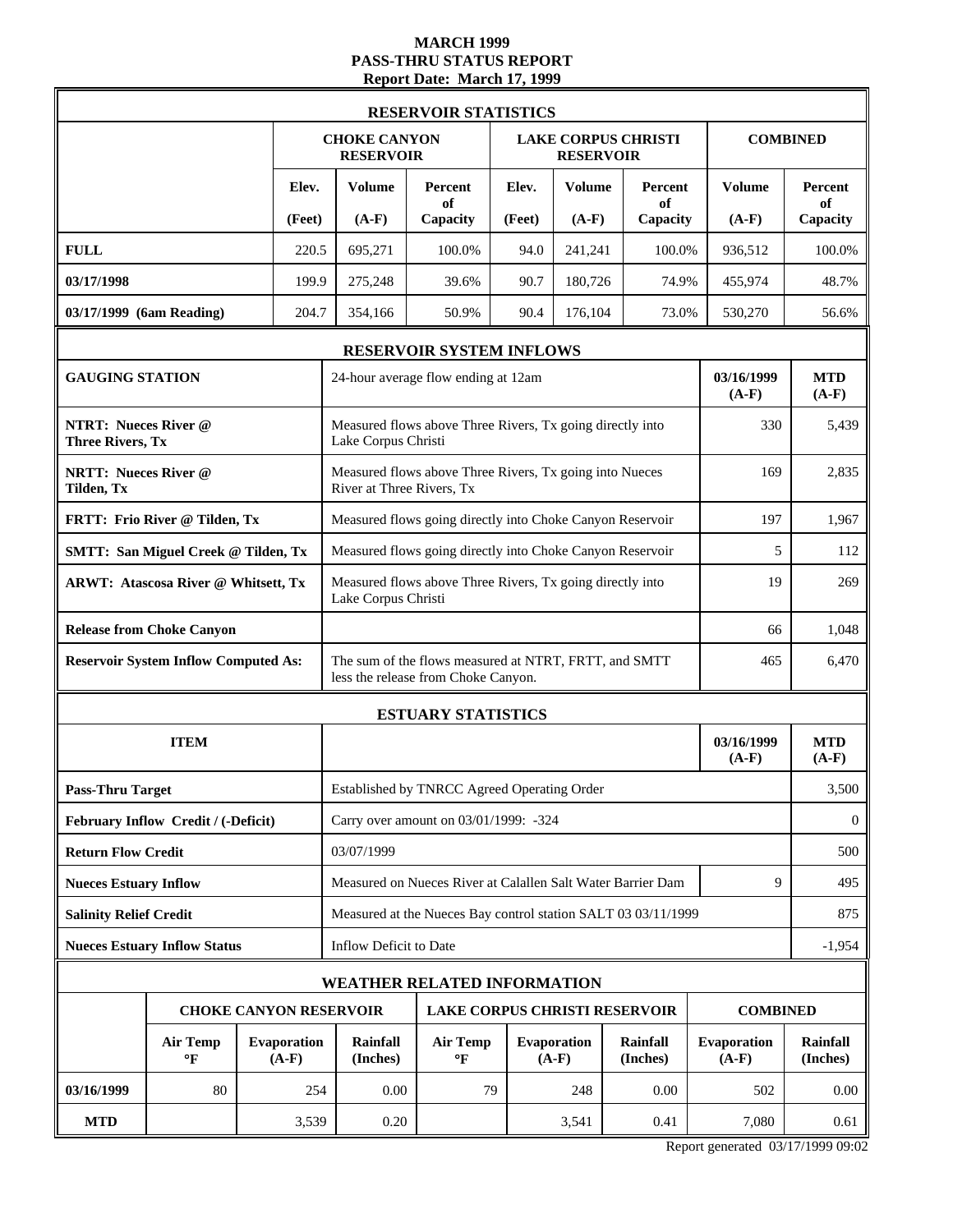#### **MARCH 1999 PASS-THRU STATUS REPORT Report Date: March 18, 1999**

|                                                        | <b>RESERVOIR STATISTICS</b>                                      |  |        |                                                                                                     |                                                               |        |                               |                            |                               |                             |  |
|--------------------------------------------------------|------------------------------------------------------------------|--|--------|-----------------------------------------------------------------------------------------------------|---------------------------------------------------------------|--------|-------------------------------|----------------------------|-------------------------------|-----------------------------|--|
|                                                        |                                                                  |  |        | <b>CHOKE CANYON</b><br><b>RESERVOIR</b>                                                             |                                                               |        | <b>RESERVOIR</b>              | <b>LAKE CORPUS CHRISTI</b> |                               | <b>COMBINED</b>             |  |
|                                                        |                                                                  |  | Elev.  | <b>Volume</b>                                                                                       | Percent<br>of                                                 | Elev.  | <b>Volume</b>                 | Percent<br>of              | <b>Volume</b>                 | <b>Percent</b><br>of        |  |
|                                                        |                                                                  |  | (Feet) | $(A-F)$                                                                                             | Capacity                                                      | (Feet) | $(A-F)$                       | Capacity                   | $(A-F)$                       | Capacity                    |  |
| <b>FULL</b>                                            |                                                                  |  | 220.5  | 695,271                                                                                             | 100.0%                                                        | 94.0   | 241,241                       | 100.0%                     | 936,512                       | 100.0%                      |  |
| 03/18/1998                                             |                                                                  |  | 199.9  | 275,398                                                                                             | 39.6%                                                         | 90.7   | 181,587                       | 75.3%                      | 456,985                       | 48.8%                       |  |
| 03/18/1999 (6am Reading)                               |                                                                  |  | 204.7  | 353,817                                                                                             | 50.9%                                                         | 90.4   | 175,763                       | 72.9%                      | 529,580                       | 56.5%                       |  |
|                                                        |                                                                  |  |        |                                                                                                     | RESERVOIR SYSTEM INFLOWS                                      |        |                               |                            |                               |                             |  |
| <b>GAUGING STATION</b>                                 |                                                                  |  |        |                                                                                                     | 24-hour average flow ending at 12am                           |        |                               |                            | 03/17/1999<br>$(A-F)$         | <b>MTD</b><br>$(A-F)$       |  |
| <b>NTRT: Nueces River @</b><br><b>Three Rivers, Tx</b> |                                                                  |  |        | Lake Corpus Christi                                                                                 | Measured flows above Three Rivers, Tx going directly into     |        |                               |                            | 337                           | 5,776                       |  |
| <b>NRTT: Nueces River @</b><br>Tilden, Tx              |                                                                  |  |        | Measured flows above Three Rivers, Tx going into Nueces<br>River at Three Rivers, Tx                | 165                                                           | 2,999  |                               |                            |                               |                             |  |
|                                                        | FRTT: Frio River @ Tilden, Tx                                    |  |        |                                                                                                     | Measured flows going directly into Choke Canyon Reservoir     |        |                               |                            | 171                           | 2,138                       |  |
|                                                        | <b>SMTT: San Miguel Creek @ Tilden, Tx</b>                       |  |        |                                                                                                     | Measured flows going directly into Choke Canyon Reservoir     |        |                               |                            | 22                            | 134                         |  |
| <b>ARWT: Atascosa River @ Whitsett, Tx</b>             |                                                                  |  |        | Measured flows above Three Rivers, Tx going directly into<br>Lake Corpus Christi                    | 22                                                            | 290    |                               |                            |                               |                             |  |
|                                                        | <b>Release from Choke Canyon</b>                                 |  |        |                                                                                                     | 66                                                            | 1,114  |                               |                            |                               |                             |  |
|                                                        | <b>Reservoir System Inflow Computed As:</b>                      |  |        | The sum of the flows measured at NTRT, FRTT, and SMTT<br>464<br>less the release from Choke Canyon. |                                                               |        |                               |                            |                               |                             |  |
|                                                        |                                                                  |  |        | <b>ESTUARY STATISTICS</b>                                                                           |                                                               |        |                               |                            |                               |                             |  |
|                                                        | <b>ITEM</b>                                                      |  |        |                                                                                                     |                                                               |        |                               |                            | 03/17/1999<br>$(A-F)$         | <b>MTD</b><br>$(A-F)$       |  |
| <b>Pass-Thru Target</b>                                |                                                                  |  |        |                                                                                                     | Established by TNRCC Agreed Operating Order                   |        |                               |                            |                               | 3,500                       |  |
|                                                        | February Inflow Credit / (-Deficit)                              |  |        |                                                                                                     | Carry over amount on 03/01/1999: -324                         |        |                               |                            |                               | $\mathbf{0}$                |  |
| <b>Return Flow Credit</b>                              |                                                                  |  |        | 03/07/1999                                                                                          |                                                               |        |                               |                            |                               | 500                         |  |
| <b>Nueces Estuary Inflow</b>                           |                                                                  |  |        |                                                                                                     | Measured on Nueces River at Calallen Salt Water Barrier Dam   |        |                               |                            | $\mathbf{0}$                  | 495                         |  |
| <b>Salinity Relief Credit</b>                          |                                                                  |  |        |                                                                                                     | Measured at the Nueces Bay control station SALT 03 03/11/1999 |        |                               |                            |                               | 875                         |  |
|                                                        | <b>Nueces Estuary Inflow Status</b>                              |  |        | Inflow Deficit to Date                                                                              |                                                               |        |                               |                            |                               | $-1,954$                    |  |
|                                                        |                                                                  |  |        |                                                                                                     | <b>WEATHER RELATED INFORMATION</b>                            |        |                               |                            |                               |                             |  |
|                                                        | <b>CHOKE CANYON RESERVOIR</b>                                    |  |        |                                                                                                     | <b>LAKE CORPUS CHRISTI RESERVOIR</b>                          |        |                               |                            | <b>COMBINED</b>               |                             |  |
|                                                        | <b>Air Temp</b><br><b>Evaporation</b><br>$(A-F)$<br>$\mathbf{P}$ |  |        | Rainfall<br>(Inches)                                                                                | <b>Air Temp</b><br>$\mathbf{P}$                               |        | <b>Evaporation</b><br>$(A-F)$ | Rainfall<br>(Inches)       | <b>Evaporation</b><br>$(A-F)$ | <b>Rainfall</b><br>(Inches) |  |
| 03/17/1999                                             | 79                                                               |  | 193    | 0.01                                                                                                | 78                                                            |        | 208                           | 0.00                       | 401                           | 0.01                        |  |
| <b>MTD</b>                                             |                                                                  |  | 3,732  | 0.21                                                                                                |                                                               |        | 3,749                         | 0.41                       | 7,481                         | 0.62                        |  |

Report generated 03/18/1999 08:22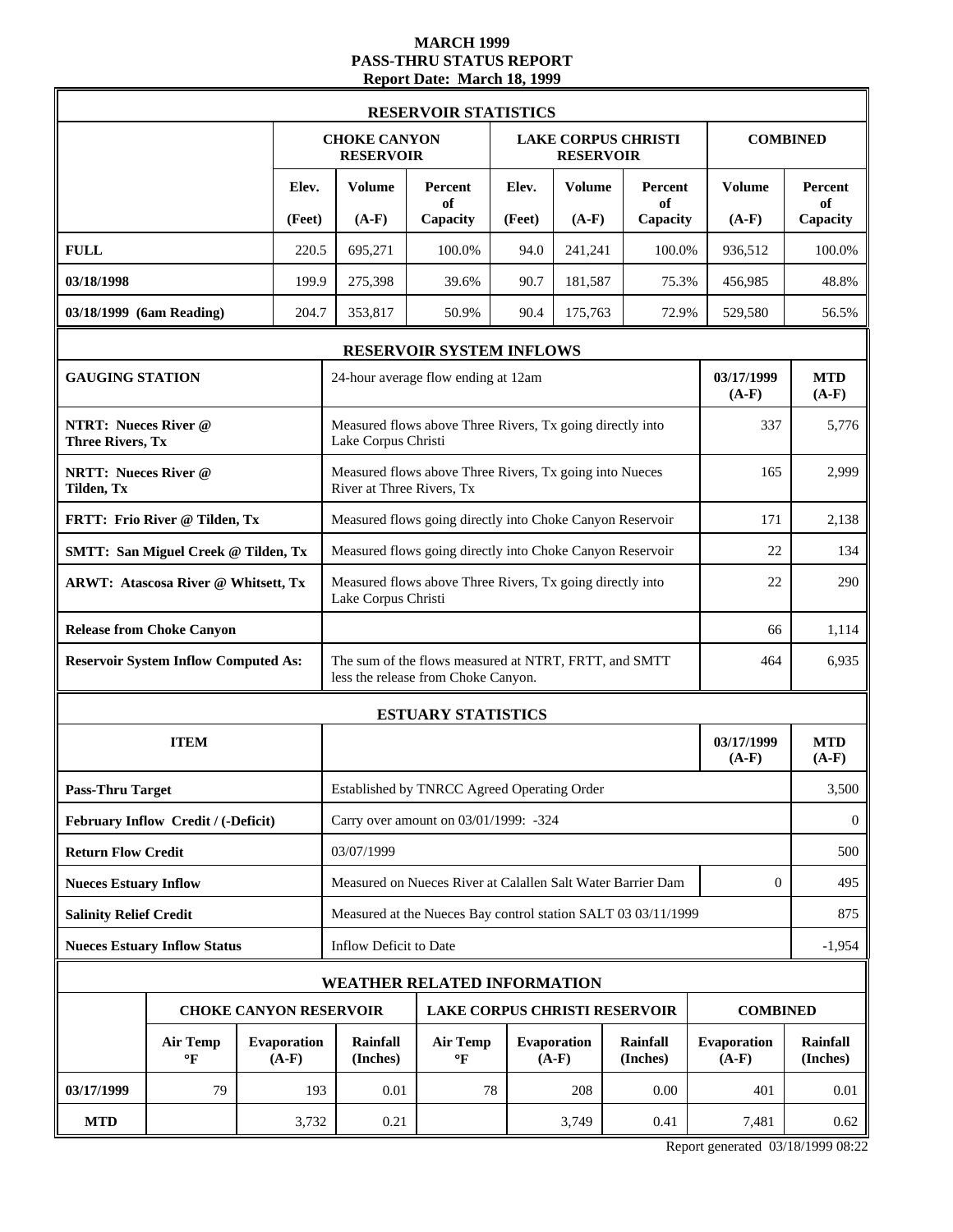# **MARCH 1999 PASS-THRU STATUS REPORT Report Date: March 19, 1999**

|                                           | <b>RESERVOIR STATISTICS</b>                            |  |                               |                                                                                                     |                                                                                  |        |                                                |                             |                        |                             |
|-------------------------------------------|--------------------------------------------------------|--|-------------------------------|-----------------------------------------------------------------------------------------------------|----------------------------------------------------------------------------------|--------|------------------------------------------------|-----------------------------|------------------------|-----------------------------|
|                                           |                                                        |  |                               | <b>CHOKE CANYON</b><br><b>RESERVOIR</b>                                                             |                                                                                  |        | <b>LAKE CORPUS CHRISTI</b><br><b>RESERVOIR</b> |                             |                        | <b>COMBINED</b>             |
|                                           |                                                        |  | Elev.                         | Volume                                                                                              | Percent<br>of                                                                    | Elev.  | <b>Volume</b>                                  | Percent<br>of               | Volume                 | <b>Percent</b><br>of        |
|                                           |                                                        |  | (Feet)                        | $(A-F)$                                                                                             | Capacity                                                                         | (Feet) | $(A-F)$                                        | Capacity                    | $(A-F)$                | Capacity                    |
| <b>FULL</b>                               |                                                        |  | 220.5                         | 695,271                                                                                             | 100.0%                                                                           | 94.0   | 241,241                                        | 100.0%                      | 936,512                | 100.0%                      |
| 03/19/1998                                |                                                        |  | 199.9                         | 275,549                                                                                             | 39.6%                                                                            | 90.8   | 182,968                                        | 75.8%                       | 458,517                | 49.0%                       |
| 03/19/1999 (6am Reading)                  |                                                        |  | 204.7                         | 353,469                                                                                             | 50.8%                                                                            | 90.4   | 175,423                                        | 72.7%                       | 528,892                | 56.5%                       |
|                                           |                                                        |  |                               |                                                                                                     | <b>RESERVOIR SYSTEM INFLOWS</b>                                                  |        |                                                |                             |                        |                             |
| <b>GAUGING STATION</b>                    |                                                        |  |                               |                                                                                                     | 24-hour average flow ending at 12am                                              |        |                                                |                             | 03/18/1999<br>$(A-F)$  | <b>MTD</b><br>$(A-F)$       |
|                                           | <b>NTRT: Nueces River @</b><br><b>Three Rivers, Tx</b> |  |                               |                                                                                                     | Measured flows above Three Rivers, Tx going directly into<br>Lake Corpus Christi |        |                                                |                             |                        |                             |
| <b>NRTT: Nueces River @</b><br>Tilden, Tx |                                                        |  |                               | River at Three Rivers, Tx                                                                           | Measured flows above Three Rivers, Tx going into Nueces                          |        |                                                |                             | 149                    | 3,148                       |
|                                           | FRTT: Frio River @ Tilden, Tx                          |  |                               |                                                                                                     | Measured flows going directly into Choke Canyon Reservoir                        |        |                                                |                             | 185                    | 2,322                       |
|                                           | <b>SMTT: San Miguel Creek @ Tilden, Tx</b>             |  |                               |                                                                                                     | Measured flows going directly into Choke Canyon Reservoir                        |        |                                                |                             | 34                     | 168                         |
|                                           | <b>ARWT: Atascosa River @ Whitsett, Tx</b>             |  |                               | Measured flows above Three Rivers, Tx going directly into<br>Lake Corpus Christi                    | 20                                                                               | 310    |                                                |                             |                        |                             |
|                                           | <b>Release from Choke Canyon</b>                       |  |                               | 66                                                                                                  |                                                                                  |        |                                                |                             |                        |                             |
|                                           | <b>Reservoir System Inflow Computed As:</b>            |  |                               | The sum of the flows measured at NTRT, FRTT, and SMTT<br>486<br>less the release from Choke Canyon. |                                                                                  |        |                                                |                             |                        |                             |
|                                           |                                                        |  |                               | <b>ESTUARY STATISTICS</b>                                                                           |                                                                                  |        |                                                |                             |                        |                             |
|                                           | <b>ITEM</b>                                            |  |                               |                                                                                                     |                                                                                  |        |                                                |                             | 03/18/1999<br>$(A-F)$  | <b>MTD</b><br>$(A-F)$       |
| <b>Pass-Thru Target</b>                   |                                                        |  |                               |                                                                                                     | Established by TNRCC Agreed Operating Order                                      |        |                                                |                             |                        | 3,500                       |
|                                           | February Inflow Credit / (-Deficit)                    |  |                               |                                                                                                     | Carry over amount on 03/01/1999: -324                                            |        |                                                |                             |                        | $\overline{0}$              |
| <b>Return Flow Credit</b>                 |                                                        |  |                               | 03/07/1999                                                                                          |                                                                                  |        |                                                |                             |                        | 500                         |
| <b>Nueces Estuary Inflow</b>              |                                                        |  |                               |                                                                                                     | Measured on Nueces River at Calallen Salt Water Barrier Dam                      |        |                                                |                             | 0                      | 495                         |
| <b>Salinity Relief Credit</b>             |                                                        |  |                               |                                                                                                     | Measured at the Nueces Bay control station SALT 03 03/11/1999                    |        |                                                |                             |                        | 875                         |
|                                           | <b>Nueces Estuary Inflow Status</b>                    |  |                               | Inflow Deficit to Date                                                                              |                                                                                  |        |                                                |                             |                        | $-1,954$                    |
|                                           |                                                        |  |                               | <b>WEATHER RELATED INFORMATION</b>                                                                  |                                                                                  |        |                                                |                             |                        |                             |
|                                           |                                                        |  |                               | <b>CHOKE CANYON RESERVOIR</b>                                                                       | <b>LAKE CORPUS CHRISTI RESERVOIR</b>                                             |        |                                                |                             | <b>COMBINED</b>        |                             |
|                                           | <b>Air Temp</b><br>°F                                  |  | <b>Evaporation</b><br>$(A-F)$ | Rainfall<br>(Inches)                                                                                | <b>Air Temp</b><br>°F                                                            |        | <b>Evaporation</b><br>$(A-F)$                  | <b>Rainfall</b><br>(Inches) | Evaporation<br>$(A-F)$ | <b>Rainfall</b><br>(Inches) |
| 03/18/1999                                | 74                                                     |  | 122                           | 0.00                                                                                                | 73                                                                               |        | 109                                            | 0.51                        | 231                    | 0.51                        |
| <b>MTD</b>                                |                                                        |  | 3,854                         | 0.21<br>3,858<br>0.92                                                                               |                                                                                  |        |                                                | 7,712                       | 1.13                   |                             |

Report generated 03/19/1999 08:53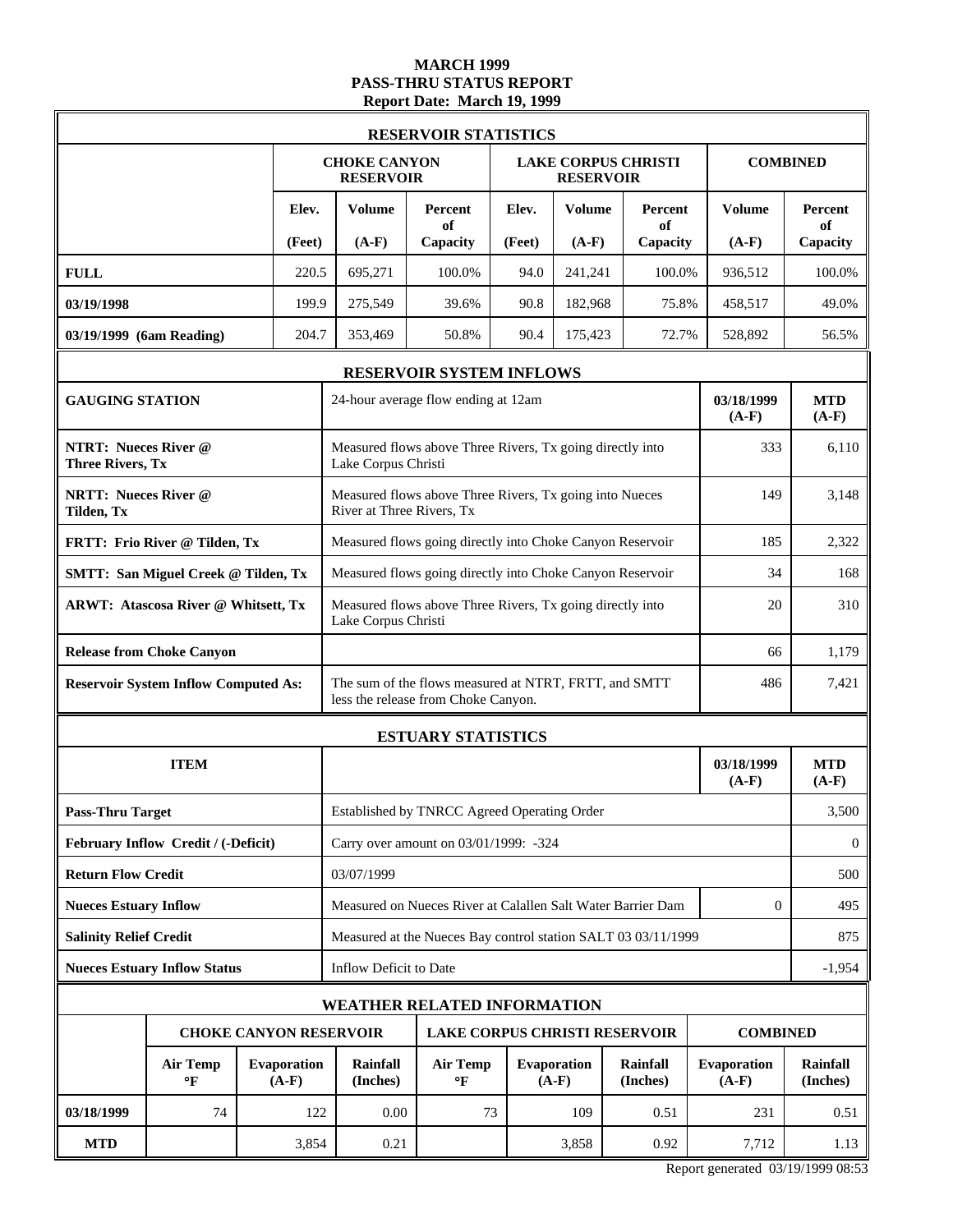### **MARCH 1999 PASS-THRU STATUS REPORT Report Date: March 20, 1999**

|                                                        | <b>RESERVOIR STATISTICS</b>   |                                                                                                     |                                                               |        |                               |                            |                        |                             |  |
|--------------------------------------------------------|-------------------------------|-----------------------------------------------------------------------------------------------------|---------------------------------------------------------------|--------|-------------------------------|----------------------------|------------------------|-----------------------------|--|
|                                                        |                               | <b>CHOKE CANYON</b><br><b>RESERVOIR</b>                                                             |                                                               |        | <b>RESERVOIR</b>              | <b>LAKE CORPUS CHRISTI</b> |                        | <b>COMBINED</b>             |  |
|                                                        | Elev.                         | <b>Volume</b>                                                                                       | <b>Percent</b><br>of                                          | Elev.  | <b>Volume</b>                 | Percent<br>of              | <b>Volume</b>          | Percent<br>of               |  |
|                                                        | (Feet)                        | $(A-F)$                                                                                             | Capacity                                                      | (Feet) | $(A-F)$                       | Capacity                   | $(A-F)$                | Capacity                    |  |
| <b>FULL</b>                                            | 220.5                         | 695,271                                                                                             | 100.0%                                                        | 94.0   | 241,241                       | 100.0%                     | 936,512                | 100.0%                      |  |
| 03/20/1998                                             | 199.9                         | 275,549                                                                                             | 39.6%                                                         | 90.8   | 183,660                       | 76.1%                      | 459,209                | 49.0%                       |  |
| 03/20/1999 (6am Reading)                               | 204.7                         | 353,469                                                                                             | 50.8%                                                         | 90.4   | 175,423                       | 72.7%                      | 528,892                | 56.5%                       |  |
|                                                        |                               |                                                                                                     | RESERVOIR SYSTEM INFLOWS                                      |        |                               |                            |                        |                             |  |
| <b>GAUGING STATION</b>                                 |                               |                                                                                                     | 24-hour average flow ending at 12am                           |        |                               |                            | 03/19/1999<br>$(A-F)$  | <b>MTD</b><br>$(A-F)$       |  |
| <b>NTRT: Nueces River @</b><br><b>Three Rivers, Tx</b> |                               | Measured flows above Three Rivers, Tx going directly into<br>Lake Corpus Christi                    | 324                                                           | 6,433  |                               |                            |                        |                             |  |
| <b>NRTT: Nueces River @</b><br>Tilden, Tx              |                               | Measured flows above Three Rivers, Tx going into Nueces<br>River at Three Rivers, Tx                | 139                                                           | 3,287  |                               |                            |                        |                             |  |
| FRTT: Frio River @ Tilden, Tx                          |                               |                                                                                                     | Measured flows going directly into Choke Canyon Reservoir     |        |                               |                            | 137                    | 2,459                       |  |
| <b>SMTT: San Miguel Creek @ Tilden, Tx</b>             |                               |                                                                                                     | Measured flows going directly into Choke Canyon Reservoir     |        |                               |                            | 26                     | 194                         |  |
| <b>ARWT: Atascosa River @ Whitsett, Tx</b>             |                               | Measured flows above Three Rivers, Tx going directly into<br>Lake Corpus Christi                    |                                                               |        |                               |                            |                        | 328                         |  |
| <b>Release from Choke Canyon</b>                       |                               |                                                                                                     | 66                                                            | 1,245  |                               |                            |                        |                             |  |
| <b>Reservoir System Inflow Computed As:</b>            |                               | The sum of the flows measured at NTRT, FRTT, and SMTT<br>421<br>less the release from Choke Canyon. |                                                               |        |                               |                            |                        |                             |  |
|                                                        |                               | <b>ESTUARY STATISTICS</b>                                                                           |                                                               |        |                               |                            |                        |                             |  |
| <b>ITEM</b>                                            |                               |                                                                                                     |                                                               |        |                               |                            | 03/19/1999<br>$(A-F)$  | <b>MTD</b><br>$(A-F)$       |  |
| <b>Pass-Thru Target</b>                                |                               |                                                                                                     | Established by TNRCC Agreed Operating Order                   |        |                               |                            |                        | 3,500                       |  |
| February Inflow Credit / (-Deficit)                    |                               |                                                                                                     | Carry over amount on 03/01/1999: -324                         |        |                               |                            |                        | $\mathbf{0}$                |  |
| <b>Return Flow Credit</b>                              |                               | 03/07/1999                                                                                          |                                                               |        |                               |                            |                        | 500                         |  |
| <b>Nueces Estuary Inflow</b>                           |                               |                                                                                                     | Measured on Nueces River at Calallen Salt Water Barrier Dam   |        |                               |                            | $\mathbf{0}$           | 495                         |  |
| <b>Salinity Relief Credit</b>                          |                               |                                                                                                     | Measured at the Nueces Bay control station SALT 03 03/11/1999 |        |                               |                            |                        | 875                         |  |
| <b>Nueces Estuary Inflow Status</b>                    |                               | Inflow Deficit to Date                                                                              |                                                               |        |                               |                            |                        | $-1,954$                    |  |
|                                                        |                               |                                                                                                     | <b>WEATHER RELATED INFORMATION</b>                            |        |                               |                            |                        |                             |  |
| <b>CHOKE CANYON RESERVOIR</b>                          |                               |                                                                                                     | <b>LAKE CORPUS CHRISTI RESERVOIR</b>                          |        |                               |                            | <b>COMBINED</b>        |                             |  |
| <b>Air Temp</b><br>$\mathbf{P}$                        | <b>Evaporation</b><br>$(A-F)$ | Rainfall<br>(Inches)                                                                                | <b>Air Temp</b><br>$\mathbf{P}$                               |        | <b>Evaporation</b><br>$(A-F)$ | Rainfall<br>(Inches)       | Evaporation<br>$(A-F)$ | <b>Rainfall</b><br>(Inches) |  |
| 03/19/1999<br>64                                       | 101                           | 0.58                                                                                                | 69                                                            |        | 69                            | 0.29                       | 170                    | 0.87                        |  |
| <b>MTD</b>                                             | 3,955                         | 0.79<br>3,927<br>1.21                                                                               |                                                               |        | 7,882                         | 2.00                       |                        |                             |  |

Report generated 03/20/1999 08:28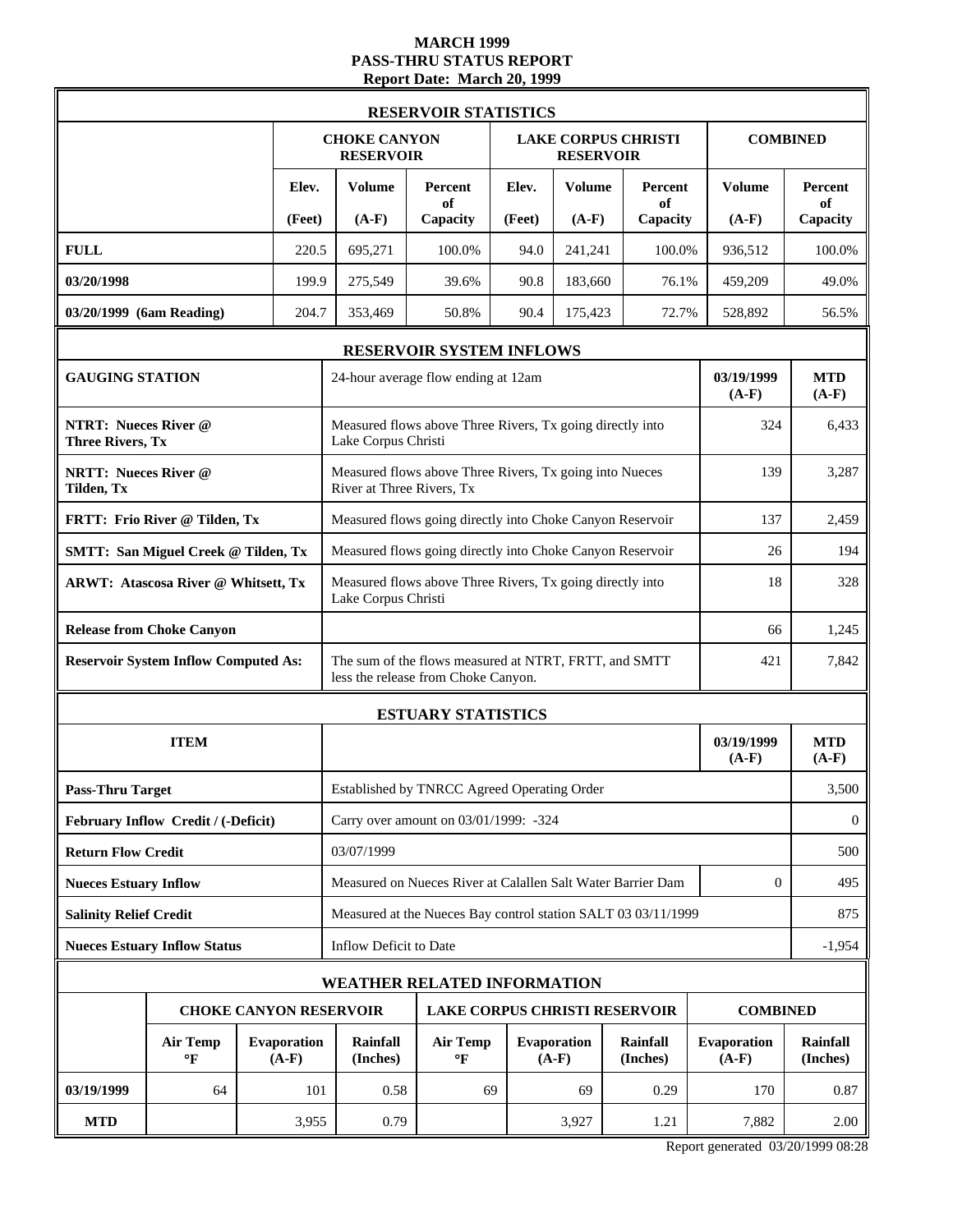# **MARCH 1999 PASS-THRU STATUS REPORT Report Date: March 21, 1999**

|                                                        |                               |                                                                                                     | <b>RESERVOIR STATISTICS</b>                                   |        |                               |                            |                               |                             |  |
|--------------------------------------------------------|-------------------------------|-----------------------------------------------------------------------------------------------------|---------------------------------------------------------------|--------|-------------------------------|----------------------------|-------------------------------|-----------------------------|--|
|                                                        |                               | <b>CHOKE CANYON</b><br><b>RESERVOIR</b>                                                             |                                                               |        | <b>RESERVOIR</b>              | <b>LAKE CORPUS CHRISTI</b> |                               | <b>COMBINED</b>             |  |
|                                                        | Elev.                         | <b>Volume</b>                                                                                       | Percent<br>оf                                                 | Elev.  | <b>Volume</b>                 | Percent<br>of              | <b>Volume</b>                 | Percent<br>of               |  |
|                                                        | (Feet)                        | $(A-F)$                                                                                             | Capacity                                                      | (Feet) | $(A-F)$                       | Capacity                   | $(A-F)$                       | Capacity                    |  |
| <b>FULL</b>                                            | 220.5                         | 695,271                                                                                             | 100.0%                                                        | 94.0   | 241,241                       | 100.0%                     | 936,512                       | 100.0%                      |  |
| 03/21/1998                                             | 199.9                         | 275,850                                                                                             | 39.7%                                                         | 90.9   | 184,179                       | 76.3%                      | 460,029                       | 49.1%                       |  |
| 03/21/1999 (6am Reading)                               | 204.7                         | 354,166                                                                                             | 50.9%                                                         | 90.4   | 175,423                       | 72.7%                      | 529,589                       | 56.5%                       |  |
|                                                        |                               |                                                                                                     | <b>RESERVOIR SYSTEM INFLOWS</b>                               |        |                               |                            |                               |                             |  |
| <b>GAUGING STATION</b>                                 |                               |                                                                                                     | 24-hour average flow ending at 12am                           |        |                               |                            | 03/20/1999<br>$(A-F)$         | <b>MTD</b><br>$(A-F)$       |  |
| <b>NTRT: Nueces River @</b><br><b>Three Rivers, Tx</b> |                               | Measured flows above Three Rivers, Tx going directly into<br>Lake Corpus Christi                    |                                                               |        |                               |                            |                               | 6,739                       |  |
| <b>NRTT: Nueces River @</b><br><b>Tilden</b> , Tx      |                               | River at Three Rivers, Tx                                                                           | Measured flows above Three Rivers, Tx going into Nueces       |        |                               |                            | 133                           | 3,420                       |  |
| FRTT: Frio River @ Tilden, Tx                          |                               |                                                                                                     | Measured flows going directly into Choke Canyon Reservoir     |        |                               |                            | 119                           | 2,579                       |  |
| <b>SMTT: San Miguel Creek @ Tilden, Tx</b>             |                               |                                                                                                     | Measured flows going directly into Choke Canyon Reservoir     |        |                               |                            | 16                            | 210                         |  |
| <b>ARWT: Atascosa River @ Whitsett, Tx</b>             |                               | Measured flows above Three Rivers, Tx going directly into<br>Lake Corpus Christi                    | 17                                                            | 345    |                               |                            |                               |                             |  |
| <b>Release from Choke Canyon</b>                       |                               |                                                                                                     |                                                               |        |                               |                            | 66                            | 1,310                       |  |
| <b>Reservoir System Inflow Computed As:</b>            |                               | The sum of the flows measured at NTRT, FRTT, and SMTT<br>376<br>less the release from Choke Canyon. |                                                               |        |                               |                            |                               |                             |  |
|                                                        |                               | <b>ESTUARY STATISTICS</b>                                                                           |                                                               |        |                               |                            |                               |                             |  |
| <b>ITEM</b>                                            |                               |                                                                                                     |                                                               |        |                               |                            | 03/20/1999<br>$(A-F)$         | <b>MTD</b><br>$(A-F)$       |  |
| <b>Pass-Thru Target</b>                                |                               |                                                                                                     | Established by TNRCC Agreed Operating Order                   |        |                               |                            |                               | 3,500                       |  |
| February Inflow Credit / (-Deficit)                    |                               |                                                                                                     | Carry over amount on 03/01/1999: -324                         |        |                               |                            |                               | $\mathbf{0}$                |  |
| <b>Return Flow Credit</b>                              |                               | 03/07/1999                                                                                          |                                                               |        |                               |                            |                               | 500                         |  |
| <b>Nueces Estuary Inflow</b>                           |                               |                                                                                                     | Measured on Nueces River at Calallen Salt Water Barrier Dam   |        |                               |                            | 11                            | 505                         |  |
| <b>Salinity Relief Credit</b>                          |                               |                                                                                                     | Measured at the Nueces Bay control station SALT 03 03/11/1999 |        |                               |                            |                               | 875                         |  |
| <b>Nueces Estuary Inflow Status</b>                    |                               | Inflow Deficit to Date                                                                              |                                                               |        |                               |                            |                               | $-1,944$                    |  |
|                                                        |                               |                                                                                                     | <b>WEATHER RELATED INFORMATION</b>                            |        |                               |                            |                               |                             |  |
| <b>CHOKE CANYON RESERVOIR</b>                          |                               |                                                                                                     | <b>LAKE CORPUS CHRISTI RESERVOIR</b>                          |        |                               |                            | <b>COMBINED</b>               |                             |  |
| <b>Air Temp</b><br>$\mathbf{P}$                        | <b>Evaporation</b><br>$(A-F)$ | Rainfall<br>(Inches)                                                                                | <b>Air Temp</b><br>°F                                         |        | <b>Evaporation</b><br>$(A-F)$ | Rainfall<br>(Inches)       | <b>Evaporation</b><br>$(A-F)$ | <b>Rainfall</b><br>(Inches) |  |
| 03/20/1999<br>74                                       | 193                           | 0.00                                                                                                | 73                                                            |        | 228                           | 0.00                       | 421                           | 0.00                        |  |
| <b>MTD</b>                                             | 4,148                         | 0.79                                                                                                |                                                               |        | 4,155                         | 1.21                       | 8,303                         | 2.00                        |  |

Report generated 03/21/1999 08:20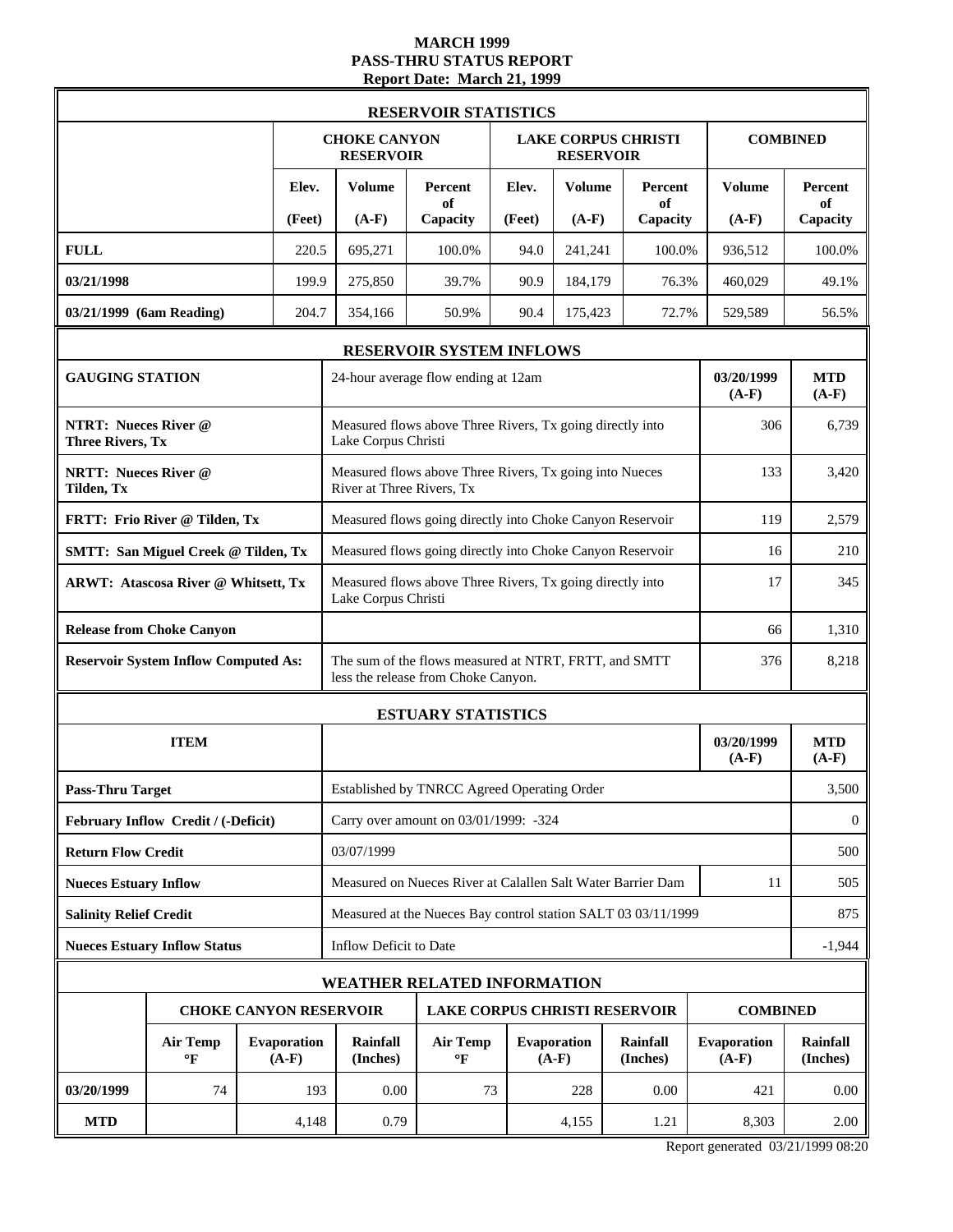#### **MARCH 1999 PASS-THRU STATUS REPORT Report Date: March 22, 1999**

|                                                        |                               |                                                                                                     | <b>RESERVOIR STATISTICS</b>                                   |        |                               |                            |                               |                             |
|--------------------------------------------------------|-------------------------------|-----------------------------------------------------------------------------------------------------|---------------------------------------------------------------|--------|-------------------------------|----------------------------|-------------------------------|-----------------------------|
|                                                        |                               | <b>CHOKE CANYON</b><br><b>RESERVOIR</b>                                                             |                                                               |        | <b>RESERVOIR</b>              | <b>LAKE CORPUS CHRISTI</b> |                               | <b>COMBINED</b>             |
|                                                        | Elev.                         | <b>Volume</b>                                                                                       | Percent<br>of                                                 | Elev.  | <b>Volume</b>                 | Percent<br>of              | <b>Volume</b>                 | <b>Percent</b><br>of        |
|                                                        | (Feet)                        | $(A-F)$                                                                                             | Capacity                                                      | (Feet) | $(A-F)$                       | Capacity                   | $(A-F)$                       | Capacity                    |
| <b>FULL</b>                                            | 220.5                         | 695,271                                                                                             | 100.0%                                                        | 94.0   | 241,241                       | 100.0%                     | 936,512                       | 100.0%                      |
| 03/22/1998                                             | 200.0                         | 276,301                                                                                             | 39.7%                                                         | 90.9   | 184,006                       | 76.3%                      | 460,307                       | 49.2%                       |
| 03/22/1999 (6am Reading)                               | 204.7                         | 353,817                                                                                             | 50.9%                                                         | 90.3   | 174,913                       | 72.5%                      | 528,730                       | 56.5%                       |
|                                                        |                               |                                                                                                     | <b>RESERVOIR SYSTEM INFLOWS</b>                               |        |                               |                            |                               |                             |
| <b>GAUGING STATION</b>                                 |                               |                                                                                                     | 24-hour average flow ending at 12am                           |        |                               |                            | 03/21/1999<br>$(A-F)$         | <b>MTD</b><br>$(A-F)$       |
| <b>NTRT: Nueces River @</b><br><b>Three Rivers, Tx</b> |                               | Measured flows above Three Rivers, Tx going directly into<br>Lake Corpus Christi                    | 292                                                           | 7,031  |                               |                            |                               |                             |
| <b>NRTT: Nueces River @</b><br>Tilden, Tx              |                               | Measured flows above Three Rivers, Tx going into Nueces<br>River at Three Rivers, Tx                | 617                                                           | 4,037  |                               |                            |                               |                             |
| FRTT: Frio River @ Tilden, Tx                          |                               |                                                                                                     | Measured flows going directly into Choke Canyon Reservoir     |        |                               |                            | 115                           | 2,694                       |
| <b>SMTT: San Miguel Creek @ Tilden, Tx</b>             |                               |                                                                                                     | Measured flows going directly into Choke Canyon Reservoir     |        |                               |                            | 11                            | 221                         |
| <b>ARWT: Atascosa River @ Whitsett, Tx</b>             |                               | Measured flows above Three Rivers, Tx going directly into<br>15<br>Lake Corpus Christi              |                                                               |        |                               |                            |                               |                             |
| <b>Release from Choke Canyon</b>                       |                               | 66                                                                                                  |                                                               |        |                               |                            |                               |                             |
| <b>Reservoir System Inflow Computed As:</b>            |                               | The sum of the flows measured at NTRT, FRTT, and SMTT<br>353<br>less the release from Choke Canyon. |                                                               |        |                               |                            |                               |                             |
|                                                        |                               |                                                                                                     | <b>ESTUARY STATISTICS</b>                                     |        |                               |                            |                               |                             |
| <b>ITEM</b>                                            |                               |                                                                                                     |                                                               |        |                               |                            | 03/21/1999<br>$(A-F)$         | <b>MTD</b><br>$(A-F)$       |
| <b>Pass-Thru Target</b>                                |                               |                                                                                                     | Established by TNRCC Agreed Operating Order                   |        |                               |                            |                               | 3,500                       |
| February Inflow Credit / (-Deficit)                    |                               |                                                                                                     | Carry over amount on 03/01/1999: -324                         |        |                               |                            |                               | $\mathbf{0}$                |
| <b>Return Flow Credit</b>                              |                               | 03/07/1999                                                                                          |                                                               |        |                               |                            |                               | 500                         |
| <b>Nueces Estuary Inflow</b>                           |                               |                                                                                                     | Measured on Nueces River at Calallen Salt Water Barrier Dam   |        |                               |                            | 99                            | 604                         |
| <b>Salinity Relief Credit</b>                          |                               |                                                                                                     | Measured at the Nueces Bay control station SALT 03 03/11/1999 |        |                               |                            |                               | 875                         |
| <b>Nueces Estuary Inflow Status</b>                    |                               | Inflow Deficit to Date                                                                              |                                                               |        |                               |                            |                               | $-1,845$                    |
|                                                        |                               |                                                                                                     | <b>WEATHER RELATED INFORMATION</b>                            |        |                               |                            |                               |                             |
| <b>CHOKE CANYON RESERVOIR</b>                          |                               |                                                                                                     | LAKE CORPUS CHRISTI RESERVOIR                                 |        |                               |                            | <b>COMBINED</b>               |                             |
| <b>Air Temp</b><br>$\mathbf{P}$                        | <b>Evaporation</b><br>$(A-F)$ | <b>Rainfall</b><br>(Inches)                                                                         | <b>Air Temp</b><br>°F                                         |        | <b>Evaporation</b><br>$(A-F)$ | Rainfall<br>(Inches)       | <b>Evaporation</b><br>$(A-F)$ | <b>Rainfall</b><br>(Inches) |
| 03/21/1999<br>78                                       | 223                           | 0.00                                                                                                | 76                                                            |        | 218                           | 0.00                       | 441                           | 0.00                        |
| <b>MTD</b>                                             | 4,371                         | 0.79                                                                                                |                                                               |        | 4,373                         | 1.21                       | 8,744                         | 2.00                        |

Report generated 03/22/1999 08:40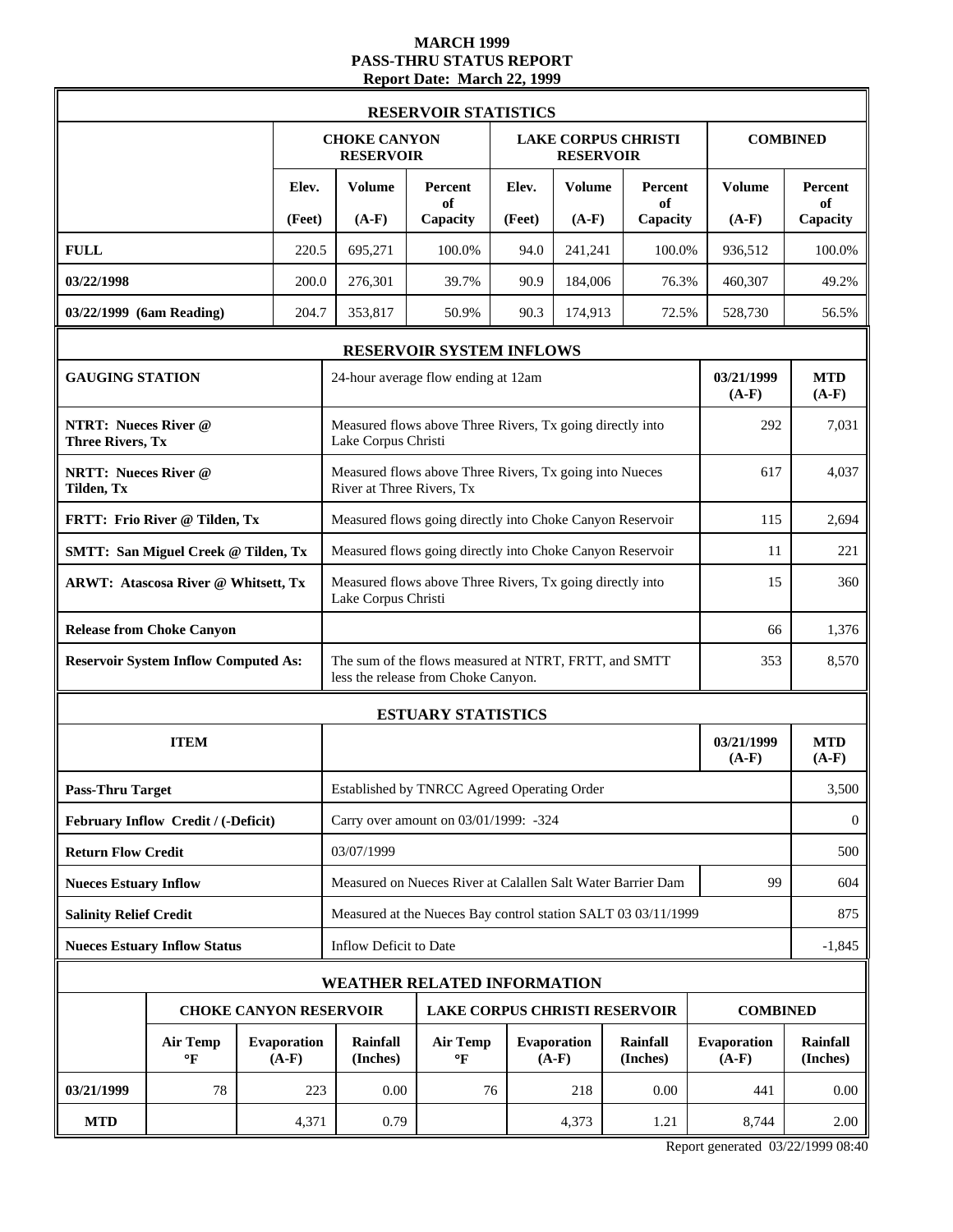#### **MARCH 1999 PASS-THRU STATUS REPORT Report Date: March 23, 1999**

|                                                        |                                                                  |  |                           |                                                                                                     | <b>RESERVOIR STATISTICS</b>                                   |        |                               |                             |                        |                       |  |  |
|--------------------------------------------------------|------------------------------------------------------------------|--|---------------------------|-----------------------------------------------------------------------------------------------------|---------------------------------------------------------------|--------|-------------------------------|-----------------------------|------------------------|-----------------------|--|--|
|                                                        |                                                                  |  |                           | <b>CHOKE CANYON</b><br><b>RESERVOIR</b>                                                             |                                                               |        | <b>RESERVOIR</b>              | <b>LAKE CORPUS CHRISTI</b>  |                        | <b>COMBINED</b>       |  |  |
|                                                        |                                                                  |  | Elev.                     | <b>Volume</b>                                                                                       | <b>Percent</b><br>of                                          | Elev.  | <b>Volume</b>                 | Percent<br>of               | <b>Volume</b>          | Percent<br>of         |  |  |
|                                                        |                                                                  |  | (Feet)                    | $(A-F)$                                                                                             | Capacity                                                      | (Feet) | $(A-F)$                       | Capacity                    | $(A-F)$                | Capacity              |  |  |
| <b>FULL</b>                                            |                                                                  |  | 220.5                     | 695,271                                                                                             | 100.0%                                                        | 94.0   | 241,241                       | 100.0%                      | 936,512                | 100.0%                |  |  |
| 03/23/1998                                             |                                                                  |  | 200.1                     | 278,415                                                                                             | 40.0%                                                         | 90.8   | 183,660                       | 76.1%                       | 462,075                | 49.3%                 |  |  |
| 03/23/1999 (6am Reading)                               |                                                                  |  | 204.7                     | 353,643                                                                                             | 50.9%                                                         | 90.3   | 174,573                       | 72.4%                       | 528,216                | 56.4%                 |  |  |
|                                                        |                                                                  |  |                           |                                                                                                     | RESERVOIR SYSTEM INFLOWS                                      |        |                               |                             |                        |                       |  |  |
| <b>GAUGING STATION</b>                                 |                                                                  |  |                           |                                                                                                     | 24-hour average flow ending at 12am                           |        |                               |                             | 03/22/1999<br>$(A-F)$  | <b>MTD</b><br>$(A-F)$ |  |  |
| <b>NTRT: Nueces River @</b><br><b>Three Rivers, Tx</b> |                                                                  |  |                           | Measured flows above Three Rivers, Tx going directly into<br>Lake Corpus Christi                    | 766                                                           | 7,797  |                               |                             |                        |                       |  |  |
| <b>NRTT: Nueces River @</b><br>Tilden, Tx              |                                                                  |  | River at Three Rivers, Tx | Measured flows above Three Rivers, Tx going into Nueces                                             |                                                               |        |                               | 1,225                       | 5,262                  |                       |  |  |
|                                                        | FRTT: Frio River @ Tilden, Tx                                    |  |                           | Measured flows going directly into Choke Canyon Reservoir                                           |                                                               |        |                               | 97                          | 2,791                  |                       |  |  |
|                                                        | <b>SMTT: San Miguel Creek @ Tilden, Tx</b>                       |  |                           |                                                                                                     | Measured flows going directly into Choke Canyon Reservoir     |        |                               |                             | 8                      | 230                   |  |  |
| <b>ARWT: Atascosa River @ Whitsett, Tx</b>             |                                                                  |  |                           | Measured flows above Three Rivers, Tx going directly into<br>Lake Corpus Christi                    | 14                                                            | 374    |                               |                             |                        |                       |  |  |
|                                                        | <b>Release from Choke Canyon</b>                                 |  |                           | 66                                                                                                  |                                                               |        |                               |                             |                        |                       |  |  |
|                                                        | <b>Reservoir System Inflow Computed As:</b>                      |  |                           | The sum of the flows measured at NTRT, FRTT, and SMTT<br>806<br>less the release from Choke Canyon. |                                                               |        |                               |                             |                        |                       |  |  |
|                                                        |                                                                  |  |                           |                                                                                                     | <b>ESTUARY STATISTICS</b>                                     |        |                               |                             |                        |                       |  |  |
|                                                        | <b>ITEM</b>                                                      |  |                           |                                                                                                     |                                                               |        |                               |                             | 03/22/1999<br>$(A-F)$  | <b>MTD</b><br>$(A-F)$ |  |  |
| <b>Pass-Thru Target</b>                                |                                                                  |  |                           |                                                                                                     | Established by TNRCC Agreed Operating Order                   |        |                               |                             |                        | 3,500                 |  |  |
|                                                        | February Inflow Credit / (-Deficit)                              |  |                           |                                                                                                     | Carry over amount on 03/01/1999: -324                         |        |                               |                             |                        | $\mathbf{0}$          |  |  |
| <b>Return Flow Credit</b>                              |                                                                  |  |                           | 03/07/1999                                                                                          |                                                               |        |                               |                             |                        | 500                   |  |  |
| <b>Nueces Estuary Inflow</b>                           |                                                                  |  |                           |                                                                                                     | Measured on Nueces River at Calallen Salt Water Barrier Dam   |        |                               |                             | 127                    | 731                   |  |  |
| <b>Salinity Relief Credit</b>                          |                                                                  |  |                           |                                                                                                     | Measured at the Nueces Bay control station SALT 03 03/11/1999 |        |                               |                             |                        | 875                   |  |  |
|                                                        | <b>Nueces Estuary Inflow Status</b>                              |  |                           | Inflow Deficit to Date                                                                              |                                                               |        |                               |                             |                        | $-1,718$              |  |  |
|                                                        |                                                                  |  |                           |                                                                                                     | <b>WEATHER RELATED INFORMATION</b>                            |        |                               |                             |                        |                       |  |  |
|                                                        | <b>CHOKE CANYON RESERVOIR</b>                                    |  |                           |                                                                                                     | <b>LAKE CORPUS CHRISTI RESERVOIR</b>                          |        |                               |                             | <b>COMBINED</b>        |                       |  |  |
|                                                        | <b>Air Temp</b><br><b>Evaporation</b><br>$(A-F)$<br>$\mathbf{P}$ |  |                           | Rainfall<br>(Inches)                                                                                | <b>Air Temp</b><br>$\mathbf{P}$                               |        | <b>Evaporation</b><br>$(A-F)$ | <b>Rainfall</b><br>(Inches) | Evaporation<br>$(A-F)$ | Rainfall<br>(Inches)  |  |  |
| 03/22/1999                                             | 81                                                               |  | 264                       | 0.00                                                                                                | 78                                                            |        | 158                           | 0.00                        | 422                    | 0.00                  |  |  |
| <b>MTD</b>                                             |                                                                  |  | 4,635                     | 0.79                                                                                                |                                                               |        | 4,531                         | 1.21                        | 9,166                  | 2.00                  |  |  |

Report generated 03/23/1999 08:33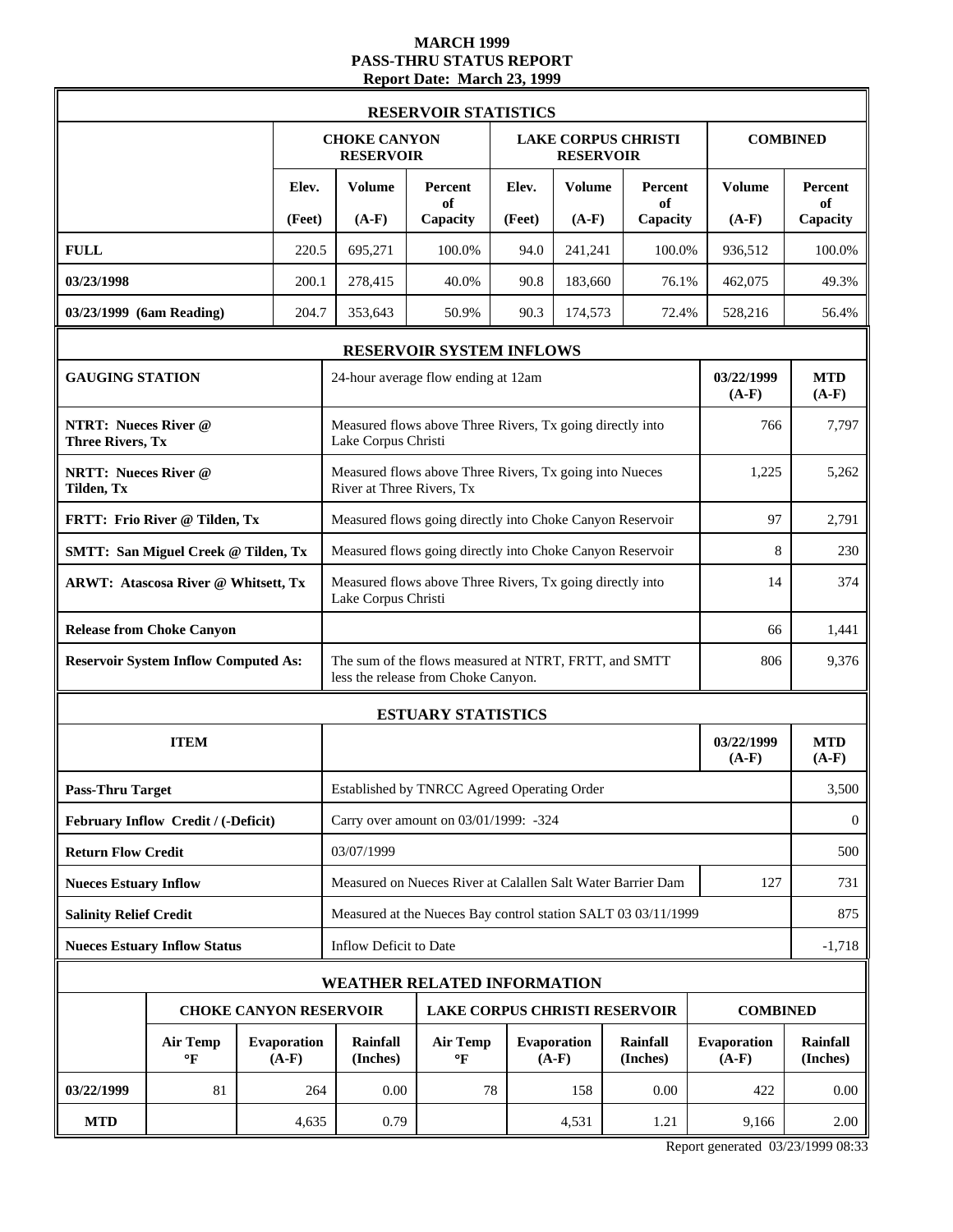### **MARCH 1999 PASS-THRU STATUS REPORT Report Date: March 24, 1999**

|                                                        |                                                        | <b>RESERVOIR STATISTICS</b> |        |                                                                                  |                                                                                              |        |                               |                            |                        |                       |
|--------------------------------------------------------|--------------------------------------------------------|-----------------------------|--------|----------------------------------------------------------------------------------|----------------------------------------------------------------------------------------------|--------|-------------------------------|----------------------------|------------------------|-----------------------|
|                                                        |                                                        |                             |        | <b>CHOKE CANYON</b><br><b>RESERVOIR</b>                                          |                                                                                              |        | <b>RESERVOIR</b>              | <b>LAKE CORPUS CHRISTI</b> |                        | <b>COMBINED</b>       |
|                                                        |                                                        |                             | Elev.  | <b>Volume</b>                                                                    | Percent<br>of                                                                                | Elev.  | <b>Volume</b>                 | Percent<br>of              | <b>Volume</b>          | Percent<br>of         |
|                                                        |                                                        |                             | (Feet) | $(A-F)$                                                                          | Capacity                                                                                     | (Feet) | $(A-F)$                       | Capacity                   | $(A-F)$                | Capacity              |
| <b>FULL</b>                                            |                                                        |                             | 220.5  | 695,271                                                                          | 100.0%                                                                                       | 94.0   | 241,241                       | 100.0%                     | 936,512                | 100.0%                |
| 03/24/1998                                             |                                                        |                             | 200.2  | 279,932                                                                          | 40.3%                                                                                        | 90.8   | 183,314                       | 76.0%                      | 463,246                | 49.5%                 |
| 03/24/1999 (6am Reading)                               |                                                        |                             | 204.7  | 353,992                                                                          | 50.9%                                                                                        | 90.3   | 174,743                       | 72.4%                      | 528,735                | 56.5%                 |
|                                                        |                                                        |                             |        |                                                                                  | RESERVOIR SYSTEM INFLOWS                                                                     |        |                               |                            |                        |                       |
| <b>GAUGING STATION</b>                                 |                                                        |                             |        |                                                                                  | 24-hour average flow ending at 12am                                                          |        |                               |                            | 03/23/1999<br>$(A-F)$  | <b>MTD</b><br>$(A-F)$ |
| <b>NTRT: Nueces River @</b><br><b>Three Rivers, Tx</b> |                                                        |                             |        | Measured flows above Three Rivers, Tx going directly into<br>Lake Corpus Christi | 1,384                                                                                        | 9.181  |                               |                            |                        |                       |
| Tilden, Tx                                             | <b>NRTT: Nueces River @</b>                            |                             |        |                                                                                  | Measured flows above Three Rivers, Tx going into Nueces<br>River at Three Rivers, Tx         |        |                               |                            | 1,485                  | 6,747                 |
|                                                        | FRTT: Frio River @ Tilden, Tx                          |                             |        | Measured flows going directly into Choke Canyon Reservoir                        | 93                                                                                           | 2,884  |                               |                            |                        |                       |
|                                                        | <b>SMTT: San Miguel Creek @ Tilden, Tx</b>             |                             |        |                                                                                  | Measured flows going directly into Choke Canyon Reservoir                                    |        |                               |                            | 7                      | 236                   |
| <b>ARWT: Atascosa River @ Whitsett, Tx</b>             |                                                        |                             |        | Measured flows above Three Rivers, Tx going directly into<br>Lake Corpus Christi | 14                                                                                           | 388    |                               |                            |                        |                       |
|                                                        | <b>Release from Choke Canyon</b>                       |                             |        |                                                                                  |                                                                                              |        |                               |                            | 66                     | 1,507                 |
|                                                        | <b>Reservoir System Inflow Computed As:</b>            |                             |        |                                                                                  | The sum of the flows measured at NTRT, FRTT, and SMTT<br>less the release from Choke Canyon. |        |                               |                            | 1,418                  | 10,794                |
|                                                        |                                                        |                             |        | <b>ESTUARY STATISTICS</b>                                                        |                                                                                              |        |                               |                            |                        |                       |
|                                                        | <b>ITEM</b>                                            |                             |        |                                                                                  |                                                                                              |        |                               |                            | 03/23/1999<br>$(A-F)$  | <b>MTD</b><br>$(A-F)$ |
| <b>Pass-Thru Target</b>                                |                                                        |                             |        |                                                                                  | Established by TNRCC Agreed Operating Order                                                  |        |                               |                            |                        | 3,500                 |
|                                                        | February Inflow Credit / (-Deficit)                    |                             |        |                                                                                  | Carry over amount on 03/01/1999: -324                                                        |        |                               |                            |                        | $\overline{0}$        |
| <b>Return Flow Credit</b>                              |                                                        |                             |        | 03/07/1999                                                                       |                                                                                              |        |                               |                            |                        | 500                   |
| <b>Nueces Estuary Inflow</b>                           |                                                        |                             |        |                                                                                  | Measured on Nueces River at Calallen Salt Water Barrier Dam                                  |        |                               |                            | 153                    | 884                   |
| <b>Salinity Relief Credit</b>                          |                                                        |                             |        |                                                                                  | Measured at the Nueces Bay control station SALT 03 03/11/1999                                |        |                               |                            |                        | 875                   |
|                                                        | <b>Nueces Estuary Inflow Status</b>                    |                             |        | Inflow Deficit to Date                                                           |                                                                                              |        |                               |                            |                        | $-1,565$              |
|                                                        |                                                        |                             |        |                                                                                  | <b>WEATHER RELATED INFORMATION</b>                                                           |        |                               |                            |                        |                       |
|                                                        | <b>CHOKE CANYON RESERVOIR</b>                          |                             |        |                                                                                  | <b>LAKE CORPUS CHRISTI RESERVOIR</b>                                                         |        |                               |                            | <b>COMBINED</b>        |                       |
|                                                        | <b>Air Temp</b><br><b>Evaporation</b><br>$(A-F)$<br>°F |                             |        | Rainfall<br>(Inches)                                                             | <b>Air Temp</b><br>$\mathbf{P}$                                                              |        | <b>Evaporation</b><br>$(A-F)$ | Rainfall<br>(Inches)       | Evaporation<br>$(A-F)$ | Rainfall<br>(Inches)  |
| 03/23/1999                                             | 81                                                     |                             | 132    | 0.00                                                                             | 80                                                                                           |        | 208                           | 0.00                       | 340                    | 0.00                  |
| <b>MTD</b>                                             |                                                        |                             | 4,767  | 0.79                                                                             |                                                                                              |        | 4,739                         | 1.21                       | 9,506                  | 2.00                  |

Report generated 03/24/1999 09:02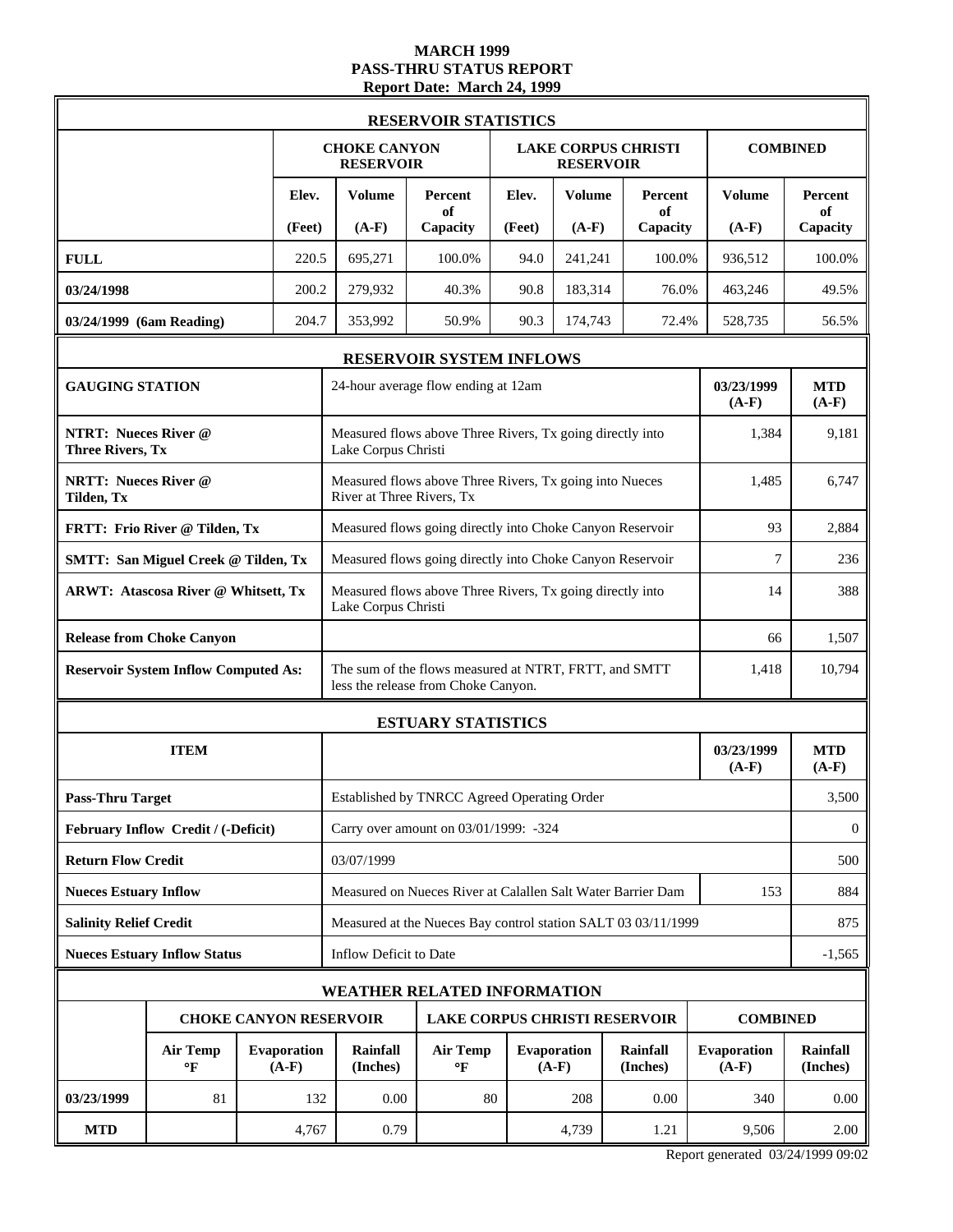### **MARCH 1999 PASS-THRU STATUS REPORT Report Date: March 25, 1999**

|                                                        | <b>RESERVOIR STATISTICS</b>                 |  |                               |                                                                                                       |                                                           |        |                                                |                             |                               |                             |  |
|--------------------------------------------------------|---------------------------------------------|--|-------------------------------|-------------------------------------------------------------------------------------------------------|-----------------------------------------------------------|--------|------------------------------------------------|-----------------------------|-------------------------------|-----------------------------|--|
|                                                        |                                             |  |                               | <b>CHOKE CANYON</b><br><b>RESERVOIR</b>                                                               |                                                           |        | <b>LAKE CORPUS CHRISTI</b><br><b>RESERVOIR</b> |                             |                               | <b>COMBINED</b>             |  |
|                                                        |                                             |  | Elev.                         | <b>Volume</b>                                                                                         | Percent<br>of                                             | Elev.  | <b>Volume</b>                                  | Percent<br>of               | <b>Volume</b>                 | <b>Percent</b><br>of        |  |
|                                                        |                                             |  | (Feet)                        | $(A-F)$                                                                                               | Capacity                                                  | (Feet) | $(A-F)$                                        | Capacity                    | $(A-F)$                       | Capacity                    |  |
| <b>FULL</b>                                            |                                             |  | 220.5                         | 695,271                                                                                               | 100.0%                                                    | 94.0   | 241,241                                        | 100.0%                      | 936,512                       | 100.0%                      |  |
| 03/25/1998                                             |                                             |  | 200.2                         | 280,083                                                                                               | 40.3%                                                     | 90.8   | 182,968                                        | 75.8%                       | 463,051                       | 49.4%                       |  |
| 03/25/1999 (6am Reading)                               |                                             |  | 204.7                         | 353,121                                                                                               | 50.8%                                                     | 90.4   | 175,083                                        | 72.6%                       | 528,204                       | 56.4%                       |  |
|                                                        |                                             |  |                               |                                                                                                       | RESERVOIR SYSTEM INFLOWS                                  |        |                                                |                             |                               |                             |  |
| <b>GAUGING STATION</b>                                 |                                             |  |                               | 24-hour average flow ending at 12am                                                                   | <b>MTD</b><br>$(A-F)$                                     |        |                                                |                             |                               |                             |  |
| <b>NTRT: Nueces River @</b><br><b>Three Rivers, Tx</b> |                                             |  |                               | Lake Corpus Christi                                                                                   | Measured flows above Three Rivers, Tx going directly into |        |                                                |                             | 1,634                         | 10,814                      |  |
| <b>NRTT: Nueces River @</b><br>Tilden, Tx              |                                             |  |                               | River at Three Rivers, Tx                                                                             | Measured flows above Three Rivers, Tx going into Nueces   |        |                                                |                             | 1,679                         | 8.426                       |  |
|                                                        | FRTT: Frio River @ Tilden, Tx               |  |                               |                                                                                                       | Measured flows going directly into Choke Canyon Reservoir | 91     | 2,976                                          |                             |                               |                             |  |
|                                                        | <b>SMTT: San Miguel Creek @ Tilden, Tx</b>  |  |                               |                                                                                                       | Measured flows going directly into Choke Canyon Reservoir | 6      | 242                                            |                             |                               |                             |  |
| <b>ARWT: Atascosa River @ Whitsett, Tx</b>             |                                             |  |                               | Measured flows above Three Rivers, Tx going directly into<br>Lake Corpus Christi                      | 16                                                        | 405    |                                                |                             |                               |                             |  |
|                                                        | <b>Release from Choke Canyon</b>            |  |                               |                                                                                                       |                                                           |        |                                                |                             |                               | 1,572                       |  |
|                                                        | <b>Reservoir System Inflow Computed As:</b> |  |                               | The sum of the flows measured at NTRT, FRTT, and SMTT<br>1,666<br>less the release from Choke Canyon. |                                                           |        |                                                |                             |                               |                             |  |
|                                                        |                                             |  |                               |                                                                                                       | <b>ESTUARY STATISTICS</b>                                 |        |                                                |                             |                               |                             |  |
|                                                        | <b>ITEM</b>                                 |  |                               |                                                                                                       |                                                           |        |                                                |                             | 03/24/1999<br>$(A-F)$         | <b>MTD</b><br>$(A-F)$       |  |
| <b>Pass-Thru Target</b>                                |                                             |  |                               | Established by TNRCC Agreed Operating Order                                                           |                                                           | 3,500  |                                                |                             |                               |                             |  |
|                                                        | February Inflow Credit / (-Deficit)         |  |                               | Carry over amount on 03/01/1999: -324                                                                 |                                                           |        |                                                |                             |                               |                             |  |
| <b>Return Flow Credit</b>                              |                                             |  |                               | 03/07/1999                                                                                            |                                                           |        |                                                |                             |                               |                             |  |
| <b>Nueces Estuary Inflow</b>                           |                                             |  |                               | Measured on Nueces River at Calallen Salt Water Barrier Dam                                           | 1,039                                                     |        |                                                |                             |                               |                             |  |
| <b>Salinity Relief Credit</b>                          |                                             |  |                               | Measured at the Nueces Bay control station SALT 03 03/11/1999                                         |                                                           |        |                                                |                             |                               |                             |  |
|                                                        | <b>Nueces Estuary Inflow Status</b>         |  |                               | Inflow Deficit to Date                                                                                |                                                           |        |                                                |                             |                               | $-1,410$                    |  |
|                                                        |                                             |  |                               | <b>WEATHER RELATED INFORMATION</b>                                                                    |                                                           |        |                                                |                             |                               |                             |  |
|                                                        |                                             |  |                               | <b>CHOKE CANYON RESERVOIR</b>                                                                         | <b>LAKE CORPUS CHRISTI RESERVOIR</b>                      |        |                                                |                             | <b>COMBINED</b>               |                             |  |
|                                                        | <b>Air Temp</b><br>$\mathbf{P}$             |  | <b>Evaporation</b><br>$(A-F)$ | <b>Rainfall</b><br>(Inches)                                                                           | <b>Air Temp</b><br>$\mathbf{P}$                           |        | <b>Evaporation</b><br>$(A-F)$                  | <b>Rainfall</b><br>(Inches) | <b>Evaporation</b><br>$(A-F)$ | <b>Rainfall</b><br>(Inches) |  |
| 03/24/1999                                             | 81                                          |  | 172                           | 0.00                                                                                                  | 80                                                        |        | 198                                            | 0.02                        | 370                           | 0.02                        |  |
| <b>MTD</b>                                             |                                             |  | 4,939                         | 0.79                                                                                                  |                                                           |        | 4,937                                          | 1.23                        | 9,876                         | 2.02                        |  |

Report generated 03/25/1999 08:54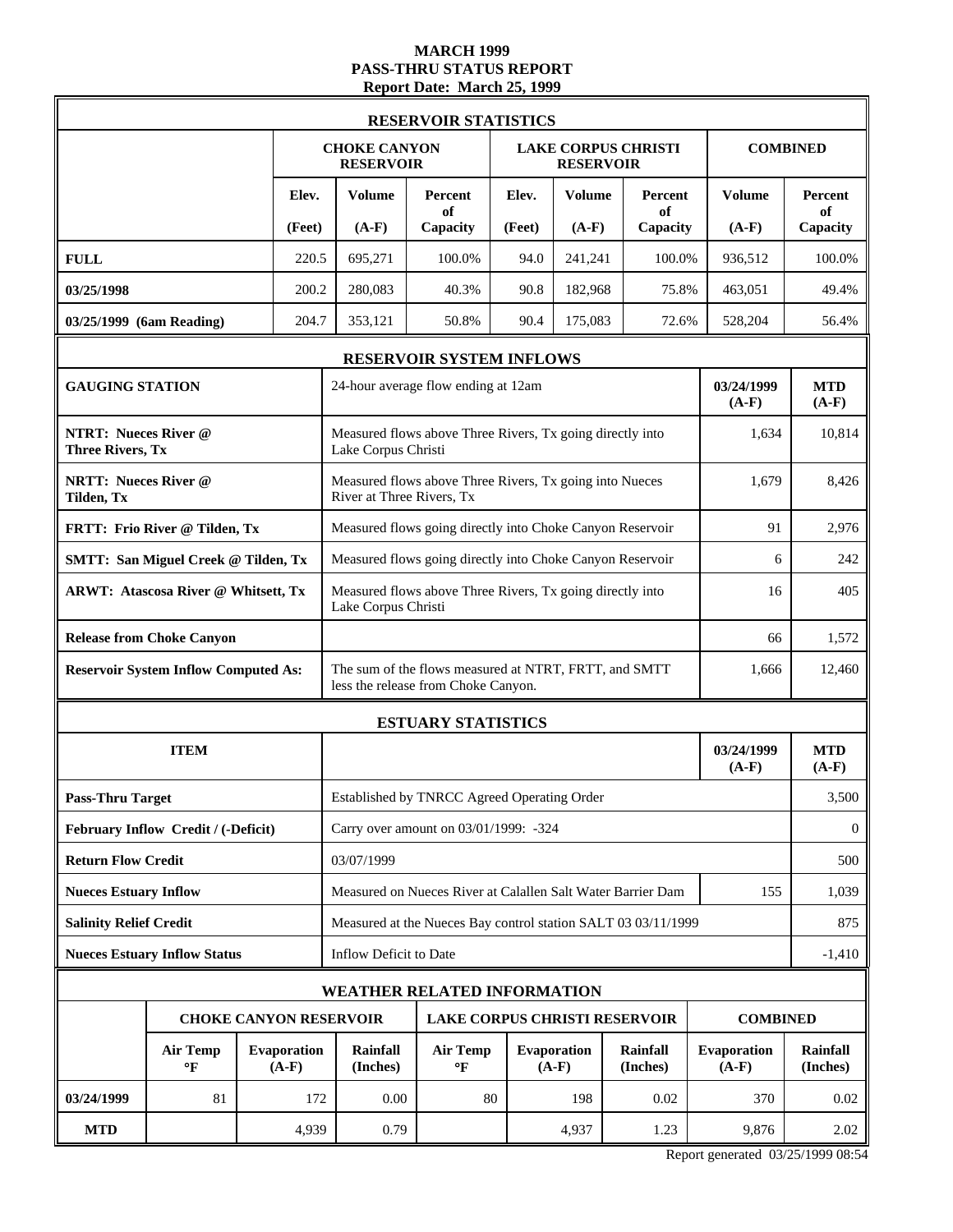# **MARCH 1999 PASS-THRU STATUS REPORT Report Date: March 26, 1999**

|                                                        |                                 |  |                               |                                                                                                       | <b>RESERVOIR STATISTICS</b>                               |                       |                               |                            |                        |                             |  |
|--------------------------------------------------------|---------------------------------|--|-------------------------------|-------------------------------------------------------------------------------------------------------|-----------------------------------------------------------|-----------------------|-------------------------------|----------------------------|------------------------|-----------------------------|--|
|                                                        |                                 |  |                               | <b>CHOKE CANYON</b><br><b>RESERVOIR</b>                                                               |                                                           |                       | <b>RESERVOIR</b>              | <b>LAKE CORPUS CHRISTI</b> |                        | <b>COMBINED</b>             |  |
|                                                        |                                 |  | Elev.                         | <b>Volume</b>                                                                                         | Percent<br>of                                             | Elev.                 | <b>Volume</b>                 | Percent<br>of              | <b>Volume</b>          | Percent<br>of               |  |
|                                                        |                                 |  | (Feet)                        | $(A-F)$                                                                                               | Capacity                                                  | (Feet)                | $(A-F)$                       | Capacity                   | $(A-F)$                | Capacity                    |  |
| <b>FULL</b>                                            |                                 |  | 220.5                         | 695,271                                                                                               | 100.0%                                                    | 94.0                  | 241,241                       | 100.0%                     | 936,512                | 100.0%                      |  |
| 03/26/1998                                             |                                 |  | 200.2                         | 279,932                                                                                               | 40.3%                                                     | 90.8                  | 182,622                       | 75.7%                      | 462,554                | 49.4%                       |  |
| 03/26/1999 (6am Reading)                               |                                 |  | 204.7                         | 353,121                                                                                               | 50.8%                                                     | 90.4                  | 175,593                       | 72.8%                      | 528,714                | 56.5%                       |  |
|                                                        |                                 |  |                               |                                                                                                       | RESERVOIR SYSTEM INFLOWS                                  |                       |                               |                            |                        |                             |  |
| <b>GAUGING STATION</b>                                 |                                 |  |                               | 24-hour average flow ending at 12am                                                                   | 03/25/1999<br>$(A-F)$                                     | <b>MTD</b><br>$(A-F)$ |                               |                            |                        |                             |  |
| <b>NTRT: Nueces River @</b><br><b>Three Rivers, Tx</b> |                                 |  |                               | Measured flows above Three Rivers, Tx going directly into<br>Lake Corpus Christi                      | 1,796                                                     | 12,611                |                               |                            |                        |                             |  |
| <b>NRTT: Nueces River @</b><br>Tilden, Tx              |                                 |  |                               | River at Three Rivers, Tx                                                                             | Measured flows above Three Rivers, Tx going into Nueces   |                       |                               |                            | 1,862                  | 10,288                      |  |
| FRTT: Frio River @ Tilden, Tx                          |                                 |  |                               |                                                                                                       | Measured flows going directly into Choke Canyon Reservoir | 91                    | 3,067                         |                            |                        |                             |  |
| <b>SMTT: San Miguel Creek @ Tilden, Tx</b>             |                                 |  |                               |                                                                                                       | Measured flows going directly into Choke Canyon Reservoir | 7                     | 249                           |                            |                        |                             |  |
| <b>ARWT: Atascosa River @ Whitsett, Tx</b>             |                                 |  |                               | Measured flows above Three Rivers, Tx going directly into<br>Lake Corpus Christi                      | 16                                                        | 421                   |                               |                            |                        |                             |  |
| <b>Release from Choke Canyon</b>                       |                                 |  |                               |                                                                                                       |                                                           |                       |                               |                            |                        | 1,638                       |  |
| <b>Reservoir System Inflow Computed As:</b>            |                                 |  |                               | The sum of the flows measured at NTRT, FRTT, and SMTT<br>1,829<br>less the release from Choke Canyon. |                                                           |                       |                               |                            |                        |                             |  |
|                                                        |                                 |  |                               |                                                                                                       | <b>ESTUARY STATISTICS</b>                                 |                       |                               |                            |                        |                             |  |
|                                                        | <b>ITEM</b>                     |  |                               |                                                                                                       |                                                           | 03/25/1999<br>$(A-F)$ | <b>MTD</b><br>$(A-F)$         |                            |                        |                             |  |
| <b>Pass-Thru Target</b>                                |                                 |  |                               | Established by TNRCC Agreed Operating Order                                                           |                                                           | 3,500                 |                               |                            |                        |                             |  |
| February Inflow Credit / (-Deficit)                    |                                 |  |                               | Carry over amount on 03/01/1999: -324                                                                 |                                                           |                       |                               |                            |                        |                             |  |
| <b>Return Flow Credit</b>                              |                                 |  |                               | 03/07/1999                                                                                            |                                                           |                       |                               |                            |                        |                             |  |
| <b>Nueces Estuary Inflow</b>                           |                                 |  |                               | Measured on Nueces River at Calallen Salt Water Barrier Dam<br>161                                    |                                                           |                       |                               |                            |                        |                             |  |
| <b>Salinity Relief Credit</b>                          |                                 |  |                               | Measured at the Nueces Bay control station SALT 03 03/11/1999                                         |                                                           |                       |                               |                            |                        |                             |  |
| <b>Nueces Estuary Inflow Status</b>                    |                                 |  | Inflow Deficit to Date        |                                                                                                       |                                                           |                       |                               |                            | $-1,249$               |                             |  |
|                                                        |                                 |  |                               | <b>WEATHER RELATED INFORMATION</b>                                                                    |                                                           |                       |                               |                            |                        |                             |  |
|                                                        |                                 |  |                               | <b>CHOKE CANYON RESERVOIR</b>                                                                         | <b>LAKE CORPUS CHRISTI RESERVOIR</b>                      |                       |                               |                            | <b>COMBINED</b>        |                             |  |
|                                                        | <b>Air Temp</b><br>$\mathbf{P}$ |  | <b>Evaporation</b><br>$(A-F)$ | Rainfall<br>(Inches)                                                                                  | <b>Air Temp</b><br>$\mathbf{P}$                           |                       | <b>Evaporation</b><br>$(A-F)$ | Rainfall<br>(Inches)       | Evaporation<br>$(A-F)$ | <b>Rainfall</b><br>(Inches) |  |
| 03/25/1999                                             | 74                              |  | 182                           | 0.00                                                                                                  | 74                                                        |                       | 228                           | 0.00                       | 410                    | 0.00                        |  |
| <b>MTD</b>                                             |                                 |  | 5,121                         | 0.79                                                                                                  |                                                           |                       | 5,165                         | 1.23                       | 10,286                 | 2.02                        |  |

Report generated 03/26/1999 08:31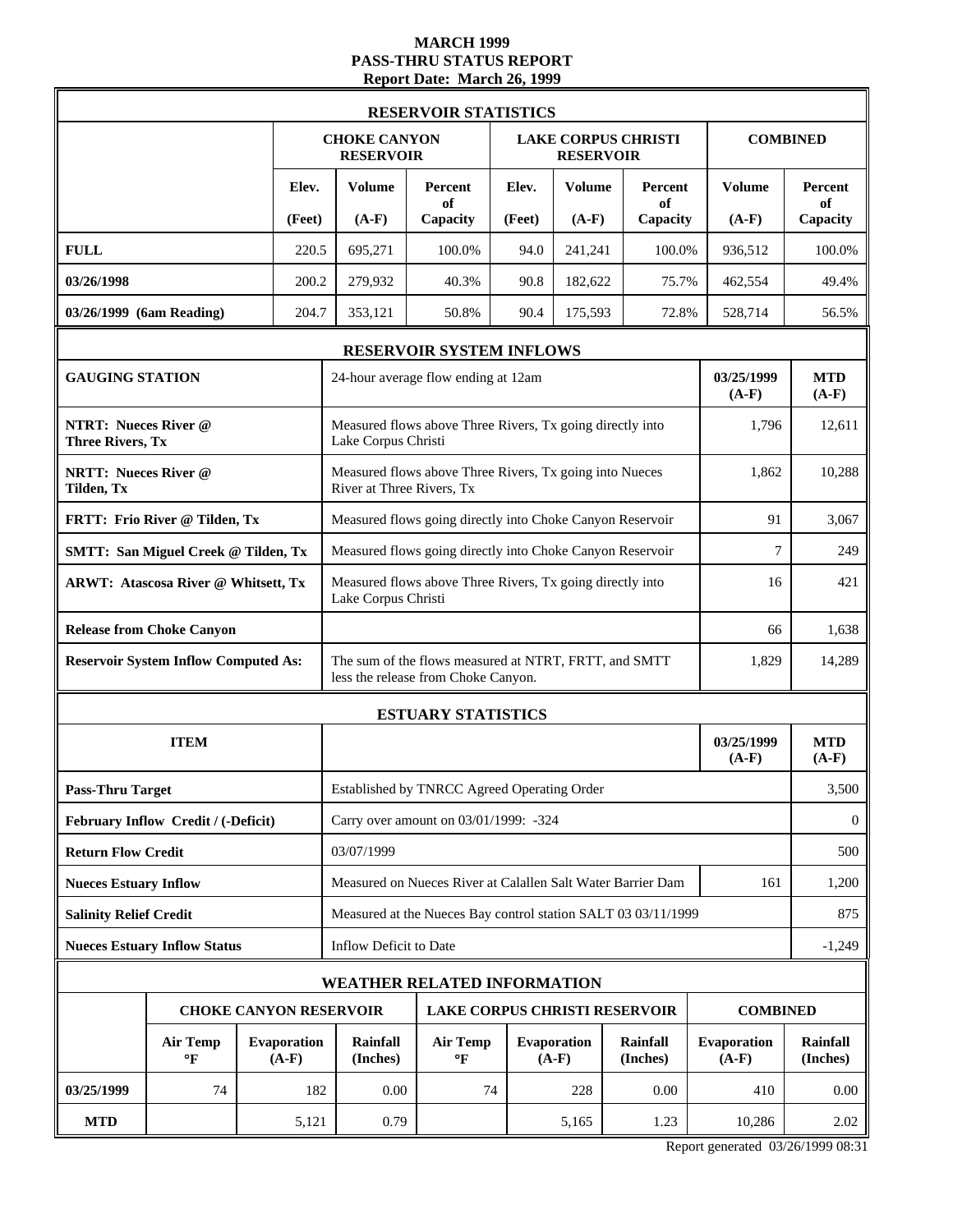# **MARCH 1999 PASS-THRU STATUS REPORT Report Date: March 27, 1999**

|                                                        | <b>RESERVOIR STATISTICS</b>                 |  |                               |                                                                                              |                                                               |                       |                        |                            |                               |                      |  |  |
|--------------------------------------------------------|---------------------------------------------|--|-------------------------------|----------------------------------------------------------------------------------------------|---------------------------------------------------------------|-----------------------|------------------------|----------------------------|-------------------------------|----------------------|--|--|
|                                                        |                                             |  |                               | <b>CHOKE CANYON</b><br><b>RESERVOIR</b>                                                      |                                                               |                       | <b>RESERVOIR</b>       | <b>LAKE CORPUS CHRISTI</b> |                               | <b>COMBINED</b>      |  |  |
|                                                        |                                             |  | Elev.                         | <b>Volume</b>                                                                                | Percent<br>of                                                 | Elev.                 | <b>Volume</b>          | Percent<br>of              | <b>Volume</b>                 | Percent<br>of        |  |  |
|                                                        |                                             |  | (Feet)                        | $(A-F)$                                                                                      | Capacity                                                      | (Feet)                | $(A-F)$                | Capacity                   | $(A-F)$                       | Capacity             |  |  |
| <b>FULL</b>                                            |                                             |  | 220.5                         | 695,271                                                                                      | 100.0%                                                        | 94.0                  | 241,241                | 100.0%                     | 936,512                       | 100.0%               |  |  |
| 03/27/1998                                             |                                             |  | 200.2                         | 279,780                                                                                      | 40.2%                                                         | 90.8                  | 181,932                | 75.4%                      | 461,712                       | 49.3%                |  |  |
| 03/27/1999 (6am Reading)                               |                                             |  | 204.7                         | 353,295                                                                                      | 50.8%                                                         | 90.4                  | 175,763                | 72.9%                      | 529,058                       | 56.5%                |  |  |
|                                                        |                                             |  |                               |                                                                                              | <b>RESERVOIR SYSTEM INFLOWS</b>                               |                       |                        |                            |                               |                      |  |  |
| <b>GAUGING STATION</b>                                 |                                             |  |                               | 24-hour average flow ending at 12am                                                          | 03/26/1999<br>$(A-F)$                                         | <b>MTD</b><br>$(A-F)$ |                        |                            |                               |                      |  |  |
| <b>NTRT: Nueces River @</b><br><b>Three Rivers, Tx</b> |                                             |  |                               | Measured flows above Three Rivers, Tx going directly into<br>Lake Corpus Christi             | 1,937                                                         | 14,548                |                        |                            |                               |                      |  |  |
| <b>NRTT: Nueces River @</b><br>Tilden, Tx              |                                             |  |                               | River at Three Rivers, Tx                                                                    | Measured flows above Three Rivers, Tx going into Nueces       |                       |                        |                            | 1,747                         | 12,035               |  |  |
|                                                        | FRTT: Frio River @ Tilden, Tx               |  |                               |                                                                                              | Measured flows going directly into Choke Canyon Reservoir     | 91                    | 3,158                  |                            |                               |                      |  |  |
|                                                        | <b>SMTT: San Miguel Creek @ Tilden, Tx</b>  |  |                               |                                                                                              | Measured flows going directly into Choke Canyon Reservoir     | 6                     | 255                    |                            |                               |                      |  |  |
| <b>ARWT: Atascosa River @ Whitsett, Tx</b>             |                                             |  |                               | Lake Corpus Christi                                                                          | Measured flows above Three Rivers, Tx going directly into     | 14                    | 435                    |                            |                               |                      |  |  |
|                                                        | <b>Release from Choke Canyon</b>            |  |                               |                                                                                              |                                                               |                       |                        |                            | 66                            | 1,703                |  |  |
|                                                        | <b>Reservoir System Inflow Computed As:</b> |  |                               | The sum of the flows measured at NTRT, FRTT, and SMTT<br>less the release from Choke Canyon. | 1,969                                                         | 16,258                |                        |                            |                               |                      |  |  |
|                                                        |                                             |  |                               |                                                                                              | <b>ESTUARY STATISTICS</b>                                     |                       |                        |                            |                               |                      |  |  |
|                                                        | <b>ITEM</b>                                 |  |                               |                                                                                              |                                                               | 03/26/1999<br>$(A-F)$ | <b>MTD</b><br>$(A-F)$  |                            |                               |                      |  |  |
| <b>Pass-Thru Target</b>                                |                                             |  |                               |                                                                                              | Established by TNRCC Agreed Operating Order                   |                       | 3,500                  |                            |                               |                      |  |  |
|                                                        | February Inflow Credit / (-Deficit)         |  |                               | Carry over amount on 03/01/1999: -324                                                        |                                                               |                       |                        |                            |                               |                      |  |  |
| <b>Return Flow Credit</b>                              |                                             |  |                               | 03/07/1999                                                                                   |                                                               | 500                   |                        |                            |                               |                      |  |  |
| <b>Nueces Estuary Inflow</b>                           |                                             |  |                               | Measured on Nueces River at Calallen Salt Water Barrier Dam                                  | 198                                                           | 1,398                 |                        |                            |                               |                      |  |  |
| <b>Salinity Relief Credit</b>                          |                                             |  |                               |                                                                                              | Measured at the Nueces Bay control station SALT 03 03/11/1999 |                       |                        |                            |                               | 875                  |  |  |
|                                                        | <b>Nueces Estuary Inflow Status</b>         |  |                               | Inflow Deficit to Date                                                                       |                                                               |                       |                        |                            |                               | $-1,051$             |  |  |
|                                                        |                                             |  |                               | <b>WEATHER RELATED INFORMATION</b>                                                           |                                                               |                       |                        |                            |                               |                      |  |  |
|                                                        |                                             |  |                               | <b>CHOKE CANYON RESERVOIR</b>                                                                | <b>LAKE CORPUS CHRISTI RESERVOIR</b>                          |                       |                        |                            | <b>COMBINED</b>               |                      |  |  |
|                                                        | Air Temp<br>°F                              |  | <b>Evaporation</b><br>$(A-F)$ | Rainfall<br>(Inches)                                                                         | <b>Air Temp</b><br>$\mathbf{P}$                               |                       | Evaporation<br>$(A-F)$ | Rainfall<br>(Inches)       | <b>Evaporation</b><br>$(A-F)$ | Rainfall<br>(Inches) |  |  |
| 03/26/1999                                             | 74                                          |  | 182                           | 0.00                                                                                         | 71                                                            |                       | 129                    | 0.01                       | 311                           | 0.01                 |  |  |
| <b>MTD</b>                                             |                                             |  | 5,303                         | 0.79                                                                                         |                                                               |                       | 5,294                  | 1.24                       | 10,597                        | 2.03                 |  |  |

Report generated 03/27/1999 10:05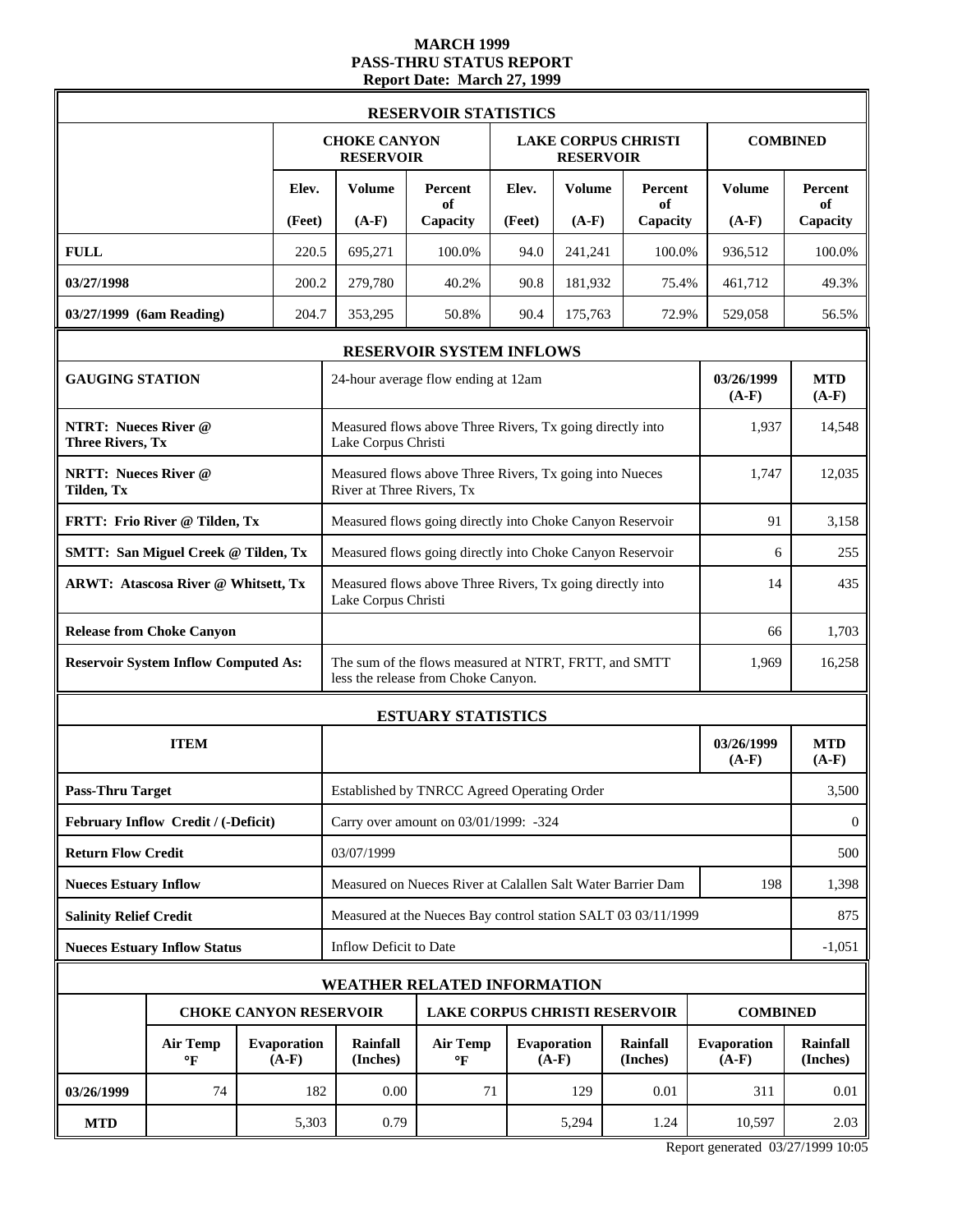### **MARCH 1999 PASS-THRU STATUS REPORT Report Date: March 28, 1999**

|                                                        | <b>RESERVOIR STATISTICS</b>                 |  |                               |                                                                                                       |                                                           |        |                               |                             |                               |                             |  |
|--------------------------------------------------------|---------------------------------------------|--|-------------------------------|-------------------------------------------------------------------------------------------------------|-----------------------------------------------------------|--------|-------------------------------|-----------------------------|-------------------------------|-----------------------------|--|
|                                                        |                                             |  |                               | <b>CHOKE CANYON</b><br><b>RESERVOIR</b>                                                               |                                                           |        | <b>RESERVOIR</b>              | <b>LAKE CORPUS CHRISTI</b>  |                               | <b>COMBINED</b>             |  |
|                                                        |                                             |  | Elev.                         | <b>Volume</b>                                                                                         | Percent<br>of                                             | Elev.  | <b>Volume</b>                 | Percent<br>of               | <b>Volume</b>                 | <b>Percent</b><br>of        |  |
|                                                        |                                             |  | (Feet)                        | $(A-F)$                                                                                               | Capacity                                                  | (Feet) | $(A-F)$                       | Capacity                    | $(A-F)$                       | Capacity                    |  |
| <b>FULL</b>                                            |                                             |  | 220.5                         | 695,271                                                                                               | 100.0%                                                    | 94.0   | 241,241                       | 100.0%                      | 936,512                       | 100.0%                      |  |
| 03/28/1998                                             |                                             |  | 200.2                         | 279,628                                                                                               | 40.2%                                                     | 90.7   | 181,760                       | 75.3%                       | 461,388                       | 49.3%                       |  |
| 03/28/1999 (6am Reading)                               |                                             |  | 204.9                         | 357,308                                                                                               | 51.4%                                                     | 90.5   | 177,127                       | 73.4%                       | 534,435                       | 57.1%                       |  |
|                                                        |                                             |  |                               |                                                                                                       | RESERVOIR SYSTEM INFLOWS                                  |        |                               |                             |                               |                             |  |
| <b>GAUGING STATION</b>                                 |                                             |  |                               | 03/27/1999<br>24-hour average flow ending at 12am<br>$(A-F)$                                          |                                                           |        |                               |                             |                               |                             |  |
| <b>NTRT: Nueces River @</b><br><b>Three Rivers, Tx</b> |                                             |  |                               | Measured flows above Three Rivers, Tx going directly into<br>Lake Corpus Christi                      | 1,846                                                     | 16,394 |                               |                             |                               |                             |  |
| <b>NRTT: Nueces River @</b><br>Tilden, Tx              |                                             |  |                               | River at Three Rivers, Tx                                                                             | Measured flows above Three Rivers, Tx going into Nueces   |        |                               |                             | 403                           | 12,438                      |  |
|                                                        | FRTT: Frio River @ Tilden, Tx               |  |                               |                                                                                                       | Measured flows going directly into Choke Canyon Reservoir | 93     | 3,251                         |                             |                               |                             |  |
| <b>SMTT: San Miguel Creek @ Tilden, Tx</b>             |                                             |  |                               |                                                                                                       | Measured flows going directly into Choke Canyon Reservoir | 5      | 259                           |                             |                               |                             |  |
| <b>ARWT: Atascosa River @ Whitsett, Tx</b>             |                                             |  |                               | Measured flows above Three Rivers, Tx going directly into<br>Lake Corpus Christi                      | 13                                                        | 448    |                               |                             |                               |                             |  |
|                                                        | <b>Release from Choke Canyon</b>            |  |                               | 66                                                                                                    |                                                           |        |                               |                             |                               | 1,769                       |  |
|                                                        | <b>Reservoir System Inflow Computed As:</b> |  |                               | The sum of the flows measured at NTRT, FRTT, and SMTT<br>1,879<br>less the release from Choke Canyon. |                                                           |        |                               |                             |                               |                             |  |
|                                                        |                                             |  |                               |                                                                                                       | <b>ESTUARY STATISTICS</b>                                 |        |                               |                             |                               |                             |  |
|                                                        | <b>ITEM</b>                                 |  |                               |                                                                                                       |                                                           |        |                               |                             | 03/27/1999<br>$(A-F)$         | <b>MTD</b><br>$(A-F)$       |  |
| <b>Pass-Thru Target</b>                                |                                             |  |                               | Established by TNRCC Agreed Operating Order                                                           |                                                           | 3,500  |                               |                             |                               |                             |  |
|                                                        | February Inflow Credit / (-Deficit)         |  |                               | Carry over amount on 03/01/1999: -324                                                                 |                                                           |        |                               |                             |                               |                             |  |
| <b>Return Flow Credit</b>                              |                                             |  |                               | 03/07/1999                                                                                            |                                                           |        |                               |                             |                               |                             |  |
| <b>Nueces Estuary Inflow</b>                           |                                             |  |                               | Measured on Nueces River at Calallen Salt Water Barrier Dam<br>335                                    |                                                           |        |                               |                             |                               |                             |  |
| <b>Salinity Relief Credit</b>                          |                                             |  |                               | Measured at the Nueces Bay control station SALT 03 03/11/1999                                         |                                                           |        |                               |                             |                               |                             |  |
|                                                        | <b>Nueces Estuary Inflow Status</b>         |  |                               | Inflow Deficit to Date                                                                                |                                                           |        |                               |                             |                               | $-715$                      |  |
|                                                        |                                             |  |                               | <b>WEATHER RELATED INFORMATION</b>                                                                    |                                                           |        |                               |                             |                               |                             |  |
|                                                        | <b>CHOKE CANYON RESERVOIR</b>               |  |                               |                                                                                                       | <b>LAKE CORPUS CHRISTI RESERVOIR</b>                      |        |                               |                             | <b>COMBINED</b>               |                             |  |
|                                                        | <b>Air Temp</b><br>$\mathbf{P}$             |  | <b>Evaporation</b><br>$(A-F)$ | <b>Rainfall</b><br>(Inches)                                                                           | <b>Air Temp</b><br>$\mathbf{P}$                           |        | <b>Evaporation</b><br>$(A-F)$ | <b>Rainfall</b><br>(Inches) | <b>Evaporation</b><br>$(A-F)$ | <b>Rainfall</b><br>(Inches) |  |
| 03/27/1999                                             | 72                                          |  | 122                           | 2.50                                                                                                  | 72                                                        |        | Pan overflow                  | 2.42                        | 122                           | 4.92                        |  |
| <b>MTD</b>                                             |                                             |  | 5,425                         | 3.29                                                                                                  |                                                           |        | 5,294                         | 3.66                        | 10,719                        | 6.95                        |  |

Report generated 03/28/1999 09:20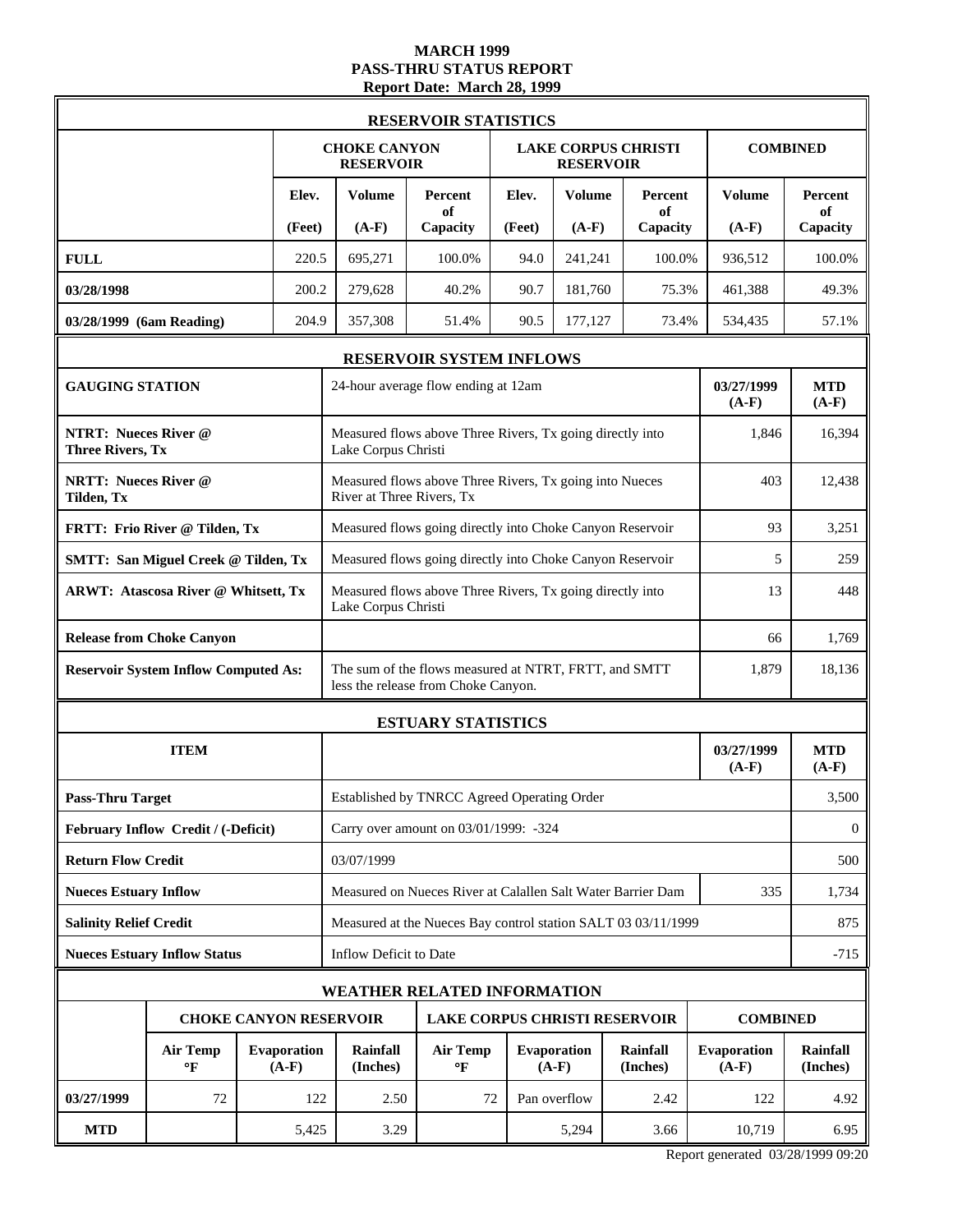# **MARCH 1999 PASS-THRU STATUS REPORT Report Date: March 29, 1999**

|                                                        |                                             |  |                               |                                                                                                       | <b>RESERVOIR STATISTICS</b>                               |                       |                               |                             |                               |                             |  |
|--------------------------------------------------------|---------------------------------------------|--|-------------------------------|-------------------------------------------------------------------------------------------------------|-----------------------------------------------------------|-----------------------|-------------------------------|-----------------------------|-------------------------------|-----------------------------|--|
|                                                        |                                             |  |                               | <b>CHOKE CANYON</b><br><b>RESERVOIR</b>                                                               |                                                           |                       | <b>RESERVOIR</b>              | <b>LAKE CORPUS CHRISTI</b>  |                               | <b>COMBINED</b>             |  |
|                                                        |                                             |  | Elev.                         | <b>Volume</b>                                                                                         | Percent<br>of                                             | Elev.                 | <b>Volume</b>                 | Percent<br>of               | <b>Volume</b>                 | <b>Percent</b><br>of        |  |
|                                                        |                                             |  | (Feet)                        | $(A-F)$                                                                                               | Capacity                                                  | (Feet)                | $(A-F)$                       | Capacity                    | $(A-F)$                       | Capacity                    |  |
| <b>FULL</b>                                            |                                             |  | 220.5                         | 695,271                                                                                               | 100.0%                                                    | 94.0                  | 241,241                       | 100.0%                      | 936,512                       | 100.0%                      |  |
| 03/29/1998                                             |                                             |  | 200.2                         | 279,476                                                                                               | 40.2%                                                     | 90.7                  | 181,587                       | 75.3%                       | 461,063                       | 49.2%                       |  |
| 03/29/1999 (6am Reading)                               |                                             |  | 204.9                         | 356,958                                                                                               | 51.3%                                                     | 90.7                  | 181,415                       | 75.2%                       | 538,373                       | 57.5%                       |  |
|                                                        |                                             |  |                               |                                                                                                       | RESERVOIR SYSTEM INFLOWS                                  |                       |                               |                             |                               |                             |  |
| <b>GAUGING STATION</b>                                 |                                             |  |                               | 24-hour average flow ending at 12am                                                                   | 03/28/1999<br>$(A-F)$                                     | <b>MTD</b><br>$(A-F)$ |                               |                             |                               |                             |  |
| <b>NTRT: Nueces River @</b><br><b>Three Rivers, Tx</b> |                                             |  |                               | Measured flows above Three Rivers, Tx going directly into<br>Lake Corpus Christi                      | 1,016                                                     | 17,410                |                               |                             |                               |                             |  |
| <b>NRTT: Nueces River @</b><br>Tilden, Tx              |                                             |  |                               | River at Three Rivers, Tx                                                                             | Measured flows above Three Rivers, Tx going into Nueces   |                       |                               |                             | 385                           | 12,823                      |  |
|                                                        | FRTT: Frio River @ Tilden, Tx               |  |                               |                                                                                                       | Measured flows going directly into Choke Canyon Reservoir | 151                   | 3,402                         |                             |                               |                             |  |
|                                                        | <b>SMTT: San Miguel Creek @ Tilden, Tx</b>  |  |                               | Measured flows going directly into Choke Canyon Reservoir                                             | 389                                                       | 649                   |                               |                             |                               |                             |  |
| <b>ARWT: Atascosa River @ Whitsett, Tx</b>             |                                             |  |                               | Lake Corpus Christi                                                                                   | Measured flows above Three Rivers, Tx going directly into | 605                   | 1,053                         |                             |                               |                             |  |
|                                                        | <b>Release from Choke Canyon</b>            |  |                               |                                                                                                       |                                                           |                       |                               |                             |                               | 1,834                       |  |
|                                                        | <b>Reservoir System Inflow Computed As:</b> |  |                               | The sum of the flows measured at NTRT, FRTT, and SMTT<br>1,491<br>less the release from Choke Canyon. |                                                           |                       |                               |                             |                               |                             |  |
|                                                        |                                             |  |                               |                                                                                                       | <b>ESTUARY STATISTICS</b>                                 |                       |                               |                             |                               |                             |  |
|                                                        | <b>ITEM</b>                                 |  |                               |                                                                                                       |                                                           | 03/28/1999<br>$(A-F)$ | <b>MTD</b><br>$(A-F)$         |                             |                               |                             |  |
| <b>Pass-Thru Target</b>                                |                                             |  |                               | Established by TNRCC Agreed Operating Order                                                           |                                                           | 3,500                 |                               |                             |                               |                             |  |
|                                                        | February Inflow Credit / (-Deficit)         |  |                               | Carry over amount on 03/01/1999: -324                                                                 |                                                           |                       |                               |                             |                               |                             |  |
| <b>Return Flow Credit</b>                              |                                             |  |                               | 03/07/1999                                                                                            |                                                           |                       |                               |                             |                               |                             |  |
| <b>Nueces Estuary Inflow</b>                           |                                             |  |                               | Measured on Nueces River at Calallen Salt Water Barrier Dam<br>848                                    |                                                           |                       |                               |                             |                               |                             |  |
| <b>Salinity Relief Credit</b>                          |                                             |  |                               | Measured at the Nueces Bay control station SALT 03 03/11/1999                                         |                                                           |                       |                               |                             |                               |                             |  |
|                                                        | <b>Nueces Estuary Inflow Status</b>         |  |                               | Inflow Credit to Date                                                                                 |                                                           |                       |                               |                             |                               | 132                         |  |
|                                                        |                                             |  |                               |                                                                                                       | <b>WEATHER RELATED INFORMATION</b>                        |                       |                               |                             |                               |                             |  |
|                                                        |                                             |  |                               | <b>CHOKE CANYON RESERVOIR</b>                                                                         | LAKE CORPUS CHRISTI RESERVOIR                             |                       |                               |                             | <b>COMBINED</b>               |                             |  |
|                                                        | <b>Air Temp</b><br>$\mathbf{P}$             |  | <b>Evaporation</b><br>$(A-F)$ | Rainfall<br>(Inches)                                                                                  | <b>Air Temp</b><br>$\mathbf{P}$                           |                       | <b>Evaporation</b><br>$(A-F)$ | <b>Rainfall</b><br>(Inches) | <b>Evaporation</b><br>$(A-F)$ | <b>Rainfall</b><br>(Inches) |  |
| <b>03/28/1999</b>                                      | 77                                          |  | 132                           | 0.00                                                                                                  | 74                                                        |                       | 100                           | 0.00                        | 232                           | 0.00                        |  |
| <b>MTD</b>                                             |                                             |  | 5,557                         | 3.29                                                                                                  |                                                           |                       | 5,394                         | 3.66                        | 10,951                        | 6.95                        |  |

Report generated 03/29/1999 09:37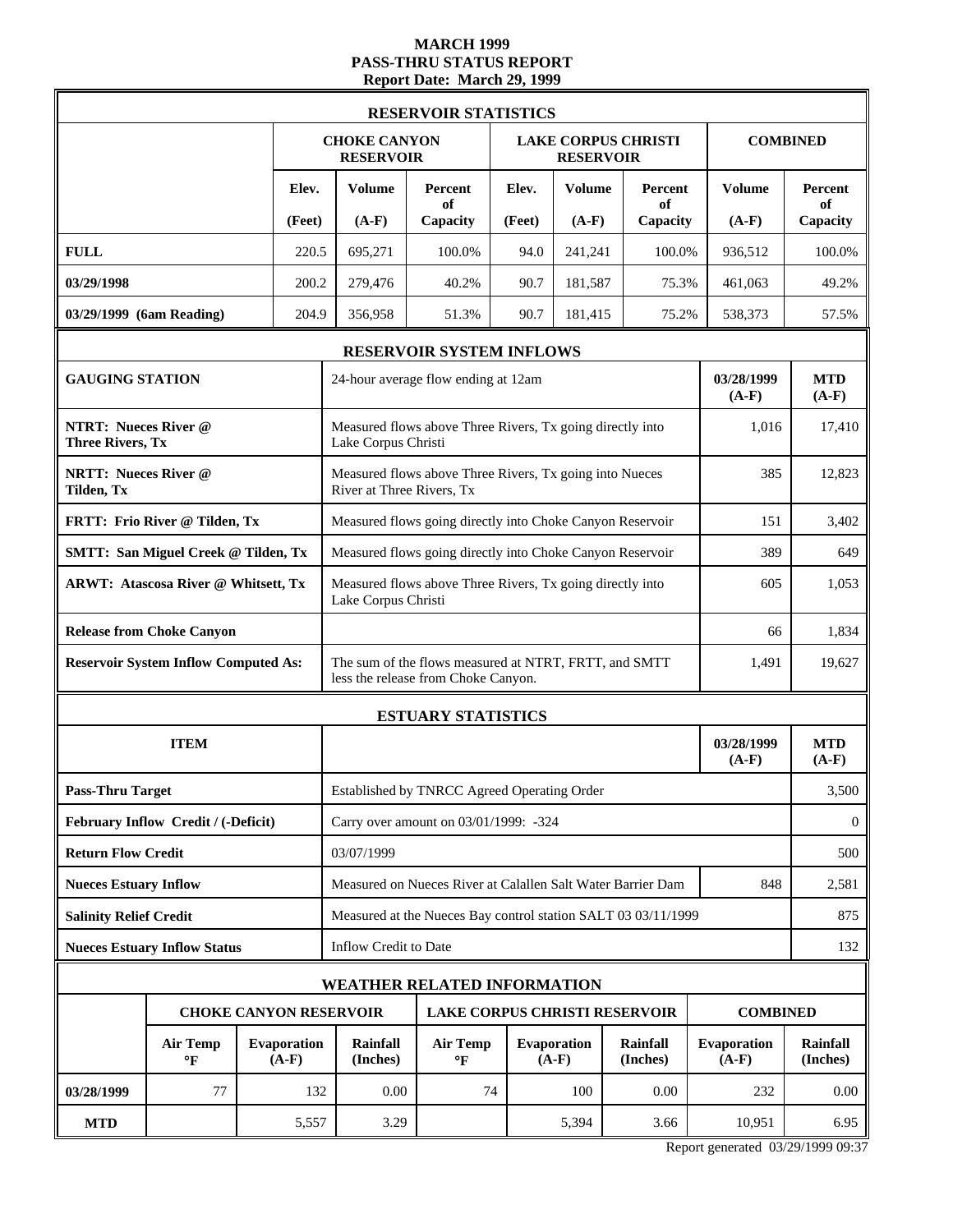# **MARCH 1999 PASS-THRU STATUS REPORT Report Date: March 30, 1999**

|                                                        | <b>RESERVOIR STATISTICS</b>                 |  |                               |                                                                                                       |                                                           |                       |                               |                            |                               |                             |  |
|--------------------------------------------------------|---------------------------------------------|--|-------------------------------|-------------------------------------------------------------------------------------------------------|-----------------------------------------------------------|-----------------------|-------------------------------|----------------------------|-------------------------------|-----------------------------|--|
|                                                        |                                             |  |                               | <b>CHOKE CANYON</b><br><b>RESERVOIR</b>                                                               |                                                           |                       | <b>RESERVOIR</b>              | <b>LAKE CORPUS CHRISTI</b> |                               | <b>COMBINED</b>             |  |
|                                                        |                                             |  | Elev.                         | <b>Volume</b>                                                                                         | Percent<br>of                                             | Elev.                 | <b>Volume</b>                 | Percent<br>of              | <b>Volume</b>                 | <b>Percent</b><br>of        |  |
|                                                        |                                             |  | (Feet)                        | $(A-F)$                                                                                               | Capacity                                                  | (Feet)                | $(A-F)$                       | Capacity                   | $(A-F)$                       | Capacity                    |  |
| <b>FULL</b>                                            |                                             |  | 220.5                         | 695,271                                                                                               | 100.0%                                                    | 94.0                  | 241,241                       | 100.0%                     | 936,512                       | 100.0%                      |  |
| 03/30/1998                                             |                                             |  | 200.1                         | 279,173                                                                                               | 40.2%                                                     | 90.7                  | 181,243                       | 75.1%                      | 460,416                       | 49.2%                       |  |
| 03/30/1999 (6am Reading)                               |                                             |  | 205.0                         | 358,009                                                                                               | 51.5%                                                     | 90.8                  | 182,277                       | 75.6%                      | 540,286                       | 57.7%                       |  |
|                                                        |                                             |  |                               |                                                                                                       | RESERVOIR SYSTEM INFLOWS                                  |                       |                               |                            |                               |                             |  |
| <b>GAUGING STATION</b>                                 |                                             |  |                               | 24-hour average flow ending at 12am                                                                   | <b>MTD</b><br>$(A-F)$                                     |                       |                               |                            |                               |                             |  |
| <b>NTRT: Nueces River @</b><br><b>Three Rivers, Tx</b> |                                             |  |                               | Measured flows above Three Rivers, Tx going directly into<br>Lake Corpus Christi                      | 2,144                                                     | 19,554                |                               |                            |                               |                             |  |
| <b>NRTT: Nueces River @</b><br>Tilden, Tx              |                                             |  |                               | River at Three Rivers, Tx                                                                             | Measured flows above Three Rivers, Tx going into Nueces   |                       |                               |                            | 1,036                         | 13,859                      |  |
|                                                        | FRTT: Frio River @ Tilden, Tx               |  |                               |                                                                                                       | Measured flows going directly into Choke Canyon Reservoir | 542                   | 3,944                         |                            |                               |                             |  |
|                                                        | <b>SMTT: San Miguel Creek @ Tilden, Tx</b>  |  |                               |                                                                                                       | Measured flows going directly into Choke Canyon Reservoir | 248                   | 897                           |                            |                               |                             |  |
| <b>ARWT: Atascosa River @ Whitsett, Tx</b>             |                                             |  |                               | Measured flows above Three Rivers, Tx going directly into<br>Lake Corpus Christi                      | 4,486                                                     | 5,539                 |                               |                            |                               |                             |  |
|                                                        | <b>Release from Choke Canyon</b>            |  |                               | 66                                                                                                    |                                                           |                       |                               |                            |                               | 1,900                       |  |
|                                                        | <b>Reservoir System Inflow Computed As:</b> |  |                               | The sum of the flows measured at NTRT, FRTT, and SMTT<br>2,868<br>less the release from Choke Canyon. |                                                           |                       |                               |                            |                               |                             |  |
|                                                        |                                             |  |                               |                                                                                                       | <b>ESTUARY STATISTICS</b>                                 |                       |                               |                            |                               |                             |  |
|                                                        | <b>ITEM</b>                                 |  |                               |                                                                                                       |                                                           | 03/29/1999<br>$(A-F)$ | <b>MTD</b><br>$(A-F)$         |                            |                               |                             |  |
| <b>Pass-Thru Target</b>                                |                                             |  |                               | Established by TNRCC Agreed Operating Order                                                           |                                                           | 3,500                 |                               |                            |                               |                             |  |
|                                                        | February Inflow Credit / (-Deficit)         |  |                               | Carry over amount on 03/01/1999: -324                                                                 |                                                           |                       |                               |                            |                               |                             |  |
| <b>Return Flow Credit</b>                              |                                             |  |                               | 03/07/1999                                                                                            |                                                           |                       |                               |                            |                               |                             |  |
| <b>Nueces Estuary Inflow</b>                           |                                             |  |                               | Measured on Nueces River at Calallen Salt Water Barrier Dam<br>967                                    |                                                           |                       |                               |                            |                               |                             |  |
| <b>Salinity Relief Credit</b>                          |                                             |  |                               | Measured at the Nueces Bay control station SALT 03 03/11/1999                                         |                                                           |                       |                               |                            |                               |                             |  |
|                                                        | <b>Nueces Estuary Inflow Status</b>         |  |                               | Inflow Credit to Date                                                                                 |                                                           |                       |                               |                            |                               | 1,099                       |  |
|                                                        |                                             |  |                               | <b>WEATHER RELATED INFORMATION</b>                                                                    |                                                           |                       |                               |                            |                               |                             |  |
|                                                        |                                             |  |                               | <b>CHOKE CANYON RESERVOIR</b>                                                                         | <b>LAKE CORPUS CHRISTI RESERVOIR</b>                      |                       |                               |                            | <b>COMBINED</b>               |                             |  |
|                                                        | <b>Air Temp</b><br>$\mathbf{P}$             |  | <b>Evaporation</b><br>$(A-F)$ | <b>Rainfall</b><br>(Inches)                                                                           | <b>Air Temp</b><br>$\mathbf{P}$                           |                       | <b>Evaporation</b><br>$(A-F)$ | Rainfall<br>(Inches)       | <b>Evaporation</b><br>$(A-F)$ | <b>Rainfall</b><br>(Inches) |  |
| 03/29/1999                                             | 77                                          |  | 204                           | 0.00                                                                                                  | 71                                                        |                       | 131                           | 0.00                       | 335                           | 0.00                        |  |
| <b>MTD</b>                                             |                                             |  | 5,761                         | 3.29                                                                                                  |                                                           |                       | 5,525                         | 3.66                       | 11,286                        | 6.95                        |  |

Report generated 03/30/1999 10:34